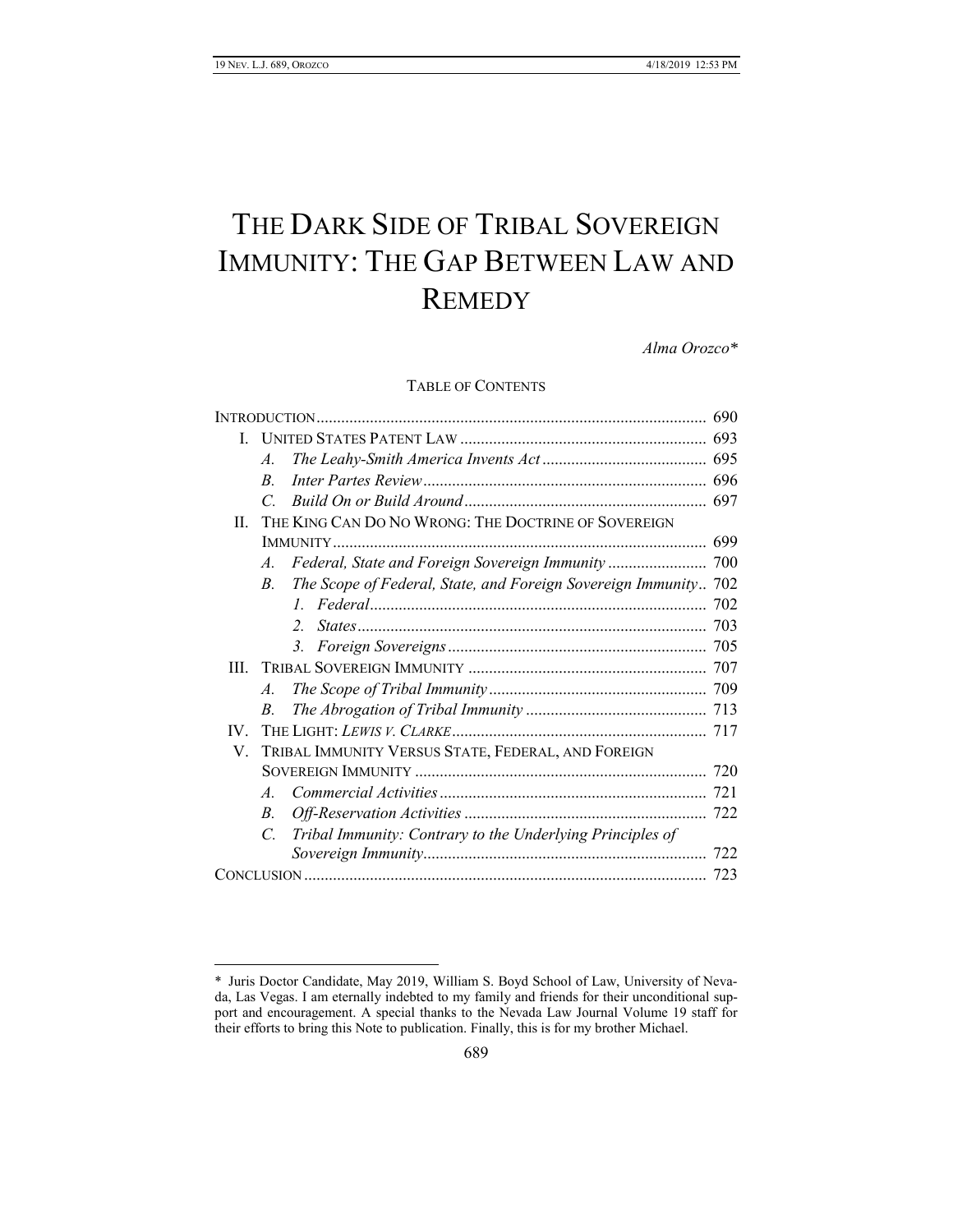#### **INTRODUCTION**

<span id="page-1-0"></span>Protecting intellectual endeavors and encouraging technological progress is critical to maintain the United States' technological edge. <sup>1</sup> The importance of the nation's technological edge is recognized in the United States Constitution, which provides Congress with the power "[t]o promote the Progress of Science and useful Arts, by securing for limited Times to Authors and Inventors the exclusive Right to their respective Writings and Discoveries"<sup>2</sup> (the "IP Clause"). Patent law serves these interests—it protects new innovations to encourage more innovations, maximizing social welfare.<sup>3</sup> However, tension between patent law's underlying utilitarian policy and the goal to maximize social welfare undermines "the ingenuity of American inventors and entrepreneurs."<sup>4</sup>

More tension arises when sovereign immunity is involved. In the United States, local and federal governments, foreign nations, and Indian tribes enjoy sovereign immunity.<sup>5</sup> The sovereign immunity doctrine provides a sovereign with immunity from suit in its own courts and those of another.<sup>6</sup> The principles underlying sovereign immunity are those of comity, protection of a sovereign's treasuries, and preventing disruption to the organized administration of a sovereign's government.<sup>7</sup> Sovereign immunity is rationalized as a benefit to society.<sup>8</sup> Yet, plaintiffs are often forced to endure losses caused by otherwise actionable wrongs.<sup>9</sup>

Recently, an agreement between Allergan, Inc. ("Allergan"), a pharmaceutical company, and the Saint Regis Mohawk Tribe, a Native American Tribe, to "buy" the Tribe's sovereign immunity aroused controversy;<sup>10</sup> is such agreement

<sup>&</sup>lt;sup>1</sup> General Information Concerning Patents, U.S. PAT. & TRADEMARK OFF. (Oct. 2015), https ://www.uspto.gov/patents-getting-started/general-information-concerning-patents [https://per ma.cc/NL5F-GZYN].

<sup>2</sup> U.S. CONST. art. I, § 8, cl. 8.

<sup>3</sup> Jeanne C. Fromer, *The Intellectual Property Clause's External Limitations*, 61 DUKE L.J. 1329, 1366 (2012).

<sup>4</sup> *About Us*, U.S. PAT. & TRADEMARK OFF. (June 5, 2018, 10:48 AM), https://www.uspto.go v/about-us [https://perma.cc/7YUC-U3CM]. *See generally* Dorian Ojemen, Comment, *The Ethics of Inter Partes Review Before the USPTO*, 47 ST. MARY'S L.J. 645, 648 (2016).

<sup>&</sup>lt;sup>5</sup> Thomas P. McLish, Note, *Tribal Sovereign Immunity: Searching for Sensible Limits*, 88 COLUM. L. REV. 173, 179 (1988).

<sup>6</sup> *Id.* at 174.

<sup>7</sup> *Id.*

<sup>8</sup> *Id.*

<sup>9</sup> *Id.*

<sup>10</sup> Matt Levine, *Sovereign Immunity and Public Hangings*, BLOOMBERG (Sept. 11, 2017, 6:26 AM), https://www.bloomberg.com/view/articles/2017-09-11/sovereign-immunity-and-p ublic-hangings [https://perma.cc/WY3L-K7D7]; Carlos Quijada, *Patents and Tribal Sovereign Immunity*, BIOLAWTODAY.ORG (Oct. 23, 2017), https://www.law.utah.edu/patents-and-t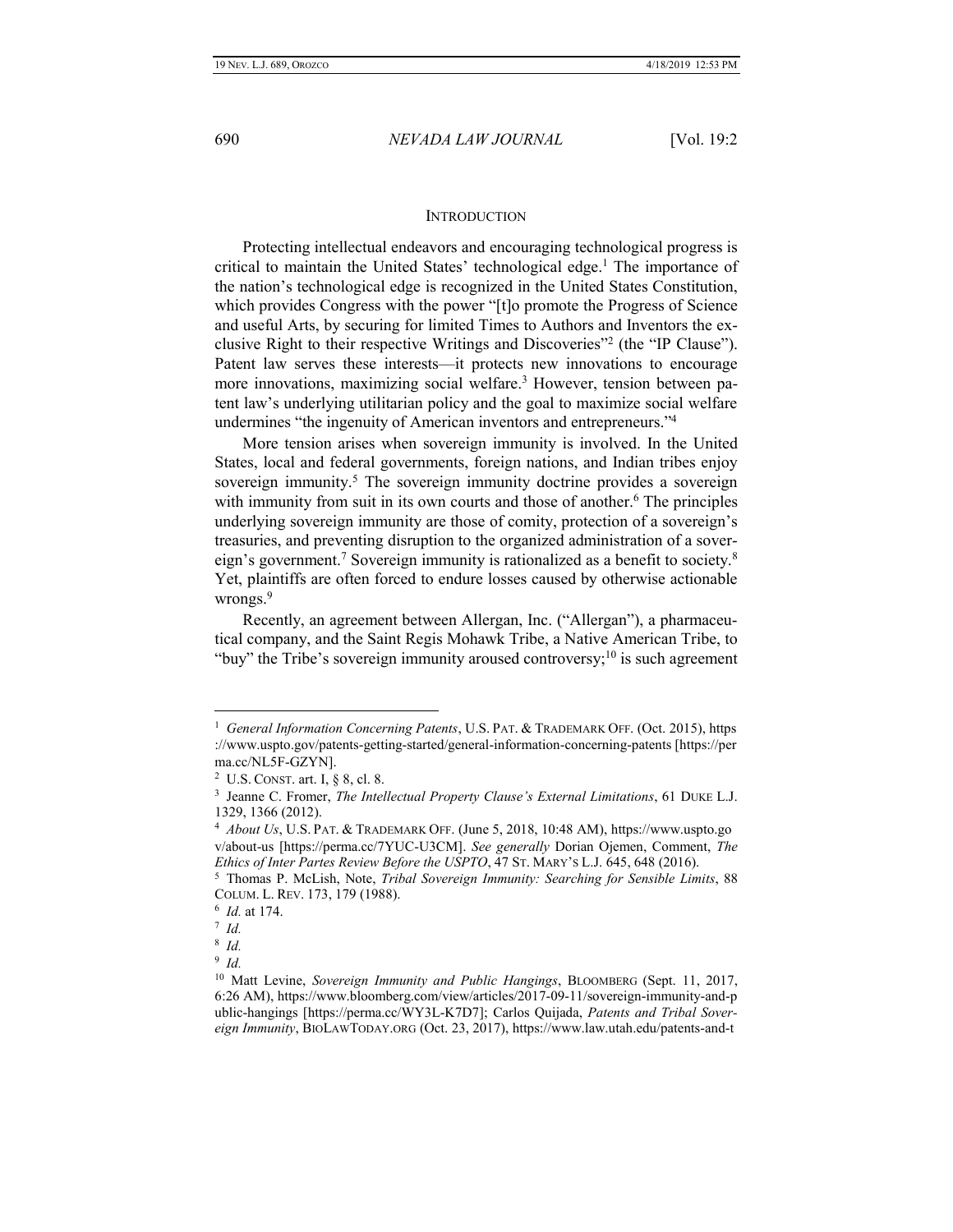clever or deceptive? The deal was triggered after Mylan Pharmaceuticals, Inc. ("Mylan"), a generic drug maker, along with two other pharmaceuticals manufacturers, challenged Allergan's Restasis (a dry eye medication) patents' validity before the U.S. Patent Trial and Appeal Board ("PTAB").<sup>11</sup> The PTAB had instituted Inter Partes Review ("IPR") proceedings for six of Allergan's patents.<sup>12</sup> While IPR was pending, Allergan assigned its rights of its Restasis patents to the Saint Regis Mohawk Tribe.<sup>13</sup> The Tribe in turn granted Allergan an exclusive field-of-use license to the patents.<sup>14</sup>

The agreement between Allergan and the Tribe specifically bargained for the Tribe's assertion of sovereign immunity against Mylan's IPR petition before the PTAB—not the challenge before the federal court.<sup>15</sup> If Allergan could avoid the IPR, Allergan would prevent the PTAB from cancelling its patents.<sup>16</sup> As such, the Tribe moved to dismiss Mylan's petition for IPR, asserting its sovereign immunity, and Allergan moved to withdraw from the IPR proceed $ings.<sup>17</sup>$ 

15 *Id.*

ribal-sovereign-immunity/ [https://perma.cc/THF7-2WGF]; Shock Exchange, *Allergan: Judge Bryson Uses 'Patents' and 'Sham' in a Sentence*, SEEKING ALPHA (Oct. 9, 2017, 4:55 AM), https://seekingalpha.com/article/4112345-allergan-judge-bryson-uses-patents-sham-se ntence [https://perma.cc/Y8QJ-HW64]; Meg Tirrell, *Senators Question Allergan CEO on Tribe Patent Deal*, CNBC (Nov. 7, 2017, 6:55 PM), https://www.cnbc.com/2017/11/07/senat ors-question-allergan-ceo-on-tribe-patent-deal.html [https://perma.cc/UU8J-H2KN]; Jan Wolfe, *Tech Firms Tell Patent Court to Ignore Allergan Deal with Tribe*, REUTERS (Dec. 1, 2017, 3:00 PM), https://www.reuters.com/article/us-allergan-patent/tech-firms-tell-patent-co urt-to-ignore-allergan-deal-with-tribe-idUSKBN1DV63M [https://perma.cc/D2H2-X7AP].

<sup>11</sup> Quijada, *supra* note 10; Wolfe, *supra* note 10. This challenge was filed parallel to patent litigation in federal court. Katie Thomas, *Patents for Restasis Are Invalidated, Opening Door to Generics*, N.Y. TIMES (Oct. 16, 2017), https://www.nytimes.com/2017/10/16/health/ allergan-restasis-patent-.html [https://perma.cc/5MYG-UWN6]. Allergan filed suit against Mylan in the Eastern District of Texas alleging infringement of the Restasis patents. *Id.* The Court invalidated four key patents. *Id.*

<sup>12</sup> Wanli Tang & J. Patrick Elsevier, *United States: PTAB Agrees to Review Patent Claims Covering Dry Eye Ailments*, MONDAQ (Jan. 9, 2017), http://www.mondaq.com/unitedstates/x /555186/Patent/PTAB+Agrees+to+Review+Patent+Claims+Covering+Dry+Eye+Ailments [https://perma.cc/3RHM-25RS].

<sup>13</sup> Tirrell, *supra* note 10.

<sup>14</sup> *Id.*

<sup>16</sup> Allergan, Inc. v. Teva Pharm. USA, Inc., No. 2:15-CV-1455-WCB, 2017 WL 4619790, at \*2 (E.D. Tex. Oct. 16, 2017), *aff'd mem.* 742 Fed. App'x 511 (Fed. Cir. 2018). "Allergan is attempting to misuse Native American sovereignty to shield invalid patents from cancellation." *Id.* at \*1.

<sup>&</sup>lt;sup>17</sup> Allergan, 2017 WL 4619790, at \*1. The Eastern District Court of Texas joined the Saint Regis Mohawk Tribe as a co-plaintiff in the civil action. *Id.* at \*5. The Court invalidated the Restasis patents based on obviousness. Jan Wolfe & Michael Erman, *U.S. Judge in Texas Invalidates Allergan Patents on Restasis*, REUTERS (Oct. 16, 2017, 10:28 AM), https://www. reuters.com/article/us-allergan-patents/u-s-judge-in-texas-invalidates-allergan-patents-on-res tasis-idUSKBN1CL2KE [https://perma.cc/5AEU-H2TC]. Federal Judge William Bryson expressed his concerns regarding the agreement between Allergan and the tribe, noting that "sovereign immunity should not be treated as a monetizable commodity that can be pur-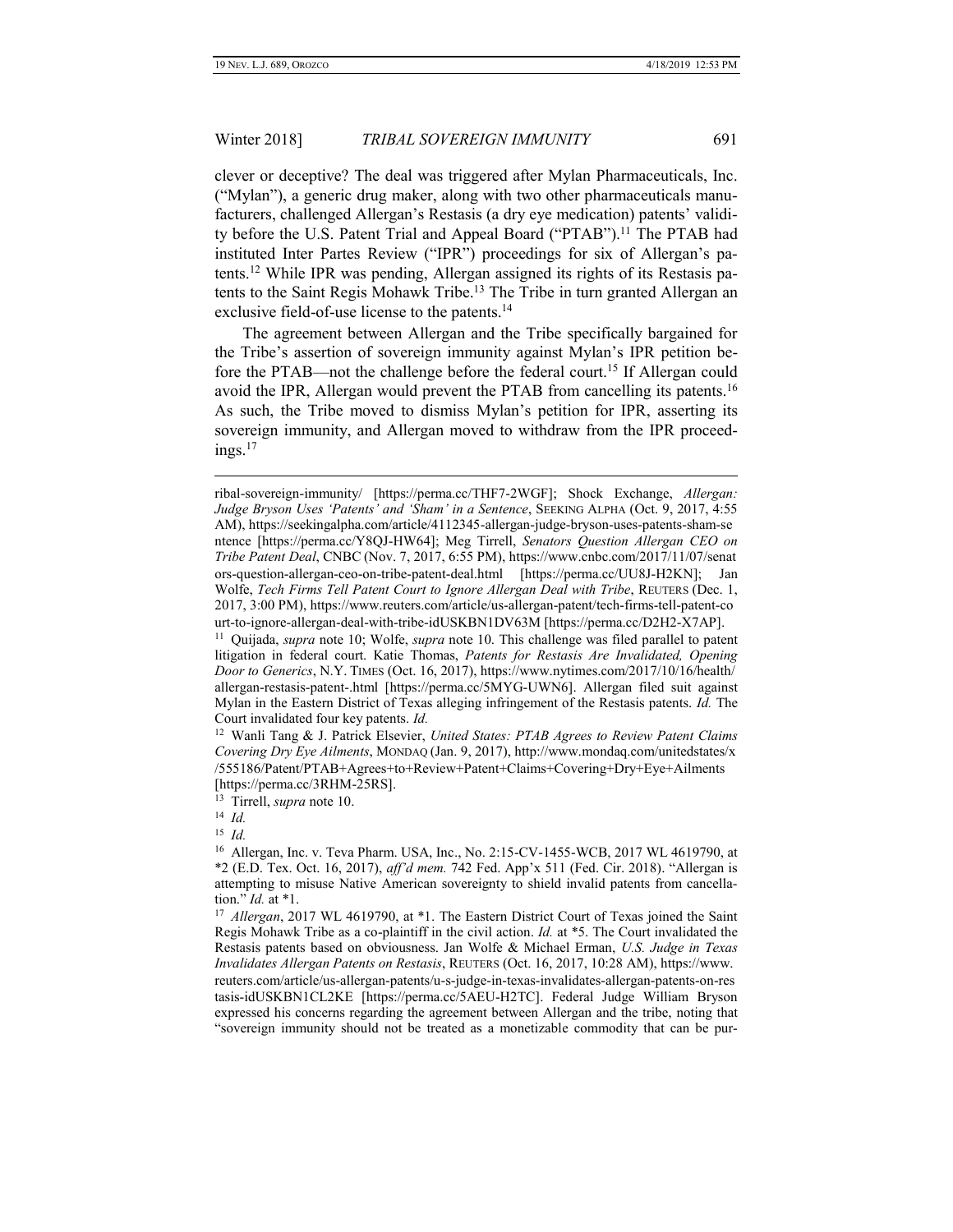The PTAB did not extend the protections of tribal immunity to IPR and denied Allergan's motion to withdraw from the proceedings.<sup>18</sup> Next, an appeal to the Court of Appeals for the Federal Circuit followed.<sup>19</sup> The Federal Circuit affirmed the Board's decision dismissing the Tribe's assertion of immunity.<sup>20</sup> The Federal Circuit reasoned that IPRs were not "the type of proceedings from which the Framers would have thought the States possessed immunity" because of the proceedings' functional and procedural differences from civil litigation.<sup>21</sup> The Federal Circuit did not extend tribal immunity to IPR because sovereign immunity is implicated in disputes between private parties, but not in suits brought by the federal government. <sup>22</sup> This decision precisely exhibits the need to define the contours of tribal immunity.

Allergan is not the only company with tricks up its sleeve. Prowire LLC ("Prowire"), a Texas company, has also invested in "immunity" for its patent.<sup>23</sup> Prowire assigned its patent to MEC Resources LLC ("MEC"), which is wholly owned by a Native American tribe.<sup>24</sup> Like Allergan, MEC is asserting its tribal immunity to avoid an IPR challenge that could invalidate the patent.<sup>25</sup> Companies are protecting their business interests by "buying" immunity. In fact, the Saint Regis Mohawk Tribe confirmed that it is holding forty patents from another technology company.<sup>26</sup>

In light of the controversial legal immunity purchase, Senator Claire McCaskill introduced a bill to remedy the gap between law and remedy agreements like that of Allergan and the Saint Regis Mohawk Tribe create.<sup>27</sup> Specifically, the bill will prohibit an Indian tribe from asserting sovereign immunity

20 *Id.*

 $\overline{a}$ 

22 *Saint Regis Mohawk Tribe*, 896 F.3d at 1327.

26 *Id.*

chased by private entities as part of a scheme to evade their legal responsibilities." *Allergan*, 2017 WL 4619790, at \*3; Jan Wolfe, *Allergan Ruling Casts Doubt on Tribal Patent Strategy*, REUTERS (Oct. 17, 2017, 3:10 PM), https://www.reuters.com/article/us-allergan-patents-a nalysis/allergan-ruling-casts-doubt-on-tribal-patent-strategy-idUSKBN1CM369 [https://per ma.cc/C8LL-RF46].

<sup>18</sup> Saint Regis Mohawk Tribe v. Mylan Pharm., Inc., 896 F.3d 1322, 1325 (Fed. Cir. 2018); Steven A. Caloiaro & Caleb L. Green, *Sovereign Shield Does Not Extend to Inter Partes Reviews*, CLIENT ALERT (July 26, 2018), https://www.dickinson-wright.com/-/media/files/news/ 2018/07/sovereign-shield-does-not-extend-to-inter-partes-r.pdf [https://perma.cc/E6HY-7XZ T].

<sup>19</sup> *Saint Regis Mohawk Tribe*, 896 F.3d at 1325.

<sup>21</sup> *Id.* at 1326; Caloiaro & Green, *supra* note 18.

<sup>23</sup> Joe Mullin, *Apple is Being Sued for Patent Infringement by a Native American Tribe*, ARS TECHNICA (Sept. 27, 2017, 5:11 AM), https://arstechnica.com/tech-policy/2017/09/appl e-is-being-sued-for-patent-infringement-by-a-native-american-tribe/ [https://perma.cc/8YW M-GS4Y].

<sup>24</sup> *Id.*

<sup>25</sup> *Id.*

<sup>27</sup> S. 1948, 115th Cong. (2017).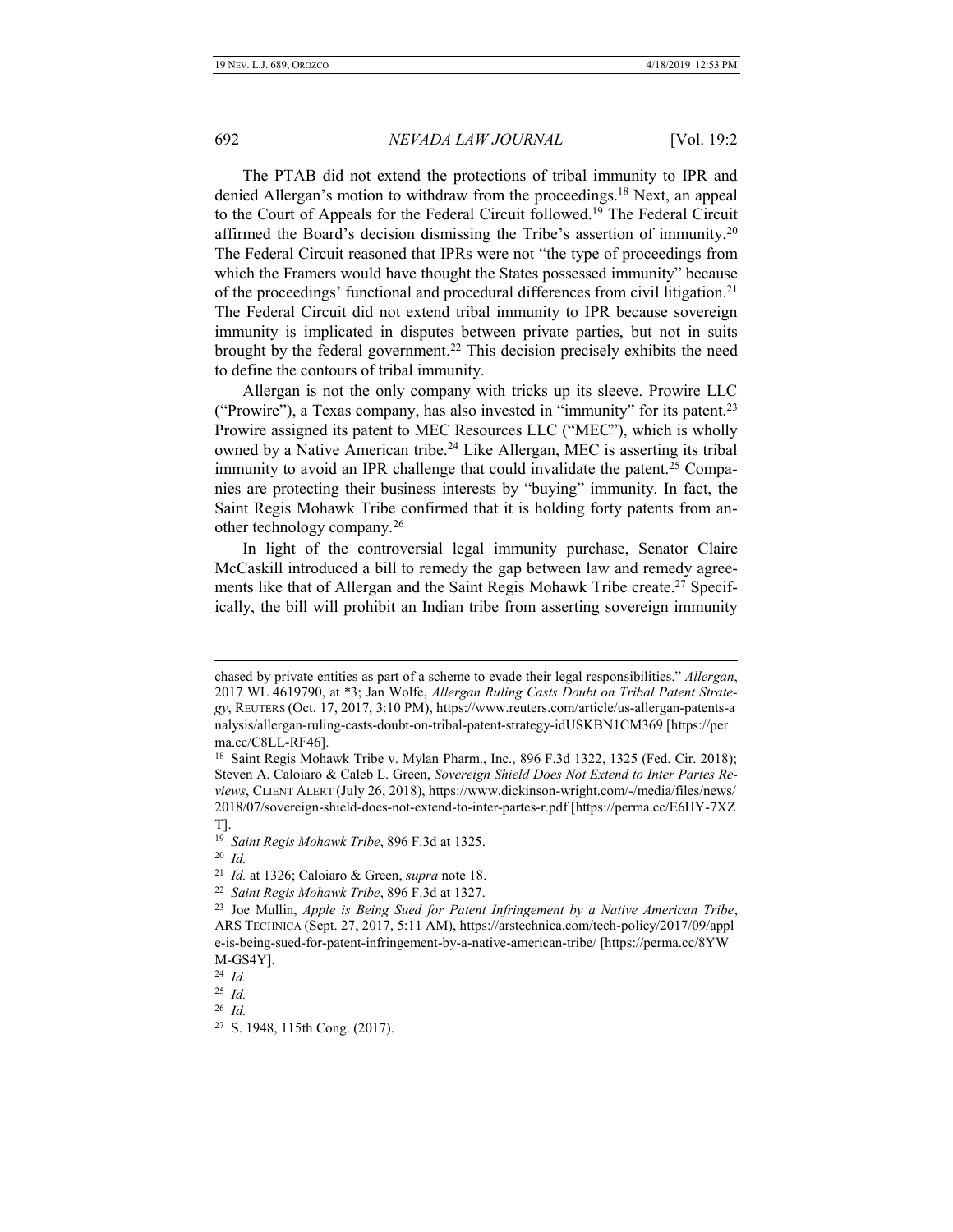as a defense in an IPR proceeding.<sup>28</sup> The bill would completely "derail [the] landmark and lucrative deal" between Allergan and the Saint Regis Mohawk Tribe, and other similar transactions.<sup>29</sup>

In this Note, I argue that the recent exploitation of tribal immunity demonstrates the need to abrogate tribal immunity in particular instances. Specifically, suits where the cause of action arises out of commercial activities and offreservation activities affecting the United States directly. "Buying" immunity for protection against patent challenges is now an option for businesses wanting to protect their patents. This Note addresses the issues that arise from the blanket assertion of tribal immunity to protect patents before the PTAB and other proceedings and the effect the assertion of immunity has on "Authors and Inventors." <sup>30</sup> Moreover, a recent Supreme Court case, *Lewis v. Clarke*, <sup>31</sup> offers insight into the change in the Supreme Court's perspective and the likely limitations to the scope of tribal immunity ahead.

Part I briefly summarizes patent law in the United States and the IPR procedure before the PTAB. Part II reviews the origins of sovereign immunity, briefly summarizing state, federal, and foreign immunity, which allows for the examination of the development of tribal immunity. Tribal immunity jurisprudence demonstrates that tribal immunity is broader, in comparison to the sovereign immunity of states, the federal government, and foreign nations. Part III also delves into the abrogation of tribal immunity and Part IV analyzes the *Lewis v. Clarke* decision. Part V argues for the limitation of the scope of tribal immunity. Specifically, tribal immunity should be subject to the same limitations applicable to the sovereign immunity of states, the federal government, and foreign nations. The Supreme Court's decision in *Lewis v. Clarke* provides sound reasoning supporting such limitations. In light of the transaction between Allergan and the Saint Regis Mohawk Tribe, the abrogation of tribal immunity in IPR is just the tip of the iceberg. This Note concludes that the scope of tribal immunity necessitates review and advocates for appropriate action.

# I. UNITED STATES PATENT LAW

<span id="page-4-0"></span>The basis for U.S. Patent law is derived from the IP Clause in the U.S. Constitution.<sup>32</sup> Patent law is codified in Title 35 of the United States Code,

<sup>28</sup> *Id.*

<sup>29</sup> *Sen. McCaskill Unveils Unprecedented Bill to Abrogate Tribal Sovereign Immunity*, INDIANZ (Oct. 5, 2017), https://www.indianz.com/News/2017/10/05/sen-mccaskill-unveils-u nprecedented-bill.asp [https://perma.cc/762C-8H99]. The PTAB denied the Saint Regis Mohawk tribe's motion to dismiss based on sovereign immunity in Feb. 2018. Jan Wolfe, *U.S. Patent Court Deals Setback to Allergan's Restasis Strategy*, REUTERS (Feb. 26, 2018, 8:04 AM), https://www.reuters.com/article/us-allergan-patent-tribe/u-s-patent-court-deals-setback -to-allergans-restasis-strategy-idUSKCN1GA239 [https://perma.cc/8MAT-UGYJ].

<sup>30</sup> U.S. CONST. art. I, § 8, cl. 8. *See generally* Fromer, *supra* note 3.

<sup>31</sup> Lewis v. Clarke, 137 S. Ct. 1285, 1288 (2017).

<sup>32</sup> Fromer, *supra* note 3, at 1366.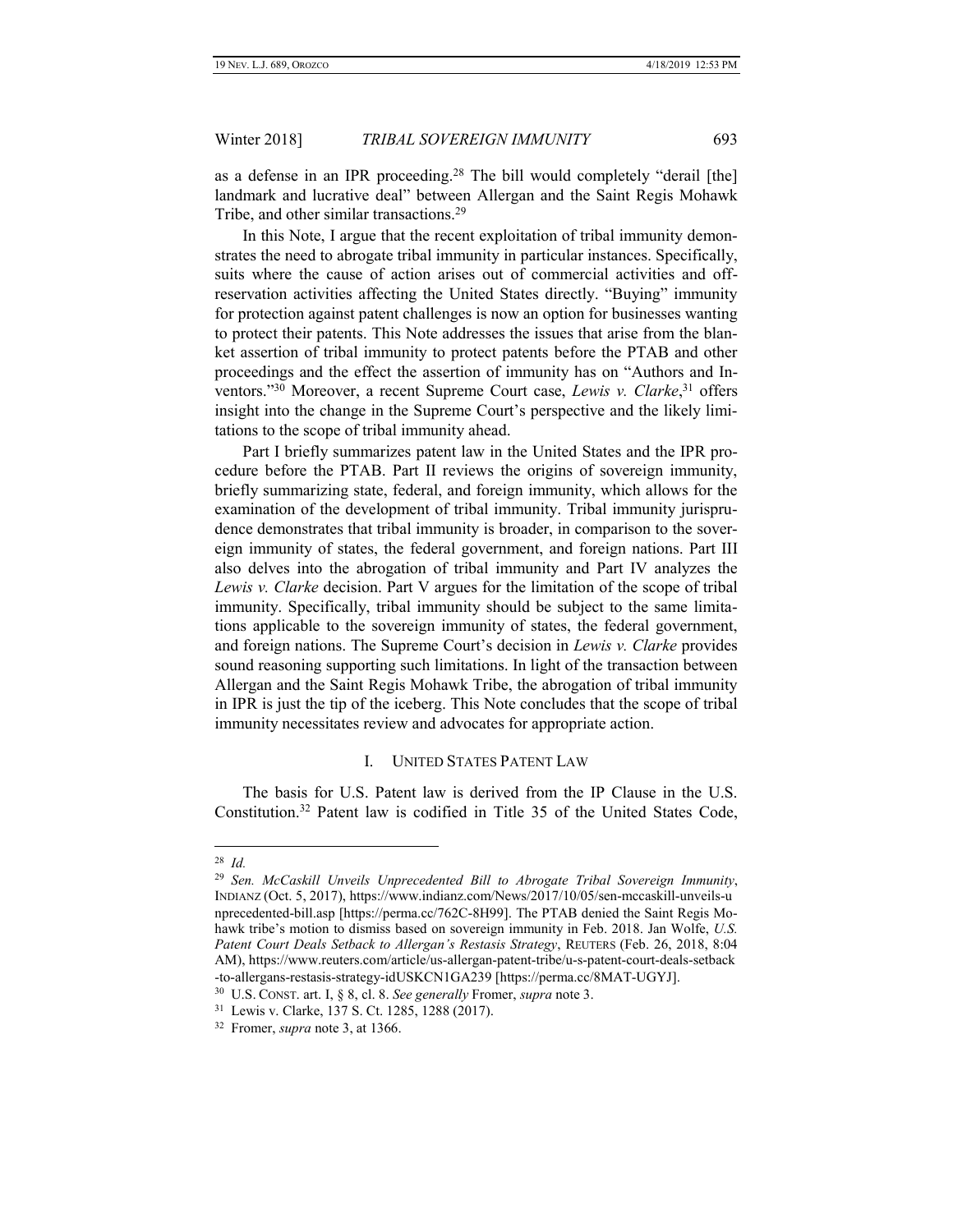which established the United States Patent and Trademark Office ("USPTO").<sup>33</sup> The USPTO fulfills the IP Clause of the Constitution and is the federal agency granting U.S. patents for the protection of inventions.<sup>34</sup>

Congress has the enumerated power to enact laws relating to patents. That power, however, is limited by the policy considerations underlying patent law—the interplay between the goal of enhancing innovation and patent protection.<sup>35</sup>

The U.S. economy's strength and vitality depends on patent law—the "effective mechanisms that protect new ideas and investments in innovation and creativity."<sup>36</sup> Patent law is the branch of intellectual property law relating to new inventions, designed to encourage and promote technological growth through the protection of inventions.<sup>37</sup> Patent law is based on utilitarianism—by incentivizing authors with exclusive rights they are motivated "to create culturally valuable works."<sup>38</sup> Without such incentives, authors would not otherwise waste their time and money because their work could be easily copied, eliminating their profits.<sup>39</sup>

A patent for an invention is the exclusive property right granted to an inventor by the USPTO.<sup>40</sup> The grant provides the patentee "the right to exclude" others from making, using, offering for sale, or selling the invention" for a twenty-year term from the application filing date.<sup>41</sup> Patent law motivates authors to disclose their new technologies and benefit the public.<sup>42</sup> An applicant may challenge the USPTO's patent determinations through the PTAB or through the federal court system.<sup>43</sup>

<sup>33</sup> 35 U.S.C. § 1 (2012); U.S. PAT. & TRADEMARK OFF., *supra* note 1.

<sup>34</sup> 35 U.S.C. § 2 (2012); U.S. PAT. & TRADEMARK OFF., *supra* note 1.

<sup>35</sup> Fromer, *supra* note 3, at 1366.

<sup>36</sup> U.S. PAT. & TRADEMARK OFF., *supra* note 4; *see also* Fromer, *supra* note 3, at 1366.

<sup>37</sup> U.S. PAT. & TRADEMARK OFF., *supra* note 4.

<sup>38</sup> Fromer, *supra* note 3, at 1366.

<sup>39</sup> *Id.*

<sup>40</sup> *Id.*

<sup>41</sup> 35 U.S.C. § 154 (2012).

<sup>42</sup> Fromer, *supra* note 3, at 1366; U.S. PAT. & TRADEMARK OFF., *supra* note 4.

<sup>43</sup> 35 U.S.C. §§ 134, 141 (2012). The availability of different tribunals presents litigants with opportunities and challenges, which are beyond the scope of this Note. There are several key differences in challenging patents in the PTAB compared to federal courts—there are timing and fee differences, different legal standards, and complex issues are probably better off in the PTAB. *Id.* at §§ 134, 141; *see* Cuozzo Speed Techs., LLC v. Lee, 136 S. Ct. 2131, 2146 (2016); Novartis AG v. Noven Pharm., Inc., 853 F.3d 1289, 1294 (Fed. Cir. 2017); Covidien LP v. Univ. of Fla. Research Found., Inc., No. IPR2016-01274, 2017 WL 4015009, at \*11 (P.T.A.B. Jan. 25, 2017) (order dismissing petitions for Inter Partes Review based on Sovereign Immunity); Dorothy P. Whelan & John A. Dragseth, *Validity Challenges: District Court vs. Patent Office*, LAW360 (Dec. 18, 2013, 12:15 PM), http://www.fr.com/ files/Uploads/Documents/Validity-Challenges\_District-Court-Vs-Patent-Office.pdf [https://p erma.cc/ZY23-LQLK]. The decision to pursue either forum is purely strategic. Whelan & Dragseth, *supra*. Parties are motivated to initiate both PTAB and district court proceedings, because "parties seek to get the upper hand toward locking in an estoppel." *Id.* Further,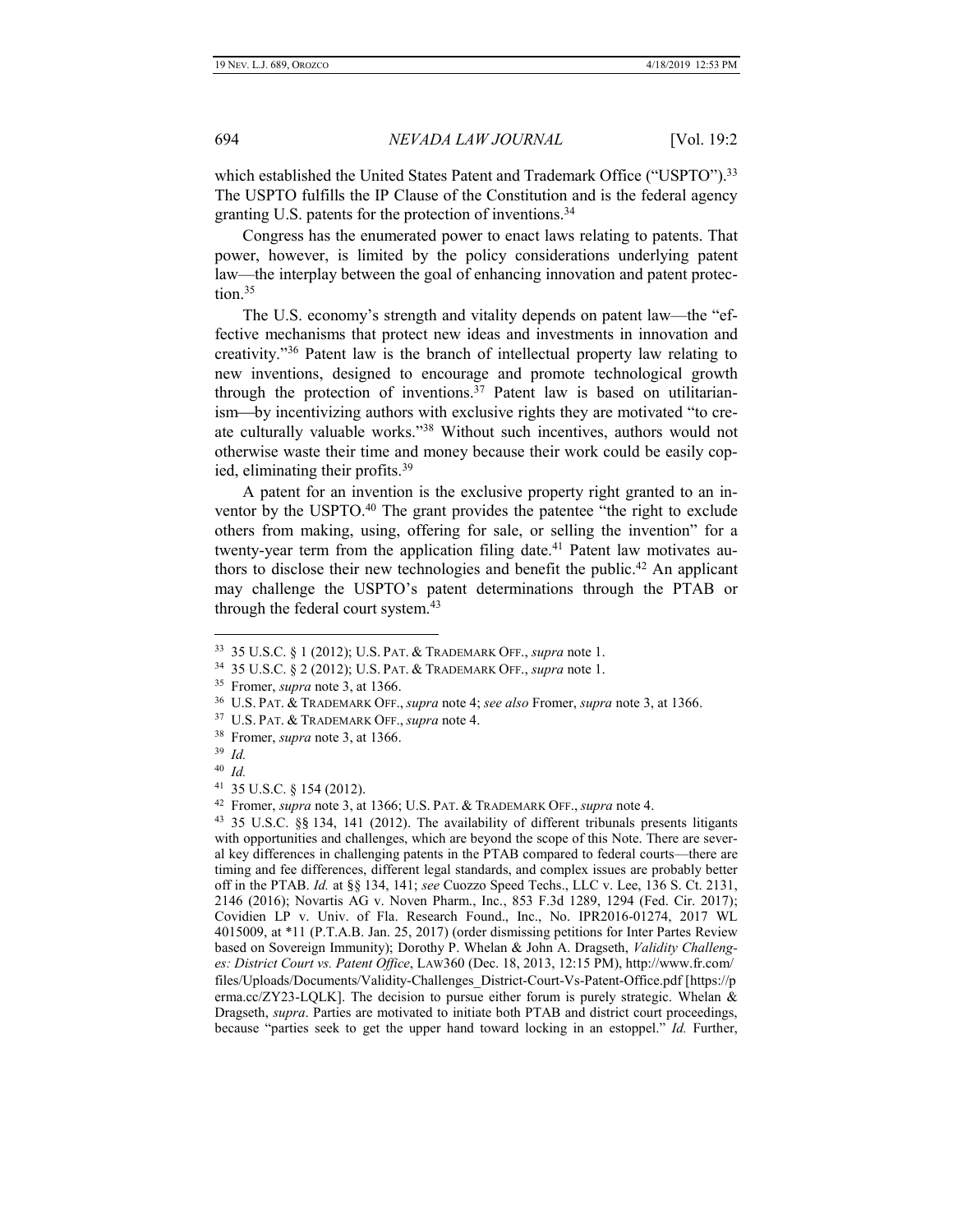In furtherance of the policy underlying patent law, a patentee has "remedy by civil action for infringement of his patent."<sup>44</sup> Patent infringement is engaging in prohibited activities implicating a patent owner's exclusive rights.<sup>45</sup> Infringement occurs whether or not a person has a license.<sup>46</sup> The USPTO, however, does not have "jurisdiction over questions of [patent] infringement" and their enforcement.<sup>47</sup>

#### <span id="page-6-0"></span>*A. The Leahy-Smith America Invents Act*

The Leahy-Smith America Invents Act's ("AIA") created the PTAB which was a notable change to former patent procedures. The AIA was a compromise between the Senate and the House to effect needed patent reform.<sup>48</sup> The AIA was signed into law in 2011<sup>49</sup> and aims to address the Patent Office's overwhelming number of cases, the office's failure to provide timely patents, the inconsistency in quality of issued patents, and the time and costs of patent litigation.<sup>50</sup>

The PTAB is an administrative agency of the USPTO created by statute.<sup>51</sup> The PTAB includes the Appeals Division and the Trial Division, and it is charged with deciding patentability issues—adverse examiner decisions, postissuance challenges to patents, and interferences. <sup>52</sup> PTAB proceedings are generally referred to as "post-grant" proceedings because they happen in the USPTO, after the USPTO has granted a patent. <sup>53</sup> The Trial Division of the

47 *Id.*

 $\overline{a}$ 

49 *Id.*

PTAB decisions do not bind federal court decisions. *Id.* PTAB and district court may reach different conclusions when addressing the same arguments and the same evidence because of the difference in evidentiary burdens. *Id.* Hence, prior PTAB determinations are not binding on federal courts. *Id.*

<sup>44</sup> 35 U.S.C. § 281 (2012); U.S. PAT. & TRADEMARK OFF., *supra* note 1.

<sup>45</sup> U.S. PAT. & TRADEMARK OFF., *supra* note 1.

<sup>46</sup> Infringement can occur when a licensee is engaging in activities beyond the scope of the licensing agreement. *Id.* Patent applications are submitted to the USPTO and the USPTO examines the applications "to determine if the applicants are entitled to patents under the law and patents are granted when applicants are so entitled." *Id.* The scope of the patented innovation and the extent of its protection is defined in the claims of the granted patent. *Id.*

<sup>48</sup> Ojemen, *supra* note 4, at 653.

<sup>50</sup> *Id.* at 648. The biggest complaint of the former patent system was timeliness. *Id.* at 649. Before the AIA the average wait time for any determination from the PTAB was approximately 2.9 years. *Id.* There was also a backlog of pending patent applications. *Id.* Such delays significantly impacted the development of additional products, the gain of venture capital, and the commercialization of new technology, as patents were just sitting on the shelf waiting. *Id.*

 $51$  35 U.S.C. § 6(a) (2012).

<sup>52</sup> 35 U.S.C. § 6(b) (2012); *Patent Trial and Appeal Board*, U.S. PAT. & TRADEMARK OFF. (May 24, 2016, 10:57 AM), https://www.uspto.gov/patents-application-process/appealing-pa tent-decisions/appeals/patent-trial-and-appeal-board [https://perma.cc/QKP3-XES8]. 53 35 U.S.C. § 141 (2012).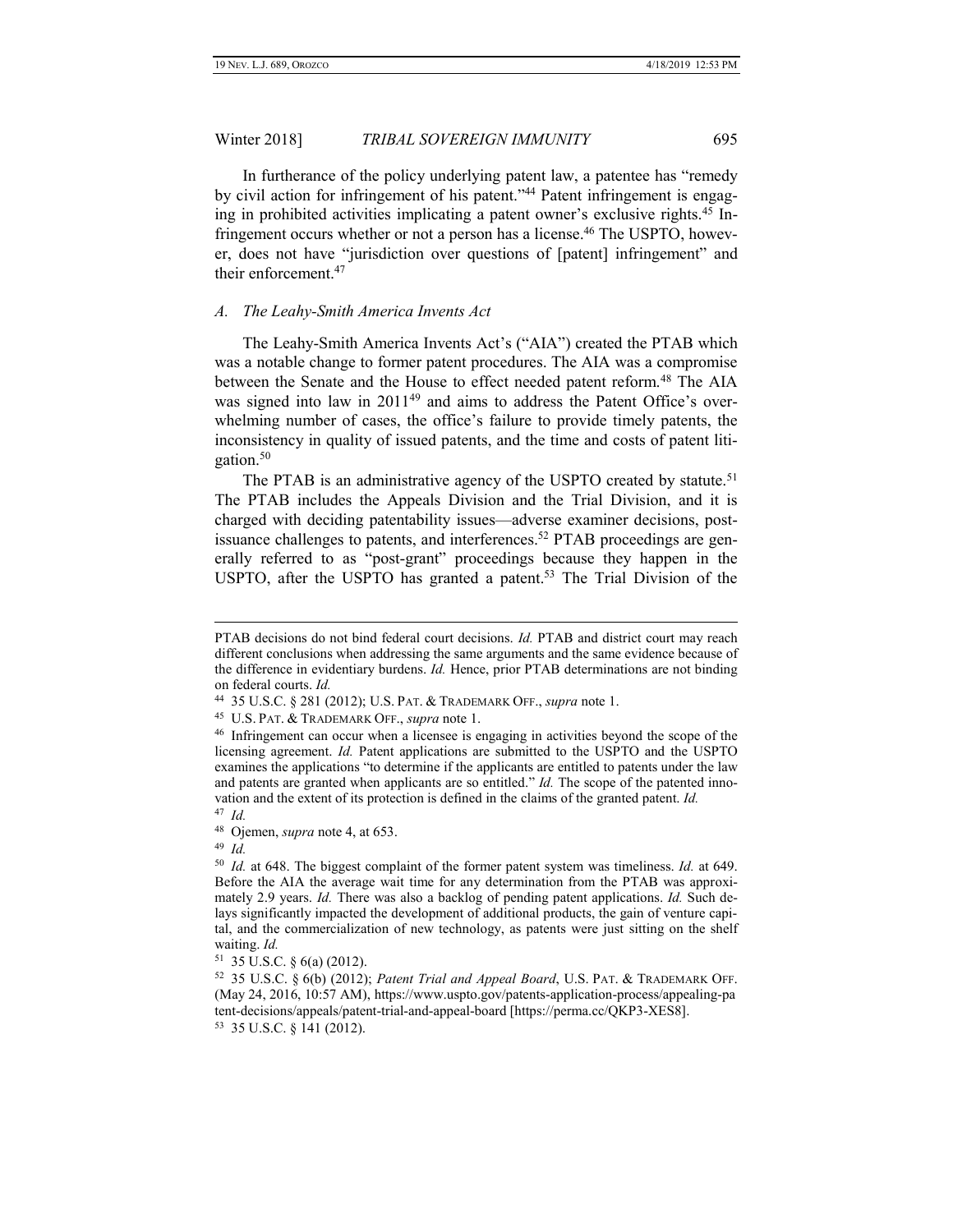PTAB addresses contested cases, including IPR.<sup>54</sup> Final PTAB decisions can be appealed to the U.S. Court of Appeals for the Federal Circuit.<sup>55</sup>

#### <span id="page-7-0"></span>*B. Inter Partes Review*

Inter Partes Review is "a kind of mini-litigation system . . . before the . . . [PTAB], rather than in district courts." <sup>56</sup> IPR is a proceeding providing a means of challenging the validity of a patent that may have been mistakenly issued by the USPTO.<sup>57</sup> Through IPR proceedings the agency is able to take a second look at its own decision to issue a patent, correcting errors made by the government, while district court proceedings aim at correcting defective private action.<sup>58</sup> IPR is a valuable tool because it is quicker and cheaper than district courts.<sup>59</sup>

An IPR proceeding reviews the patentability of at least one claim in a patent.<sup>60</sup> IPR, however, is limited to claims raised under  $35 \text{ U.S.C. }$  §  $102 \text{ or }$  §  $103$ , and claims based on prior art consisting of patent or printed publications. <sup>61</sup> IPR aims to address such issues early on and avoid costly and time-consuming litigation.<sup>62</sup>

IPR proceedings begin with a "challenger," someone other than the patent owner, filing a petition requesting an IPR before the PTAB.<sup>63</sup> To institute an IPR, the challenger must show there is "a reasonable likelihood that the petitioner would prevail [on] at least [one] of the claims challenged in the petition," by a preponderance of the evidence.<sup>64</sup> After the petition has been filed, the pa-

<sup>54</sup> U.S. PAT. & TRADEMARK OFF., *supra* note 52. The trial division also includes Post Grant Review, Transitional Program for Covered Business Methods Patents, and Derivation Proceedings. *Id.*; *Transitional Program for Covered Business Method Patents*, U.S. PAT. & TRADEMARK OFF. (May 9, 2017, 10:17 AM), https://www.uspto.gov/patents-application-proc ess/appealing-patent-decisions/trials/transitional-program-covered-business [https://perma.cc /5LZK-W84V].

<sup>55</sup> U.S. PAT. & TRADEMARK OFF., *supra* note 1.

<sup>56</sup> Mullin, *supra* note 23.

<sup>57</sup> *Inter Partes Review*, U.S. PAT. & TRADEMARK OFF. (May 9, 2017, 10:15 AM), https://ww w.uspto.gov/patents-application-process/appealing-patent-decisions/trials/inter-partes-review [http://perma.cc/26UQ-RZ84].

<sup>58</sup> Saint Regis Mohawk Tribe v. Mylan Pharm., Inc., 896 F.3d 1322, 1334–35 (Fed. Cir. 2018).

<sup>59</sup> Ojemen, *supra* note 4, at 652.

<sup>60</sup> U.S. PAT. & TRADEMARK OFF., *supra* note 57.

<sup>61</sup> 35 U.S.C. § 311 (2012); U.S. PAT. & TRADEMARK OFF., *supra* note 57.

<sup>62</sup> Ojemen, *supra* note 4, at 665; Anne S. Layne-Farrar, *The Cost of Doubling Up: An Economic Assessment of Duplication in PTAB Proceedings and Patent Infringement Litigation*, LANDSLIDE (May & June 2018), https://www.americanbar.org/groups/intellectual\_property\_l aw/publications/landslide/2017-18/may-june/cost-doubling-up/ [https://perma.cc/SSE5-22Q L].

<sup>63</sup> U.S. PAT. & TRADEMARK OFF., *supra* note 57.

<sup>64</sup> 35 U.S.C. § 314(a) (2012) (declaring IPR institution deadlines); Ojemen, *supra* note 4, at 659.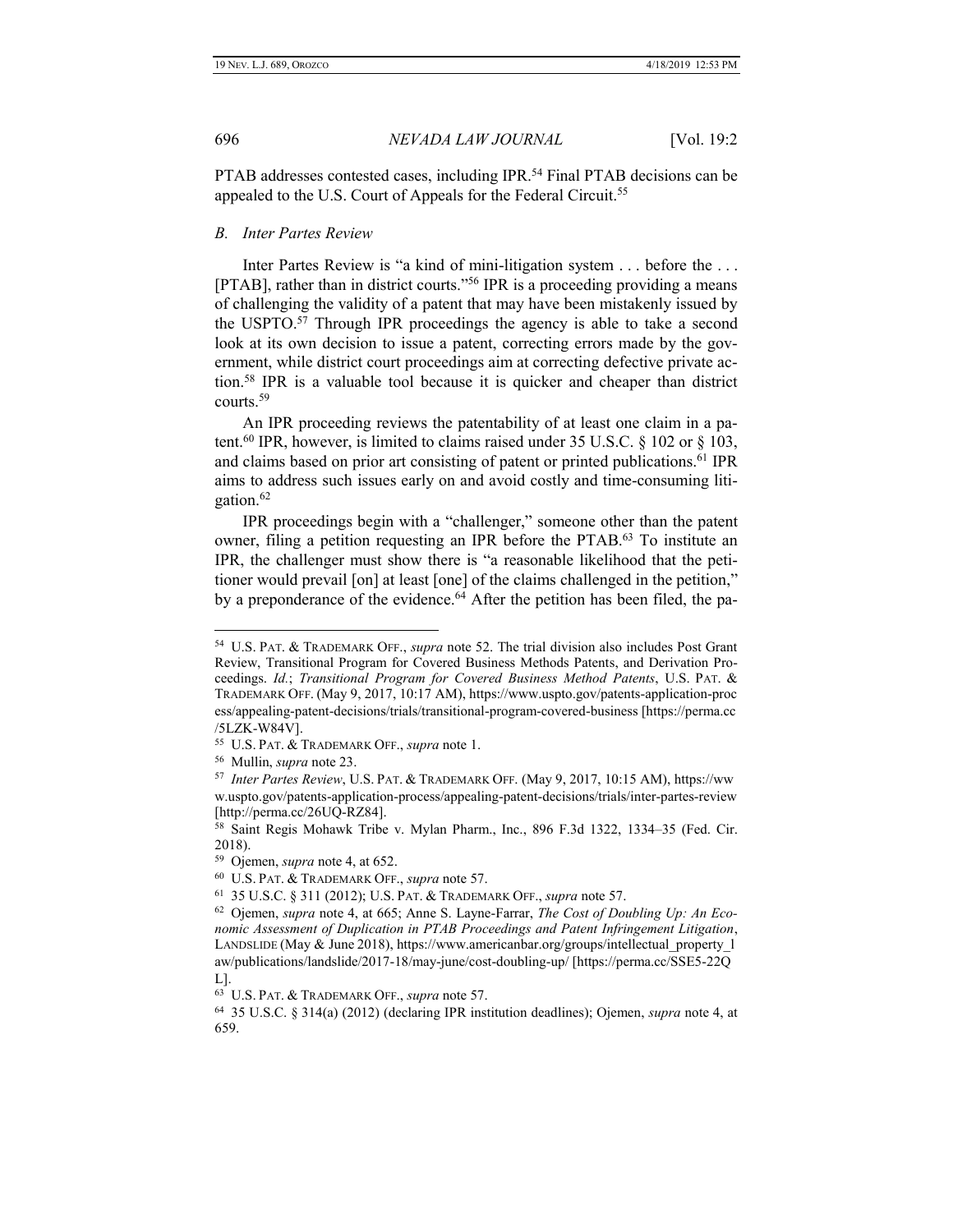tent owner may file a preliminary response within three months, explaining why the challenger's IPR petition should be denied.<sup>65</sup> The patent owner's decision to file a preliminary response is only strategic and does not increase the likelihood that the PTAB will not grant the IPR petition.

The PTAB will decide whether to proceed after the expiration of an initial three-month period or three months after the preliminary response.<sup>66</sup> The petitioner is estopped from reasserting arguments raised during the IPR, or arguments that could have reasonably been raised during the IPR before the PTAB and a federal district court.<sup>67</sup> The PTAB's decision whether to institute an IPR is final and cannot be appealed to the PTAB, but parties may file for a rehearing, or appeal to the Federal Circuit.<sup>68</sup>

If the petition for an IPR is granted, the IPR can terminate if the parties reach settlement, or the IPR can proceed without the challenger until the PTAB's final determination, which is issued within a year from the petition's filing.<sup>69</sup> The PTAB is likely to cancel challenged patents once IPR is instituted "due to its high rate of finding claims unpatentable."<sup>70</sup> Further, if the IPR results in any patent invalidations, any litigation in connection with those patents effectively ends.<sup>71</sup> However, an individual is unable to challenge a patent's validity through an IPR if: (1) the party petitions for an IPR within nine months of the patent being granted; (2) the party filed a civil suit challenging the same patent prior to filing the IPR petition; (3) "the party filed the [IPR] petition more than a year after service of lawsuit involving the same patent; [and (4)] the party is estopped from filing a petition for some other reason."<sup>72</sup>

#### <span id="page-8-0"></span>*C. Build On or Build Around*<sup>73</sup>

Patent law provides authors and inventors the exclusive rights of their innovations for twenty years from the filing date.<sup>74</sup> The ultimate goal of patent law is social welfare and the development of the nation's technological edge.<sup>75</sup> As such, patent law provides a means by which patent owners may benefit society. Patent owners may commit their patented innovation to public domain,

<sup>65</sup> Ojemen, *supra* note 4, at 659.

<sup>66</sup> 35 U.S.C. § 314(b) (2012).

<sup>67</sup> *See id.* § 314(d).

<sup>68</sup> *Id.*

<sup>69</sup> U.S. PAT. & TRADEMARK OFF., *supra* note 57.

<sup>70</sup> Ojemen, *supra* note 4, at 665.

<sup>&</sup>lt;sup>71</sup> FISH & RICHARDSON PC, A GUIDE TO PATENT LITIGATION IN FEDERAL COURT (Lawrence K. Kolodney ed., 2018), https://www.fr.com/wp-content/uploads/2018/05/2018-A-Guide-to-Patent-Litigation-in-Federal-Court.pdf [https://perma.cc/2GV7-CHLZ].

<sup>72</sup> Ojemen, *supra* note 4, at 658.

<sup>73</sup> *See generally* Christopher Buccafusco et al., *The Nature of Sequential Innovation*, 59 WM. & MARY L. REV. 1 (2017).

<sup>74</sup> 35 U.S.C. § 154 (2012). The patent system has set a twenty-year period because patents are generally more valuable right after their creation. *Id.*

<sup>&</sup>lt;sup>75</sup> RAMAN MITTAL, LICENSING INTELLECTUAL PROPERTY: LAW & MANAGEMENT 13 (2011).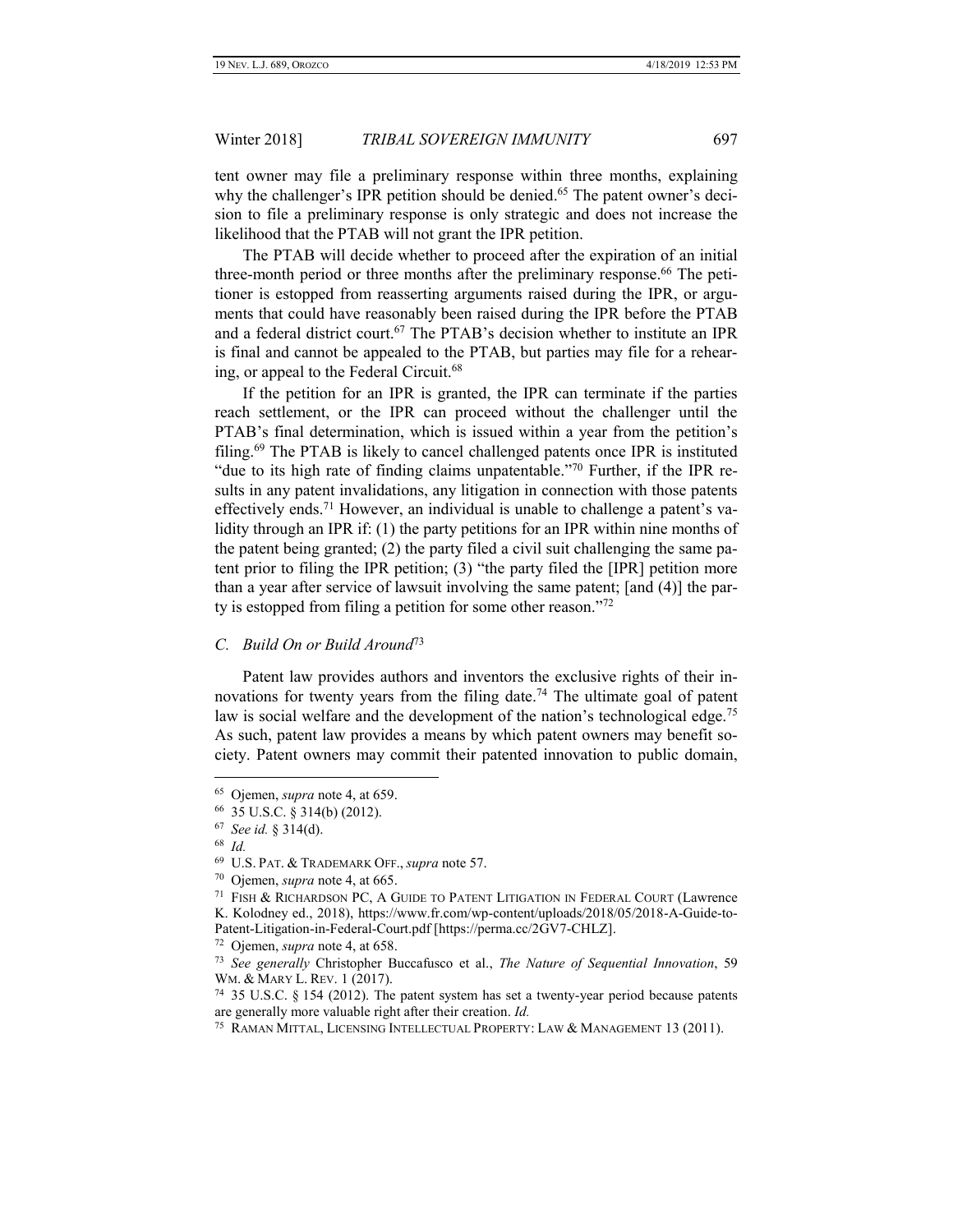they may assign all their exclusive rights to another person, or they may pick and choose who may use their patent.<sup>76</sup>

Patent law provides a means for others to engage in activities that implicate the exclusive rights of authors and inventors—a license from the patent own $er<sup>77</sup>$ . The patent owner authorizes the licensee to engage in activities that would otherwise implicate the patent owner's exclusive rights and constitute infringement.<sup>78</sup> Patent owners in turn receive patent royalty payments from the licensee as consideration for the license.<sup>79</sup>

Still, the patent owner retains ownership over the patent.<sup>80</sup> Essentially, the patent owner is consenting to the use of his patent by a third party, and is promising not to exercise his right to sue this third-party for borrowing his exclusive rights to the patent; granted the use of the patent is according to the terms of their licensing agreement.<sup>81</sup> Hence, a license does not confer any interest on the licensee; rather it makes "lawful that which would otherwise be unlawful."<sup>82</sup>

Full rights of ownership do not accompany a license.<sup>83</sup> A license includes only a fraction of the patent owner's rights, which are determined by the patent owner.<sup>84</sup> Intellectual property is intangible and allows the patent owner to continue to use its patent fully without any interruption from licensees, making licensing of patents extremely profitable for patent owners.<sup>85</sup>

The policies underlying patent law are the basis for licensing. Without patent law and the ability to license, others could borrow and take freely from patent owners, discouraging authors and inventors to continue to waste their money and time creating new innovations.<sup>86</sup> It follows that without such licensing, other authors and inventors would have to wait until the patent owners' twentyyear period is over and the patent enters the public domain to avoid infringement of the patent owner's exclusive rights. $87$  Such a system could impede new

 $76$  The assignment of a patent owner's exclusive rights is the transfer of all those exclusive rights to another person, much like the sale of property. *Id.* at 2.

<sup>77</sup> Buccafusco et al., *supra* note 73, at 19.

<sup>78</sup> MITTAL, *supra* note 75, at 63; Buccafusco et al., *supra* note 73, at 19–20.

<sup>79</sup> MITTAL, *supra* note 75, at 1.

<sup>80</sup> *Id.*

<sup>&</sup>lt;sup>81</sup> Freedom of contract allows patent owners to choose licensees and determine what rights these licensees have. As such, basic contract principles apply to licensing agreements. *Id.* at 1, 3.

<sup>82</sup> *Id.* at 63.

<sup>83</sup> *Id.* at 64.

<sup>&</sup>lt;sup>84</sup> A patent owner can set different limitations on the licensee's use of the patent, such as geographic, time, and restricted to a particular use. *Id.* at 67–69. 85 *Id.* at 2.

<sup>86</sup> *See* Buccafusco et al., *supra* note 73, at 20.

<sup>87</sup> *Id.* at 19, 21.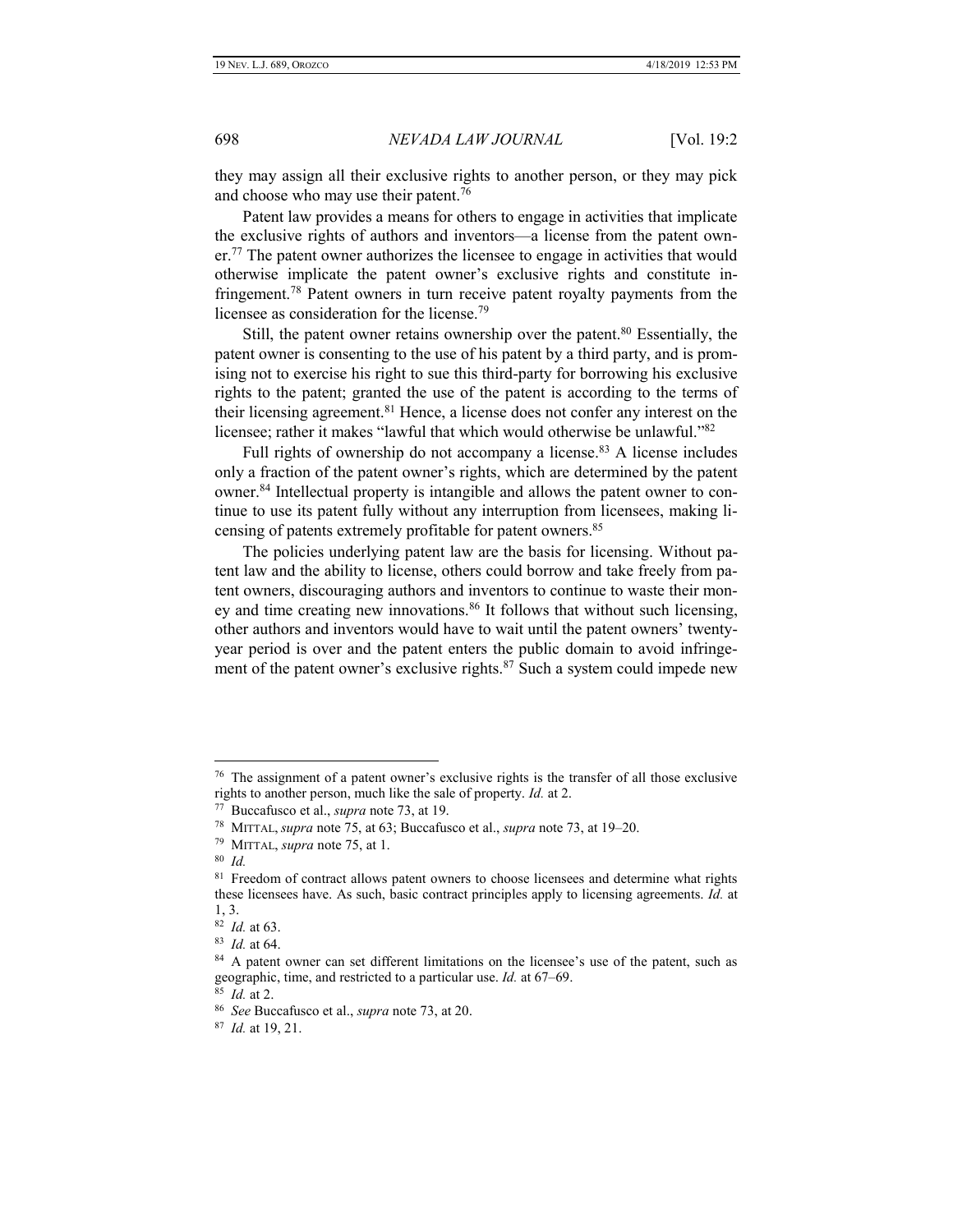innovations. New authors and inventors have the option of either creating something new around the patent owners' rights or obtaining licenses.<sup>88</sup>

There are several different licenses. Due to the intangible nature of intellectual property, patent owner's exclusive rights may be split up in different ways.<sup>89</sup> An exclusive license divests the licensor the right to grant any other licenses of the same rights licensed.<sup>90</sup> The licensor can still grant several exclusive licenses, but cannot grant more than one license granting the same rights.<sup>91</sup> Through protective mechanisms, patent law advances the U.S. Constitution's goal to maximize social welfare with new innovations.

#### <span id="page-10-0"></span>II. THE KING CAN DO NO WRONG: THE DOCTRINE OF SOVEREIGN IMMUNITY

This section briefly explores the substantial literature on the sovereign immunity doctrine. Of particular relevance are the similarities across state, federal, and foreign, and any limitations on these immunities' scope. The background of the sovereign immunity doctrine supports a thorough understanding of the roots of tribal sovereign immunity and its scope.

Sovereign immunity is the judicial doctrine protecting sovereign states by forbidding claims against a sovereign without the sovereign's consent.  $92$  A sovereign enjoys immunity from its own and other sovereigns' courts.<sup>93</sup> Sovereign immunity is premised upon the idea that "the King c[ould] do no wrong" because he was the sovereign and the source of the law.<sup>94</sup> As such, it is only right that the King have sovereign immunity in his own courts.<sup>95</sup>

<sup>88</sup> *Id.* at 21. The twenty-year period intends to protect the patents during the time that they are most valuable. It is never wise for others wanting to borrow patent owners' exclusive rights to wait out the twenty-year period because as a patent's value diminishes quickly, it is very likely that any new innovation depending on that patent is also likely to diminish in value. As such, subsequent innovations borrowing from other patents are most valuable when first created. *Id.* at 19–20.

<sup>&</sup>lt;sup>89</sup> Other types of licenses include the non-exclusive license which permits the licensor to grant other licenses. MITTAL, *supra* note 75, at 83. Also, the sole license, co-exclusive license, compulsory license, implied license, and statutory license. *Id.* at 79–85.

<sup>90</sup> *Id.* at 80.

<sup>&</sup>lt;sup>91</sup> For example, one exclusive license may grant the licensee with exclusive rights to a particular territory, Africa, another for Europe, and another exclusive license may grant another licensee with the exclusive rights to a particular field of use. This maximizes a patent owner's profits. *Id.*

<sup>92</sup> William Wood, *It Wasn't an Accident: The Tribal Sovereign Immunity Story*, 62 AM. U. L. REV. 1587, 1611 (2013); McLish, *supra* note 5, at 173–74; Sue Woodrow, *Tribal Sovereign Immunity: An Obstacle for Non-Indians Doing Business in Indian Country?*, COMMUNITY DIVIDEND (Jul. 1, 1998), https://www.minneapolisfed.org/publications/communi ty-dividend/tribal-sovereign-immunity-an-obstacle-for-nonindians-doing-business-in-indiancountry [https://perma.cc/3GD3-L9BM].

<sup>&</sup>lt;sup>93</sup> Wood, *supra* note 92, at 1611. The origins of foreign sovereign immunity are not clear. *Id.*

<sup>&</sup>lt;sup>94</sup> McLish, *supra* note 5, at 174 (alteration in original) (citing CIVIL ACTIONS AGAINST STATE GOVERNMENT, ITS DIVISIONS, AGENCIES, AND OFFICERS 13 (W. Winborne ed., 1982)). 95 *Id.*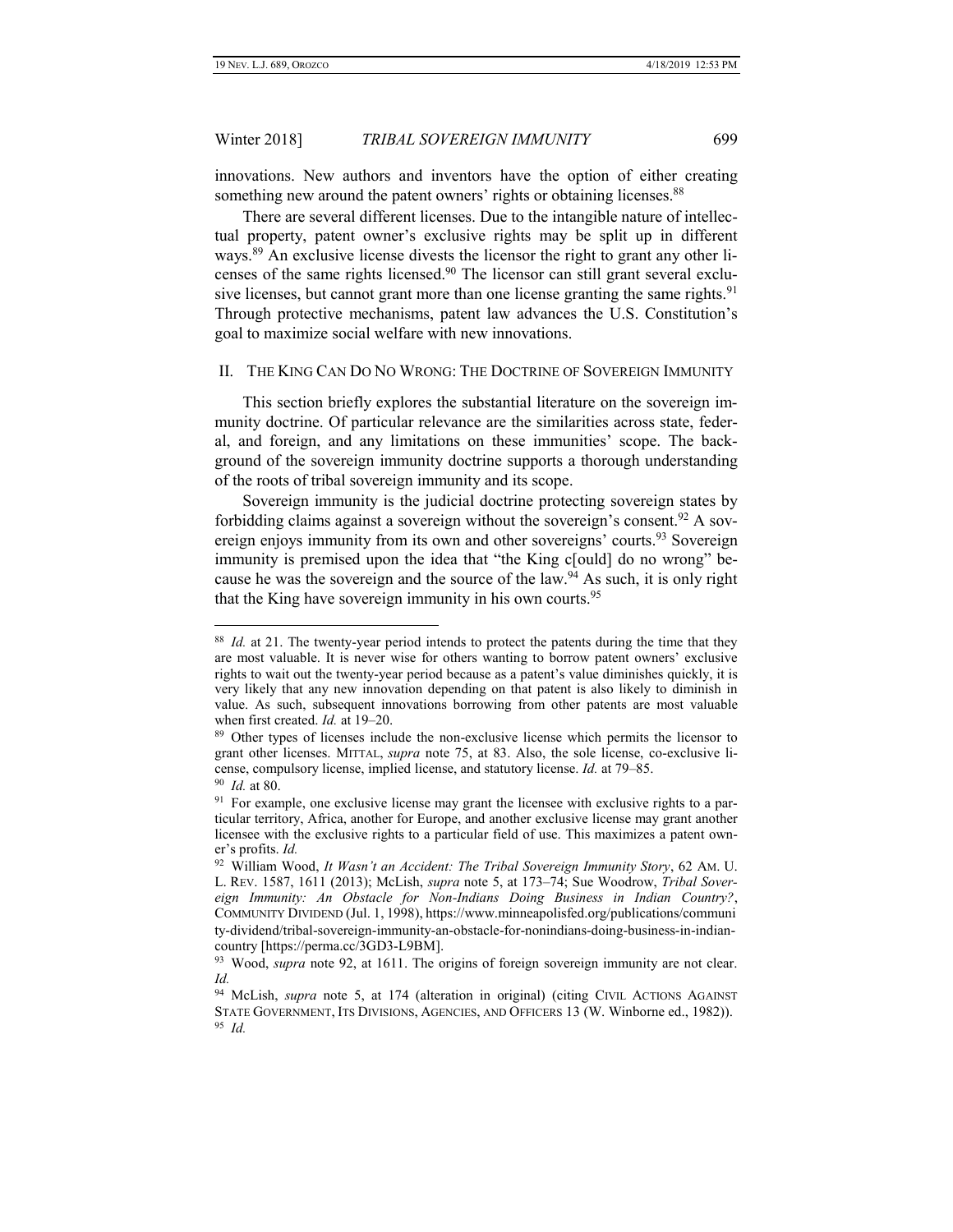The justification for sovereign immunity doctrine "was replaced by a rationale emphasizing the doctrine's benefit to society." <sup>96</sup> The justifications for sovereign immunity changed with the developments of "the notion that sovereignty is embodied in the people."<sup>97</sup> American courts accepted the idea that "it is better that an individual should sustain an injury than that the public should suffer an inconvenience."<sup>98</sup> American courts found that sovereign immunity benefits American society because it protects the "public interest and convenience by preventing [the exhaustion] of the sovereign's funds through payment of damage awards" or through the defense of various suits.<sup>99</sup> Further, society is protected from the "disruption of the orderly administration of government caused by the constant threat of legal action."<sup>100</sup>

The King also enjoys immunity from another's courts. The notion of foreign sovereign immunity is rooted in principles of sovereign independence and developed because a sovereign state<sup>101</sup> is independent, not subject to any other power or state.<sup>102</sup> It retains all authority, rights, and power "to regulate its internal affairs without foreign interference." <sup>103</sup> As such, the King should enjoy the protections in other nations' courts, similar to the protections afforded to him at home.<sup>104</sup> All states and nations are considered to be legally equal, hence no state could be subject to the jurisdiction of another.<sup>105</sup> Sovereigns recognized that it is in their best interest to avoid conflict and to reciprocate courtesies.<sup>106</sup> Accordingly, the courts recognized foreign immunity from suit.<sup>107</sup>

#### <span id="page-11-0"></span>*A. Federal, State and Foreign Sovereign Immunity*

In the United States federal, state, and local governments enjoy immunity from suits.<sup>108</sup> Sovereign immunity is derived from history, as a fundamental aspect of sovereignty.<sup>109</sup> When the United States was founded, the states under-

<sup>96</sup> *Id.*

<sup>97</sup> *Id.*

<sup>98</sup> Russell v. Men of Devon (1788) 100 Eng. Rep. 359, 362; McLish, *supra* note 5, at 174.

<sup>99</sup> McLish, *supra* note 5, at 174; *see also Purpose of Immunity § 1.2 in*, 1 CIV. ACTIONS AGAINST STATE & LOC. GOV'T (2018).

<sup>100</sup> McLish, *supra* note 5, at 174; *see also* Kenneth Culp Davis, *Sovereign Immunity Must Go*, 22 ADMIN. L. REV. 383, 383–84 (1970).

<sup>&</sup>lt;sup>101</sup> "State" in this context refers to independent bodies of government, thus "state" includes countries. *Sovereign State*, BLACK'S LAW DICTIONARY (10th ed. 2014).

<sup>102</sup> Woodrow, *supra* note 92, at 1611.

<sup>103</sup> *Id.*

<sup>104</sup> McLish, *supra* note 5, at 174.

<sup>105</sup> *Id.* at 176.

<sup>106</sup> *Id.*

<sup>107</sup> *Id.*

<sup>108</sup> *Id.* at 173. Much like the King that could do no wrong as he was the source of the law, the government cannot be compelled by the courts because it is the source of law that creates the courts in the first place. *Id.* at 174.

<sup>109</sup> Wood, *supra* note 92, at 1611.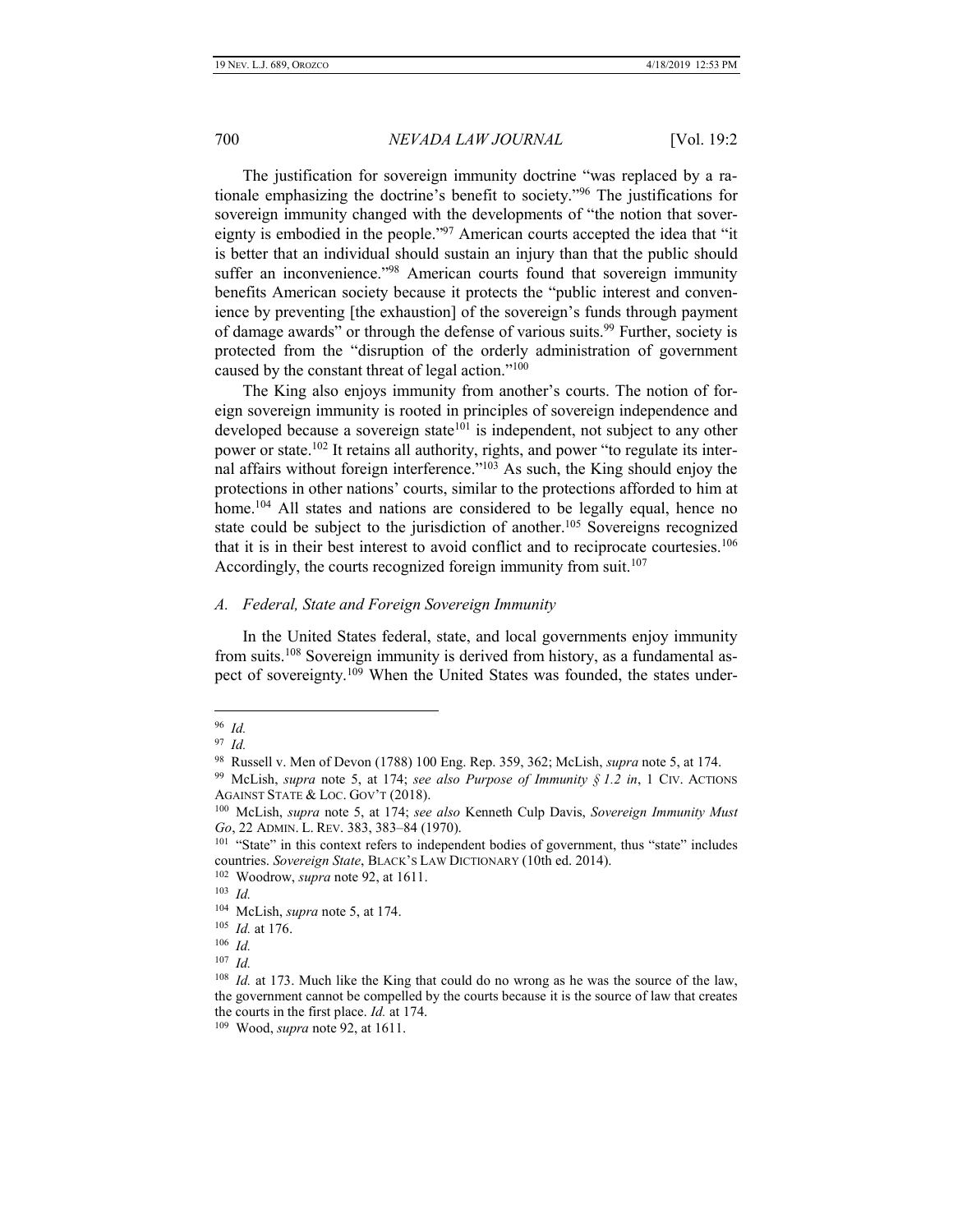stood that "their newly-formed national government [and the states were] to have sovereign immunity."<sup>110</sup> The federal government's immunity is not referenced in the Constitution.<sup>111</sup> Rather, it was "simply taken as a given"<sup>112</sup> because it was an established doctrine inherited from English common law.<sup>113</sup>

The states enjoy sovereign immunity because the states existed as independent sovereigns before the Constitution.<sup>114</sup> A state's sovereign immunity derives from the Eleventh Amendment of the United States Constitution,<sup>115</sup> and the Supreme Court affirmed this interpretation of the Eleventh Amendment in *Hans v. Louisiana*<sup>116</sup> and later in *Blatchford v. Native Village of Noatak*. <sup>117</sup> Further, in *Northern Insurance Co. of New York v. Chatham County*, the Supreme Court found "arms of the State [also] possess immunity from suits."<sup>118</sup>

Foreign nations also enjoy sovereign immunity from suit in United States courts.<sup>119</sup> Relying on the same principles of state and federal sovereign immunity, the Supreme Court concluded that the United States could not subject a foreign sovereign government to suit in United States courts—federal or state.<sup>120</sup> In *Schooner Exchange* Chief Justice Marshall explained that "the whole civilized world concurred" with these principles of sovereign immunity because it was necessary for international relations, and it would be wrongful for the United States to violate the established custom without prior notice.<sup>121</sup>

116 Hans v. Louisiana, 134 U.S. 1, 11 (1890).

 110 *Id.*

<sup>111</sup> *Id.* at 1613–14.

<sup>112</sup> *Id.* at 1613.

<sup>113</sup> *Id.* at 1610–11. *See generally* Cohens v. Virginia, 19 U.S. (6 Wheat.) 264, 411–12 (1821) (recognizing the doctrine of federal sovereign immunity and is cited as first occasion); Vicki C. Jackson, *Suing the Federal Government: Sovereignty, Immunity, and Judicial Independence*, 35 GEO. WASH. INT'L L. REV. 521, 523 n.5 (2003) (stating that *Cohens* is "[t]he first clear reference to the sovereign immunity of the United States" despite *Martin v. Hunter's Lessee*, 14 U.S. (1 Wheat.) 304, 335–36 (1816), "an earlier but more ambiguous reference"). <sup>114</sup> Wood, *supra* note 92, at 1614.

<sup>&</sup>lt;sup>115</sup> The Eleventh Amendment provides that "[t]he Judicial power of the United States shall not be construed to extend to any suit in law or equity, commenced or prosecuted against one of the United States by Citizens of another State, or by Citizens or Subjects of any Foreign State." U.S. CONST. amend. XI. "The Eleventh Amendment does not preclude private parties from seeking money damages against state officers in their personal capacity or injunctive relief against state officers in their official capacity to prevent ongoing violations of federal law." Christina Bohannan, *Beyond Abrogation of Sovereign Immunity: State Waivers, Private Contracts, and Federal Incentives*, 77 N.Y.U. L. REV. 273, 275 n.7 (2002).

<sup>&</sup>lt;sup>117</sup> "[T]he judicial authority in Article III is limited by this sovereignty" because "the States" entered the federal system with their sovereignty intact" and "a state will therefore not be subject to suit in federal court unless it has consented to suit." Blatchford v. Native Vill. of Noatak, 501 U.S. 775, 779 (1991).

<sup>118</sup> N. Ins. Co. of N.Y. v. Chatham Cty., 547 U.S. 189, 193 (2006).

<sup>119</sup> 28 U.S.C. § 1604 (2012).

<sup>120</sup> Schooner Exch. v. M'Faddon, 11 U.S. (7 Cranch) 116, 137 (1812).

<sup>121</sup> *Id.*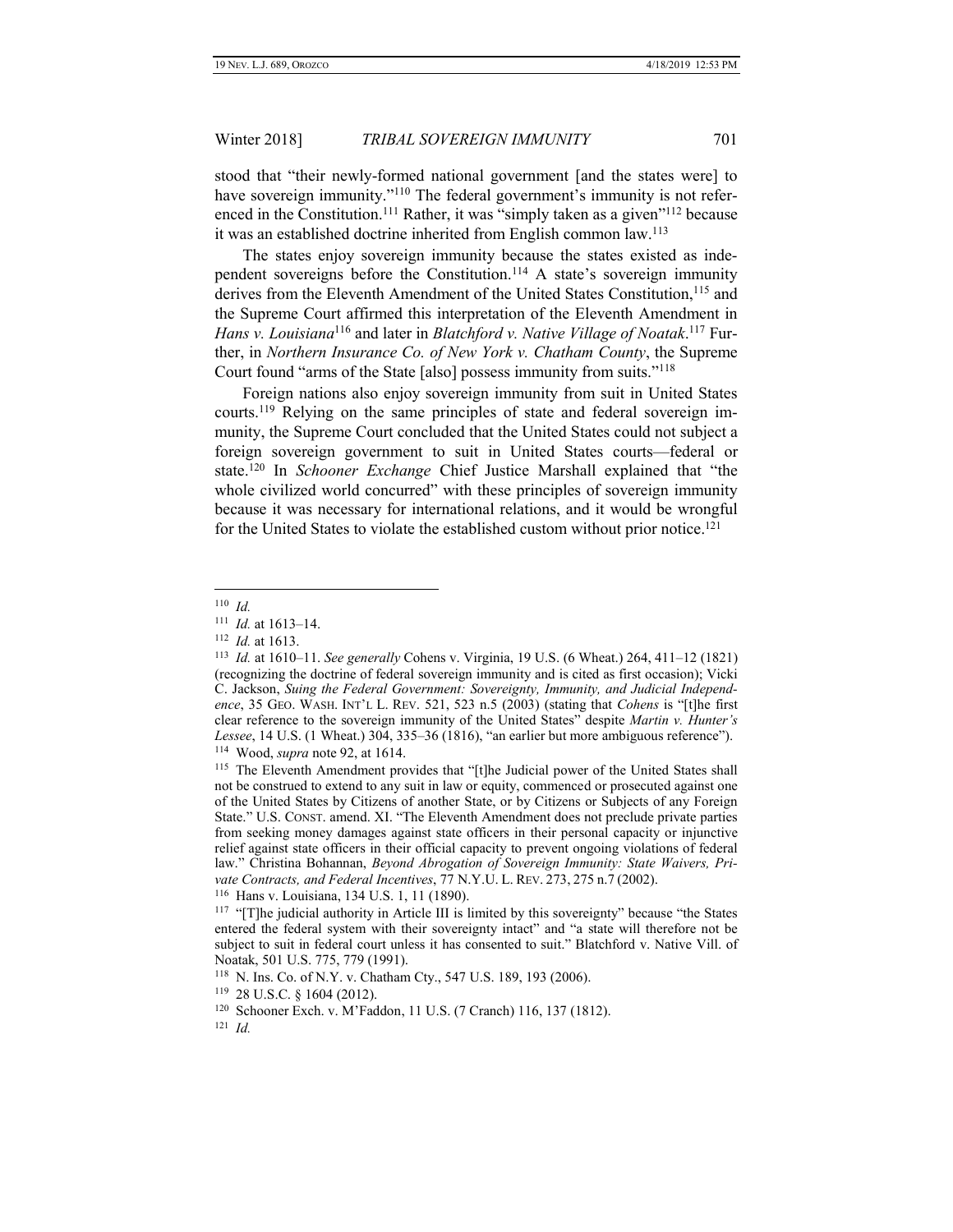#### <span id="page-13-0"></span>*B. The Scope of Federal, State, and Foreign Sovereign Immunity*

The scope of state, federal, and foreign sovereign immunity is not absolute. A private party may not sue a sovereign unless Congress has unequivocally abrogated its immunity or the sovereign expressly waives<sup>122</sup> its immunity and consents to suit.<sup>123</sup> Congress may abrogate a sovereign's immunity only "when it both unequivocally intends to do so and 'act[s] pursuant to a valid grant of constitutional authority.'"<sup>124</sup> For Congress to "unequivocally intend" to abrogate a sovereign's immunity, Congress must express such intent in plain and unambiguous terms.<sup>125</sup>

#### <span id="page-13-1"></span>*1. Federal*

The federal government has not liberally abrogated its immunity.<sup>126</sup> Most of the federal government's immunity has been limited by statute in only particular circumstances.<sup>127</sup> Congress, through explicit legislation, has set forth limitations on the immunity the federal government enjoys.<sup>128</sup>

The federal government does not enjoy sovereign immunity when the federal government is acting in a predominantly commercial capacity, because, it is not acting in its governmental capacity.<sup>129</sup> For example, federal corporations created by the United States do not enjoy the sovereign immunity of the federal government because of the corporations' predominantly commercial pur-

<sup>&</sup>lt;sup>122</sup> A state waives its immunity when it fails to raise the immunity as a defense at trial, by a private agreement, or acceptance of federal benefits made conditional on waiver of immunity from federal claims. Bohannan, *supra* note 115, at 289, 292, 303. Although Bohannan ultimately concludes a state does not waive its immunity by failing to raise the defense at trial, cases have consistently held to the contrary.

<sup>&</sup>quot;Eleventh Amendment immunity is an affirmative defense that must be raised 'early in the proceedings' to provide 'fair warning' to the plaintiff." Because it is an affirmative defense, it can be waived. "The test employed to determine whether a state has waived immunity 'is a stringent one.' " "A state generally waives its immunity when it 'voluntarily invokes [federal] jurisdiction or . . . makes a "clear declaration" that it intends to submit itself to [federal] jurisdiction.' " "Express waiver is not required; a state 'waive[s] its Eleventh Amendment immunity by conduct that is incompatible with an intent to preserve that immunity.'

Aholelei v. Dep't of Pub. Safety, 488 F.3d 1144, 1146 (9th Cir. 2007) (alterations in original) (quoting Demshki v. Monteith, 255 F.3d 986, 989 (9th Cir. 2001)) (first quote), and *In re* Bliemeister, 296 F.3d 858, 861 (9th Cir. 2002) (second through fourth quote).

<sup>123</sup> *N. Ins. Co. of N.Y.*, 547 U.S. at 195; McLish, *supra* note 5, at 177.

<sup>124</sup> Bd. of Trs. v. Garrett, 531 U.S. 356, 363 (2001) (quoting *Kimel v. Fla. Bd. of Regents*, 528 U.S. 62, 73 (2000)).

<sup>&</sup>lt;sup>125</sup> Thebo v. Choctaw Tribe of Indians, 66 F. 372, 375–76 (8th Cir. 1895) (holding the first explicit invocation of tribal immunity in a published federal court opinion).

<sup>126</sup> McLish, *supra* note 5, at 175–76.

<sup>127</sup> *Id.* at 176.

<sup>128</sup> Wood, *supra* note 92, at 1610; McLish, *supra* note 5, at 176.

<sup>129</sup> McLish, *supra* note 5, at 176.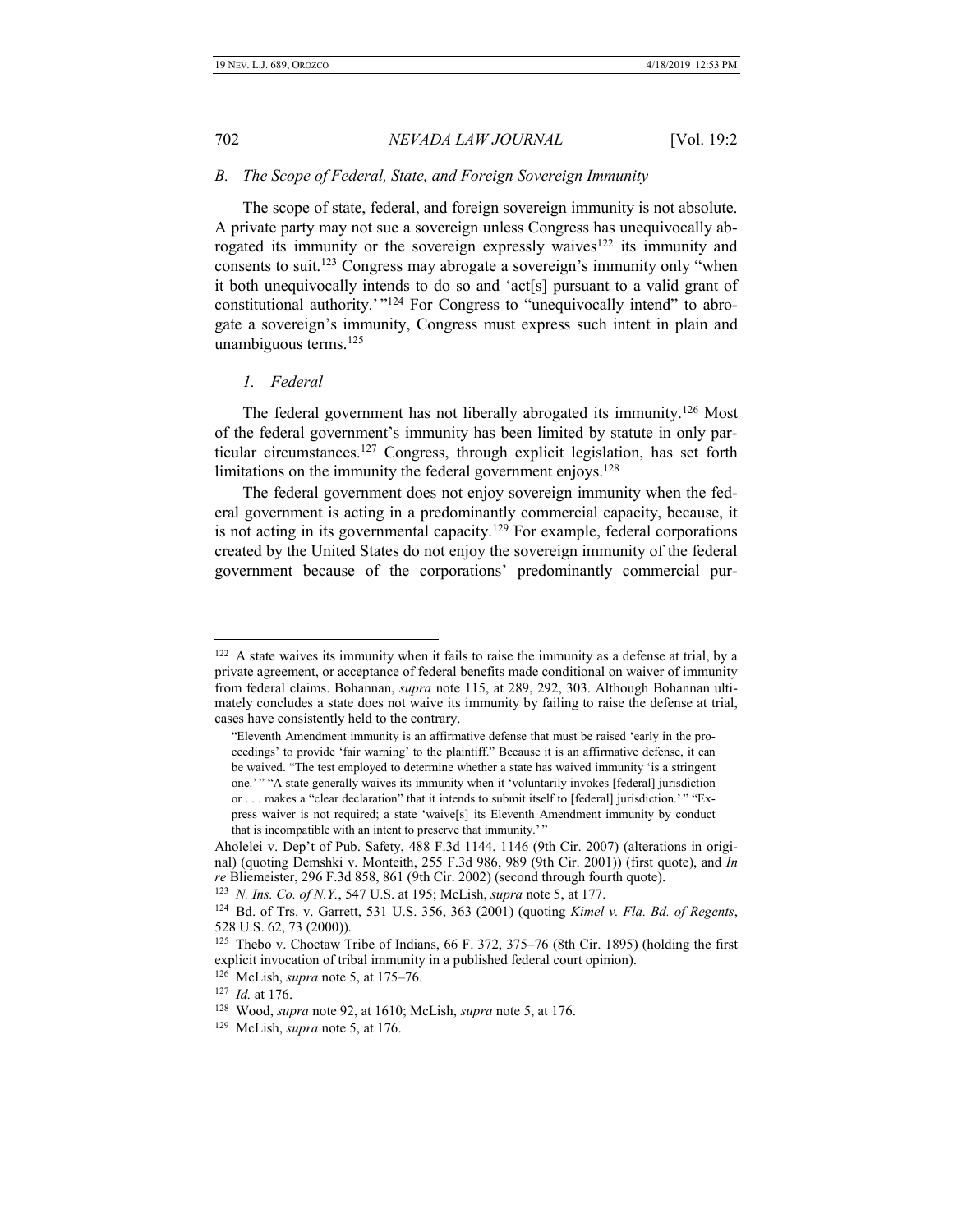pose.<sup>130</sup> In fact, Congress must expressly grant the federal corporations immun $itv.<sup>131</sup>$ 

Further, Congress has limited the scope of federal immunity for citizens who would otherwise bear losses. The Federal Tort Claims Act abrogates federal immunity by allowing tort actions against the federal government. Further, the federal civil rights laws allow for contract actions, and the Tucker Act allows for other actions that would otherwise be barred by sovereign immunity, such as actions founded upon the Constitution or any Act of Congress.<sup>132</sup>

#### <span id="page-14-0"></span>*2. States*

States' sovereign immunity is not congruent with that which the federal government enjoys. The Eleventh Amendment only protects states against suits "commenced or prosecuted . . . by Citizens of another State, or by Citizens or Subjects of any Foreign State."<sup>133</sup> Hence, the states are only immune from private actions. The Eleventh Amendment does not protect the states from suits commenced or prosecuted by the United States.<sup>134</sup> The United States may sue the states regardless of Congress' authorization.<sup>135</sup>

Further, "states are not required to recognize the immunity of sister states."<sup>136</sup> As such, when a state is sued in a sister state's court, the state's sovereign immunity is a "matter of common law directed by the fornm [sic] state's policy."<sup>137</sup> Sovereign immunity between sister states is similar to the immunity of foreign sovereigns and federal courts because it comes from agreements between the sovereign states, and comity.<sup>138</sup>

Congress has limited the scope of sovereign immunity the states enjoy. Congress may abrogate a state's immunity when it is enforcing the constitutional rights guaranteed by the Fourteenth Amendment.<sup>139</sup> Congress may deem

<sup>130</sup> *Id.*

<sup>131</sup> *Id.*; *see also* Keifer & Keifer v. Reconstruction Fin. Corp., 306 U.S. 381, 389 (1939) (holding that a federal corporation was not immune to suit, however "Congress may, of course, endow a governmental corporation with the government's immunity").

<sup>132</sup> 28 U.S.C. § 1491 (2012). *See generally* 28 U.S.C. §§ 2671–2680 (2012); 42 U.S.C. § 1983 (2012).

<sup>133</sup> U.S. CONST. amend. XI.

<sup>134</sup> United States v. Mississippi, 380 U.S. 128, 140 (1965); *see also* United States v. California, 332 U.S. 19, 26–28 (1947); United States v. California, 297 U.S. 175, 180, 185 (1936); United States v. Texas, 143 U.S. 621, 621, 626 (1892).

<sup>135</sup> *United States v. Mississippi*, 380 U.S. at 140; *see also United States v. California*, 332 U.S. at 27; *United States v. California*, 297 U.S. at 185; *United States v. Texas*, 143 U.S. at 621.

<sup>136</sup> McLish, *supra* note 5, at 177.

<sup>137</sup> *Id.*

<sup>138</sup> *Id.* at 177–78.

<sup>&</sup>lt;sup>139</sup> Fitzpatrick v. Bitzer, 427 U.S. 445, 456 (1976) ("[T]he Eleventh Amendment, and the principle of state sovereignty which it embodies, are necessarily limited by the enforcement provisions of § 5 of the Fourteenth Amendment.") (citing Hans v. Louisiana, 134 U.S. 1 (1890)). "The Congress shall have power to enforce, by appropriate legislation, the provi-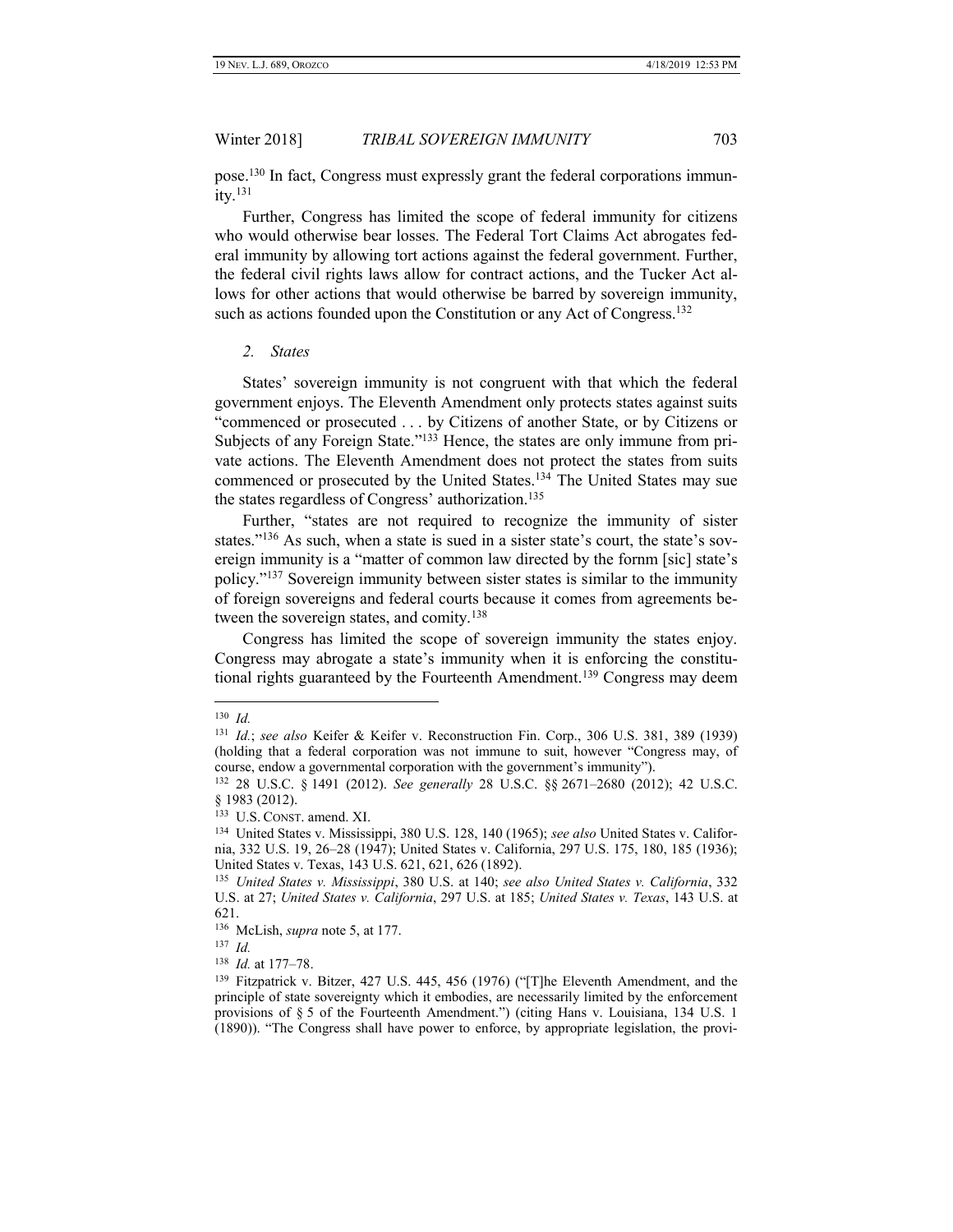it appropriate to allow private parties to sue the state or state officials to enforce the Fourteenth Amendment.<sup>140</sup>

Hence, Congress has abrogated states' Eleventh Amendment immunity from Title VII sex-based retaliation claims.<sup>141</sup> Congress abrogated this immunity after it identified a state's pattern of unconstitutional employment discrimination on the basis of gender and the lack of a forum to protect equal employment.<sup>142</sup> "Title VII was enacted pursuant to the Fourteenth Amendment,"<sup>143</sup> thus Title VII trumps states' immunity. Congress has also abrogated states' immunity for violations of the Age Discrimination Enforcement Act, the Safe Drinking Water Act, the Copyright Act, and the American with Disabilities Act.<sup>144</sup>

State courts have also limited their own immunity.<sup>145</sup> The decision of states to severely limit their own immunity emphasizes the injustice that results from a blanket assertion of immunity.<sup>146</sup> Sovereign immunity protects the state from all suits against it in its own courts, thus forcing plaintiffs to endure the "losses caused by otherwise actionable wrongs."<sup>147</sup> States' self-limitations can be interpreted as states recognizing that it is unjust to leave citizens without a remedy when the state harms them.

140 *Fitzpatrick*, 427 U.S. at 456.

141 Crumpacker v. Kan. Dep't. of Human Res., 338 F.3d 1163, 1166 (10th Cir. 2003).

142 *Id.* at 1170.

 $\overline{a}$ 

147 *Id.*

sions of this article." U.S. CONST. amend. XIV, § 5; Bohannan, *supra* note 115, at 338; Traci Dreher Quigley, *Commercialization of the State University: Why the Intellectual Property Protection Restoration Act of 2003 is Necessary*, 152 U. PA. L. REV. 2001, 2009 (2004). In *Seminole Tribe of Florida v. Florida*, the Court held that Congress could not rely on Article I of the Constitution to abrogate a state's sovereign immunity. Seminole Tribe of Fla. v. Florida, 517 U.S. 44, 73 (1996). A discussion of Congress's power to abrogate sovereign immunity is beyond the scope of this Note.

<sup>143</sup> Wilson v. Wayne Cty., 856 F. Supp. 1254, 1263 (M.D. Tenn. 1994).

<sup>144</sup> 29 U.S.C. § 633a(c) (2012) (providing that "[a]ny person aggrieved may bring a civil action in any Federal district court"); Osage Tribal Council *ex rel.* Osage Tribe of Indians v. U.S. Dep't. of Labor, 187 F.3d 1174, 1181 (10th Cir. 1999). This is a non-exhaustive list of the abrogation of states' sovereign immunity. *See* 17 U.S.C. § 511(a) (2012) (providing that "[a]ny State, any instrumentality of a State, and any officer or employee of a State or instrumentality of a State acting in his or her official capacity, shall not be immune, under the Eleventh Amendment of the Constitution of the United States or under any other doctrine of sovereign immunity, from suit in Federal court by any person, including any governmental or nongovernmental entity, for a violation of any of the exclusive rights of a copyright owner"); 42 U.S.C. §§ 12188, 12202 (2012) (providing a general cause of action for "any person who is being subjected to discrimination on the basis of disability in violation of this subchapter," and "[a] State shall not be immune under the eleventh amendment to the Constitution of the United States from an action in Federal or State court of competent jurisdiction for a violation of this chapter.").

<sup>145</sup> McLish, *supra* note 5, at 174.

<sup>146</sup> *Id.*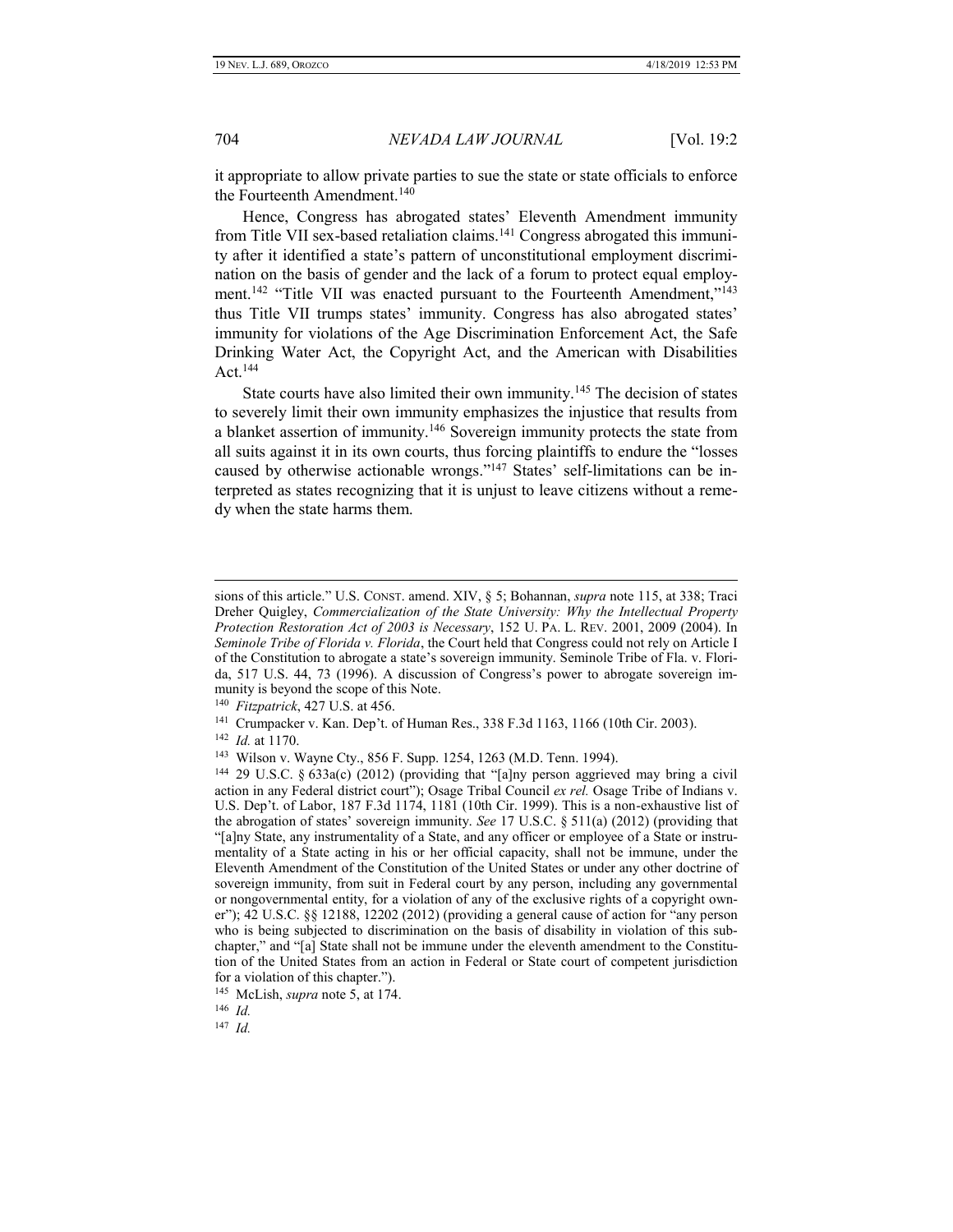States have drawn distinctions between the state's governmental acts and proprietary acts,<sup>148</sup> as a means to satisfy competing state interests. The state is held liable for its actions when the suits arise out of proprietary actions.<sup>149</sup> Yet the state is not liable for suits arising out of governmental acts because the state enjoys sovereign immunity.<sup>150</sup> The distinction states make between the capacity of their actions have severely limited states' sovereign immunity.<sup>151</sup>

#### <span id="page-16-0"></span>*3. Foreign Sovereigns*

Regarding foreign sovereign immunity, Congress limits foreign sovereign immunity when the sovereign engages in commercial activity.<sup>152</sup> The restrictive doctrine of sovereign immunity, codified in the Foreign Sovereign Immunities Act ("FSIA"), gives federal courts jurisdiction when the foreign sovereign has engaged in commercial activities and has allegedly caused damages during those activities.<sup>153</sup> Under *Schooner Exchange*, sovereign immunity protected foreign sovereigns from *any* suit.<sup>154</sup>

In *Schooner Exchange*, plaintiffs sued The Schooner Exchange, a French warship, alleging they had rightful ownership and that the ship had been wrongfully seized from them by an individual acting on behalf of France.<sup>155</sup> The Supreme Court held that France was protected from suit from a private party and dismissed the case because it did not have jurisdiction to subject France to suit in its courts.<sup>156</sup> Chief Justice Marshall noted that by definition of sovereignty "[t]he jurisdiction of the nation within its own territory is necessarily exclusive and absolute [and i]t is susceptible of no limitation not imposed by itself." <sup>157</sup> The Court held that The Schooner Exchange, a friendly warship, was exempted from domestic jurisdiction when the ship entered an American port because the United States impliedly waived jurisdiction; the Court reasoned that the ship carried with it the sovereign status and privileges that accompany it. $158$ 

The scope of foreign sovereign immunity, however, has narrowed. The "*Schooner Exchange* [decision] was understood to mean that foreign sover-

<sup>148</sup> *Id.* at 175.

<sup>149</sup> *Id.*

<sup>150</sup> *Id.*

<sup>&</sup>lt;sup>151</sup> McLish, *supra* note 5, at 174–75. Implied waivers also limit a state's sovereign immunity, such as the state's voluntary participation as a litigant constitutes waiver of sovereign immunity. *Id.* at 175. A full discussion of a state's waiver and consent to suit is beyond the scope of this Note.

<sup>152</sup> 28 U.S.C. § 1605(a)(2) (2012).

<sup>153</sup> McLish, *supra* note 5, at 177.

<sup>154</sup> Wood, *supra* note 92, at 1612.

<sup>155</sup> Schooner Exch. v. M'Faddon, 11 U.S. (7 Cranch) 116, 117 (1812); Wood, *supra* note 92, at 1612.

<sup>156</sup> *Schooner Exch.*, 11 U.S. at 143, 147.

<sup>157</sup> *Id.* at 136.

<sup>158</sup> *Id.* at 144, 146–47.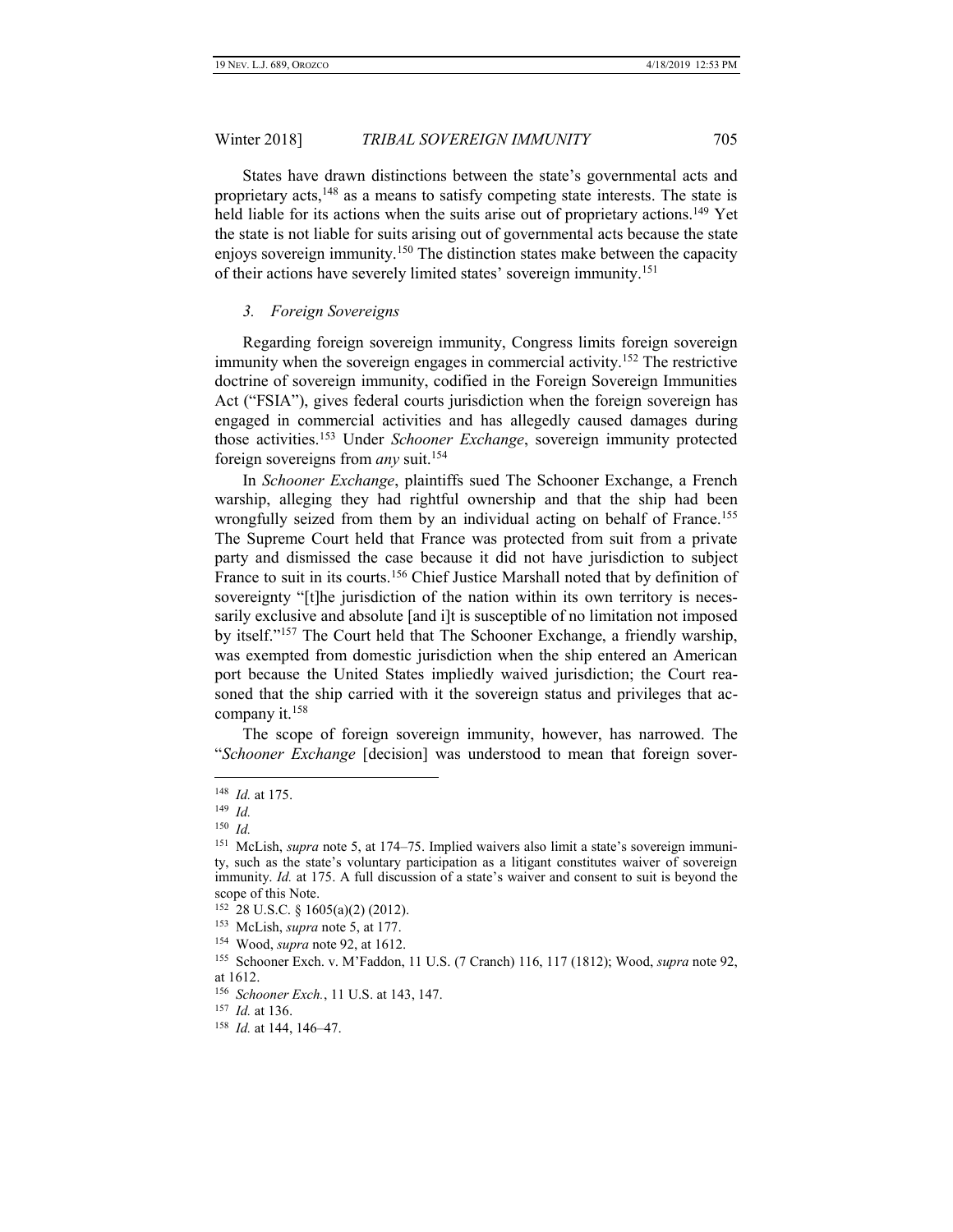eigns enjoyed absolute immunity."<sup>159</sup> Now, the federal courts apply the restrictive doctrine of sovereign immunity, and the classical theory of foreign sovereign immunity is not accepted.<sup>160</sup> The change in the doctrine of foreign immunity came about when foreign nations began to engage in commercial transactions.<sup>161</sup> The restrictive doctrine of sovereign immunity provides that foreign sovereigns are immune only from those suits arising out of governmental acts.<sup>162</sup> Foreign sovereigns do not enjoy sovereign immunity from suits that arise out of proprietary acts.<sup>163</sup> Therefore, claims arising out of commercial or proprietary acts are cognizable in federal court.<sup>164</sup>

The FSIA provides that a foreign sovereign enjoys immunity in any United States court, unless an exception set forth in the FSIA applies.<sup>165</sup> A plaintiff may sue a foreign state when: (1) the claim is based on the foreign state's commercial activity carried on in the U.S; (2) when the claim is based on the foreign state's act, which occurred in the U.S., and in connection with commercial activity outside of the U.S.; and (3) when the claim is based on the foreign state's act that occurred outside the U.S. in connection with commercial activity outside the U.S., but which causes a direct effect in the U.S.<sup>166</sup> The FSIA requires courts to consider the nature of the act itself, rather than the foreign state's purpose for engaging in the act.<sup>167</sup> Foreign nations are only afforded protection for their governmental activities.<sup>168</sup> Accordingly, under the FSIA, a foreign sovereign's immunity is frequently waived, favoring an individual's right to sue.<sup>169</sup>

Congress has used federal incentives to encourage waivers of sovereign immunity.<sup>170</sup> For example, Senator Patrick Leahy of Vermont submitted the Leahy Bill—also known as the Intellectual Property Protection Restoration Act of 2003—in an attempt to remedy the existing unfairness of the sovereign immunity doctrine as applied to federal intellectual property rights.<sup>171</sup> The Leahy Bill was introduced because "Congress could not abrogate sovereign immunity under the federal intellectual property laws."<sup>172</sup> The Leahy Bill would have required states to waive their sovereign immunity defense in any future infringe-

 $\overline{a}$ 

169 *Id.*

<sup>159</sup> Wood, *supra* note 92, at 1612.

<sup>160</sup> McLish, *supra* note 5, at 177.

<sup>161</sup> *Id.*

<sup>162</sup> *Id.*

<sup>163</sup> *Id.*

<sup>164</sup> *Id.*

<sup>165</sup> 28 U.S.C. § 1330(a) (2012).

<sup>166</sup> 28 U.S.C. § 1605(a)(2) (2012).

<sup>167</sup> 28 U.S.C. § 1603(d) (2012).

<sup>168</sup> McLish, *supra* note 5, at 177.

<sup>170</sup> Bohannan, *supra* note 115, at 277.

<sup>171</sup> *Id.*; *see also* S.1191, 108th Cong. (2003) (enacted).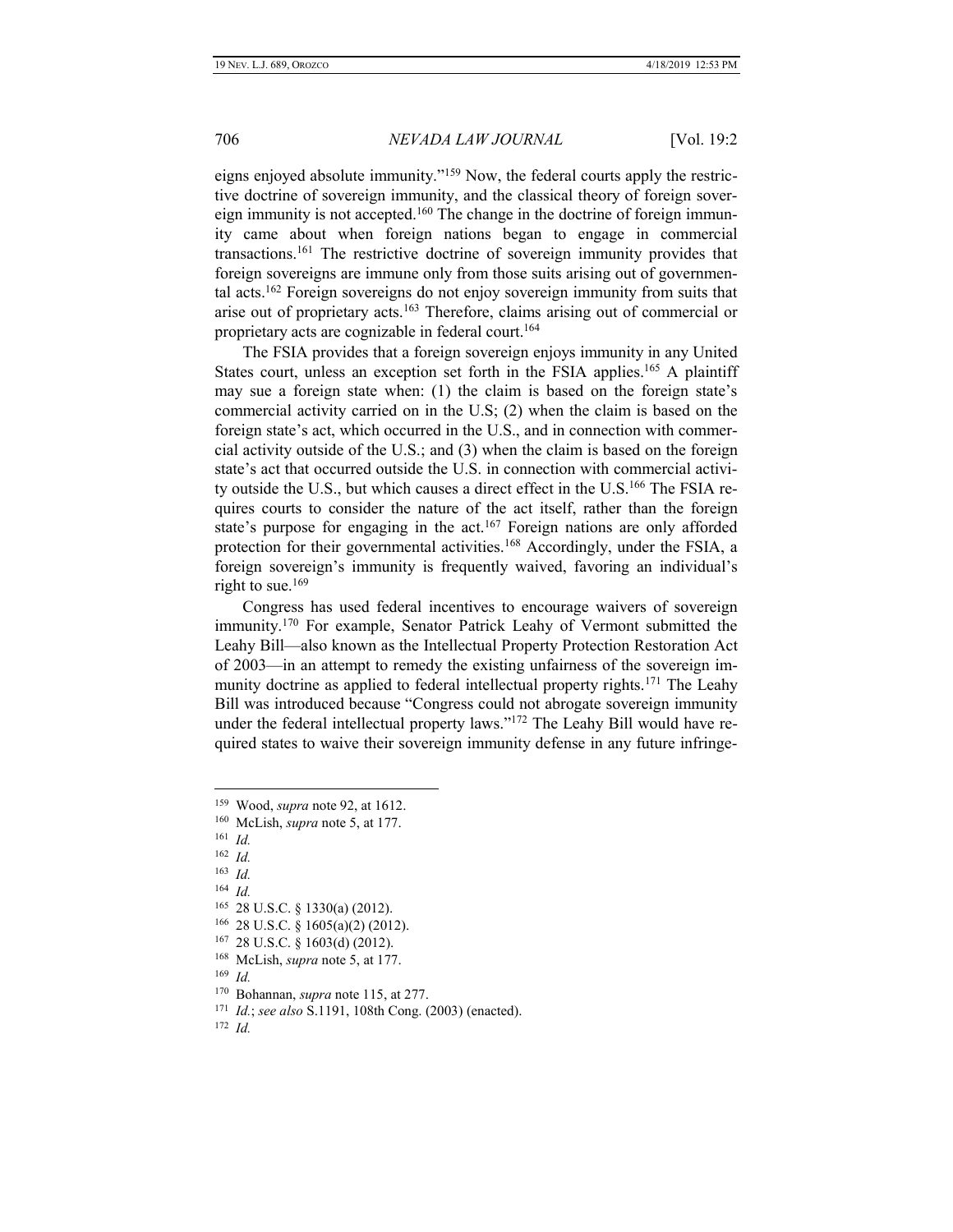ment or declaratory judgment action when states applied to obtain a patent or when registering a copyright or trademark.<sup>173</sup>

The underlying reasoning for the application of sovereign immunity to states, the federal government, and foreign nations is largely based on alreadyestablished principles. These principles include: sovereign immunity is inherent in the sovereign; it was "recognized in the common law; suits are offensive to a sovereign's or state's dignity; and/or sovereign immunity protects the states' treasuries."<sup>174</sup> These underlying principles established tribal immunity.<sup>175</sup>

#### III. TRIBAL SOVEREIGN IMMUNITY

<span id="page-18-0"></span>The sovereignty of Native American tribes is well-established.<sup>176</sup> Europeans treated Indian tribes as independent sovereigns existing within English territories, and thus entered into treaties with the tribes.<sup>177</sup> That is, Indian tribes had the authority to govern their internal affairs.<sup>178</sup> After the United States declared its independence from Great Britain, the United States continued the established policy of recognizing Indian tribes as independent sovereigns, recognizing their sovereign immunity and associating with tribes through treaties.<sup>179</sup> These treaties established the relationship between tribes and the U.S., known as the trust relationship. <sup>180</sup> President Nixon emphasized the importance of the trust relationship between the federal government and the tribes and pressed for legislation permitting tribes to govern their own affairs with a maximum degree of autonomy.<sup>181</sup>

Like individual states,<sup>182</sup> Indian tribes are sovereign entities.<sup>183</sup> Indian tribes' sovereignty is codified in 25 U.S.C. § 5123, providing that "each Indian

 $\overline{a}$ 

179 *Id.* at 1624.

<sup>173</sup> *Id.* at 277–78.

<sup>174</sup> Wood, *supra* note 92, at 1621–22.

<sup>175</sup> *Id.* at 1622.

<sup>176</sup> *Id.* at 1624; *History and Culture: Indian Self Determination and Education Assistance Act—1975*, N. PLAINS RESERVATION AID, http://www.nativepartnership.org/site/PageServer? pagename=airc\_hist\_selfdeterminationact [https://perma.cc/QK62-ND62] (last visited Jan. 12, 2019); *see also* Kiowa Tribe of Okla. v. Mfg. Techs., Inc., 523 U.S. 751, 754 (1998); Okla. Tax Comm'n v. Citizen Band Potawatomi Indian Tribe of Okla., 498 U.S. 505, 510 (1991); Santa Clara Pueblo v. Martinez, 436 U.S. 49, 58 (1978); Puyallup Tribe, Inc. v. Dep't of Game, 433 U.S. 165, 172 (1977); United States v. U.S. Fid. & Guar. Co., 309 U.S. 506, 512 (1940); Turner v. United States, 248 U.S. 354, 355 (1919); Worcester v. Georgia, 31 U.S. (6 Pet.) 515, 519 (1832); Thebo v. Choctaw Tribe of Indians, 66 F. 372, 374–76 (8th Cir. 1895).

<sup>177</sup> Wood, *supra* note 92, at 1623.

<sup>178</sup> *Id.* at 1650.

<sup>180</sup> Hope M. Babcock, *A Civic-Republican Vision of "Domestic Dependent Nations" in the Twenty-First Century: Tribal Sovereignty Re-envisioned, Reinvigorated, and Re-empowered*, 2005 UTAH L. REV. 443, 457, 502 (2005).

<sup>181</sup> McLish, *supra* note 5, at 184 n.93.

<sup>&</sup>lt;sup>182</sup> Hans v. Louisiana, 134 U.S. 1, 20 (1890) (reaffirming that the Eleventh Amendment of the Constitution provides states with immunity from suit without their consent).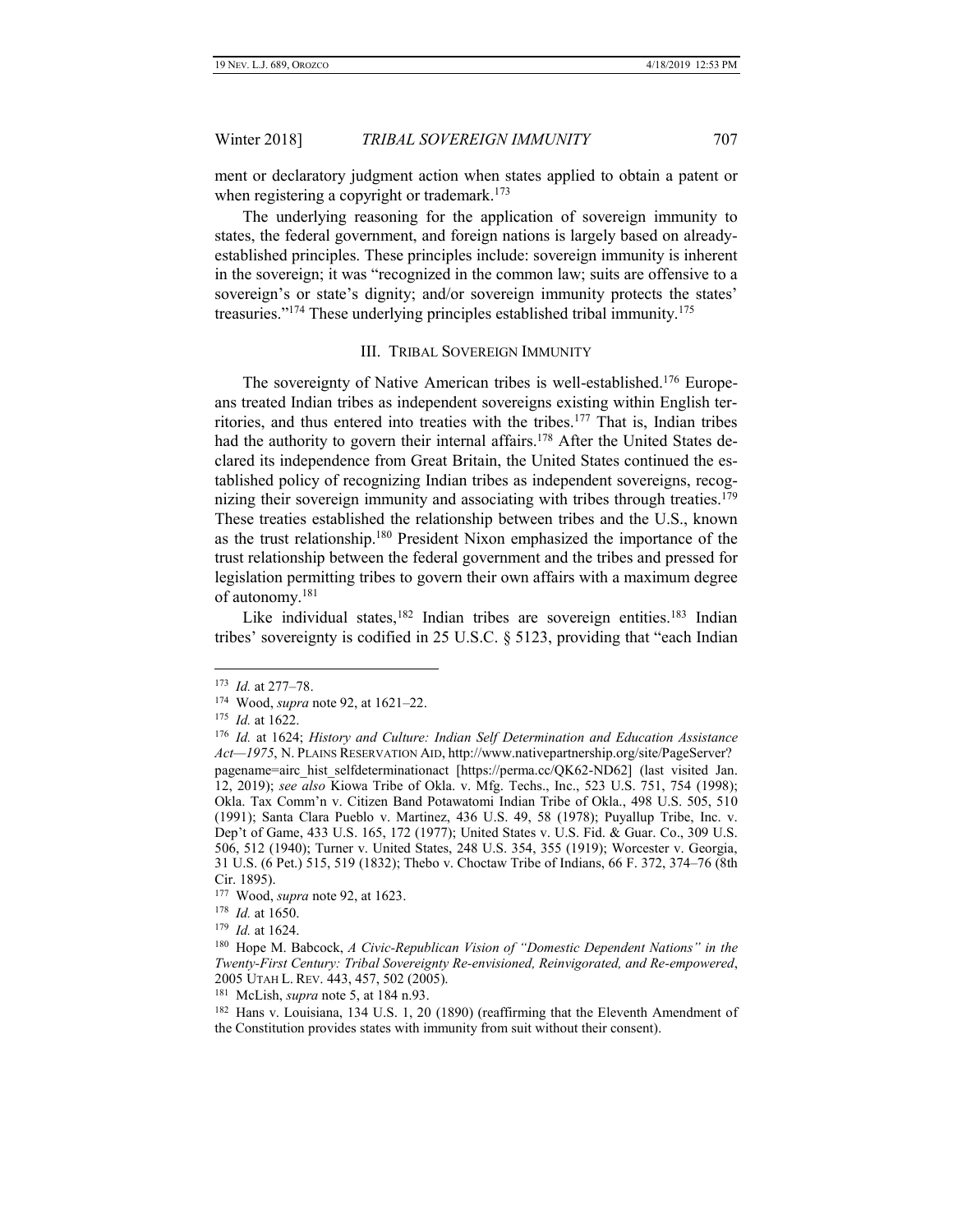tribe shall retain inherent sovereign power."<sup>184</sup> As such, tribes have the authority to govern themselves within the United States<sup>185</sup> and they are immune from judicial proceedings without their express consent or abrogation by Congress.<sup>186</sup>

Indian tribes are separate from federal and state governments—they are "domestic dependent nations,"<sup>187</sup> despite their "characteristics of national statehood." <sup>188</sup> The Supreme Court has noted that Indian tribes' sovereign immunity is "not coextensive with that of the States."<sup>189</sup> Tribes enjoy a kind of higher status than states because tribes are sovereign political entities, possessing inherent sovereign authority not derived from the United States.<sup>190</sup> As such, tribal sovereign immunity is a matter of federal law.<sup>191</sup>

The doctrine of sovereign immunity is crucial to Native American tribes. Sovereign immunity provides protection for their "resources and the promotion

 $\overline{a}$ 

188 Wood, *supra* note 92, at 1646.

<sup>&</sup>lt;sup>183</sup> McLish, *supra* note 5, at 178–79. The federal government and European powers have recognized tribes as having inherent sovereignty. Wood, *supra* note 92, at 1623–24. Indian affairs were centralized at the federal level in the Constitution because they were recognized as sovereigns. *Id.* at 1625. The U.S. Constitution provides Congress has the power "[t]o regulate Commerce with foreign Nations, and among the several States, and with the Indian Tribes," determining that tribes are separate from the federal government and states. U.S. CONST. art. I, § 8, cl. 3. Hence, the President was given the power to make treatises with Indian tribes. Wood, *supra* note 92, at 1625.

<sup>184</sup> 25 U.S.C. § 5123 (2012).

<sup>185</sup> *See* Wood, *supra* note 92, at 1627.

<sup>186</sup> Babcock, *supra* note 180, at 469 n.112; *see also* Three Affiliated Tribes of the Fort Berthold Reservation v. Wold Eng'g, P.C., 476 U.S. 877, 890 (1986); Santa Clara Pueblo v. Martinez, 436 U.S. 49, 58 (1978); United States v. U.S. Fid. & Guar. Co., 309 U.S. 506, 512 (1940).

<sup>187</sup> Cherokee Nation v. Georgia, 30 U.S. (5 Pet.) 1, 17 (1831); *see also* U.S. CONST. art. 1, § 8, cl. 3. The political and legal standing of Indian Tribes was affirmed in three cases, what are known as The Marshall Trilogy. *See* Worcester v. Georgia, 31 U.S. (6 Pet.) 515, 557–59 (1832); *Cherokee Nation*, 30 U.S. at 17; Johnson v. M'Intosh, 21 U.S. (8 Wheat.) 543, 604 (1823). Further, the Constitution provides that Congress shall have the power "to regulate Commerce with foreign Nations, and among the Several states, and with the Indian tribes[.]" U.S. CONST. art. I,  $\S$  8, cl. 3. Tribes are not bound by the fourteenth amendment nor are they bound by the Bill of Rights. Elk v. Wilkins, 112 U.S. 94, 109 (1884).

<sup>189</sup> Kiowa Tribe of Okla. v. Mfg. Techs., Inc., 523 U.S. 751, 755–56 (1998); Blatchford v. Native Vill. of Noatak, 501 U.S. 775, 782 (1991) (explaining that tribal immunity is not coextensive with that of the States because tribes were not at the Constitutional Convention. As such, tribes are not parties to "the mutuality of . . . concession," which is what "makes the States' surrender of immunity from suit by sister States plausible."). The Commerce Clause provides that Congress shall have the power "to regulate Commerce with foreign Nations and among the several States, and with the Indian Tribes." U.S. CONST. art. I, § 8, cl. 3. The language of the commerce clause suggests that Indian tribes are separate from the states and should be treated as sovereign.

<sup>&</sup>lt;sup>190</sup> Bree R. Black Horse, *The Risks and Benefits of Tribal Payday Lending to Tribal Sovereign Immunity*, 1 AM. INDIAN L.J. 388, 397 (2013).

<sup>191</sup> *Kiowa Tribe*, 523 U.S. at 756.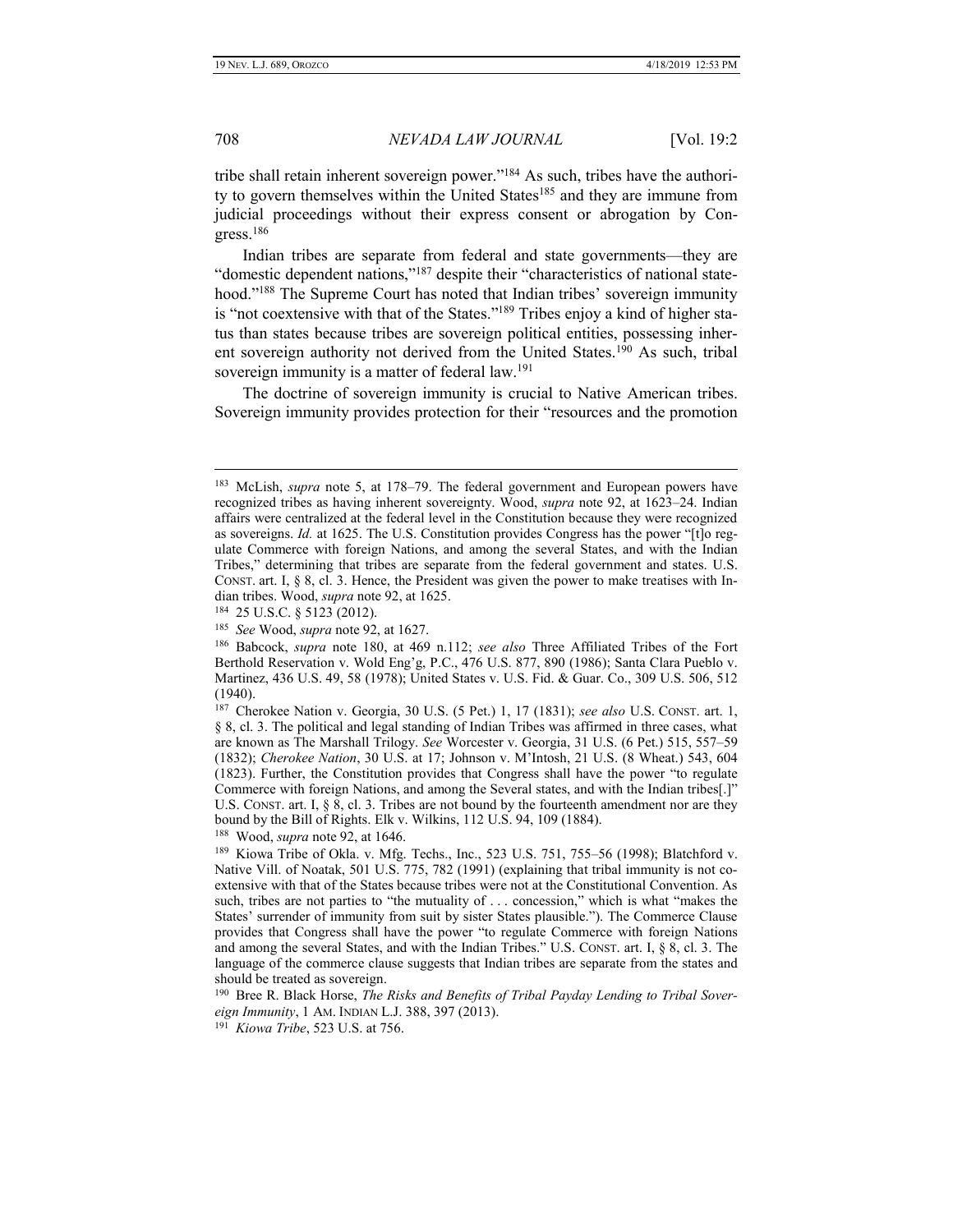of tribal economic and social interests,"<sup>192</sup> and because immunity protects the sovereign's treasury.<sup>193</sup> Tribes' inherent sovereignty may be limited through federal statutes, treaties, or "when inconsistent with their dependent status."<sup>194</sup> The first five tribal immunity cases "adopt a tribal immunity doctrine that bars suits on contracts, suits for injunctive relief, and all other types of actions . . . ." 195

Congress, however, may subject the sovereign state to suit despite the lack of consent.<sup>196</sup> The abrogation doctrine explains when and how Congress may abrogate a sovereign state's sovereign immunity.<sup>197</sup> "[T]ribal immunity is no different than federal, state, or foreign sovereign immunity" in this fundamental principle.<sup>198</sup>

#### <span id="page-20-0"></span>*A. The Scope of Tribal Immunity*

The scope of tribal sovereign immunity is broad. Unless Congress has expressly abrogated a tribe's immunity, the tribe is assumed to possess it.<sup>199</sup> The application of tribal immunity is not limited and applies to all causes of action, and any prospective relief, in state or federal court.<sup>200</sup>

Tribes enjoy immunity from suits even when the activities giving rise to the suit are predominantly proprietary and not governmental actions. In *Oklahoma Tax Commission v. Citizen Band Potawatomi Indian Tribe of Oklahoma*, the court refused to limit tribal immunity even though tribal businesses extended beyond tribal self-governance and internal affairs.<sup>201</sup> The tribe had, for many years, sold cigarettes on tribal lands without collecting Oklahoma's cigarette tax.<sup>202</sup> The Oklahoma Tax Commission demanded that the tribe pay sales taxes due for four years of sales.<sup>203</sup> Suit followed, and the Supreme Court held that

<sup>192</sup> Woodrow, *supra* note 92.

<sup>193</sup> Wood, *supra* note 92, at 1590.

<sup>194</sup> Gregory Ablavsky, *Tribal Sovereign Immunity and Patent Law*, LEGAL AGGREGATE (Sept. 13, 2017), https://law.stanford.edu/2017/09/13/tribal-sovereign-immunity-and-patent-l aw/ [https://perma.cc/36WH-K37F].

<sup>195</sup> Wood, *supra* note 92, at 1640.

<sup>196</sup> McLish, *supra* note 5, at 177.

<sup>197</sup> *Id.* at 181.

<sup>198</sup> Wood, *supra* note 92, at 1640.

<sup>199</sup> STEVEN ANDREW LIGHT & KATHRYN R.L. RAND, INDIAN GAMING AND TRIBAL SOVEREIGNTY: THE CASINO COMPROMISE 19 (2005).

<sup>200</sup> Wood, *supra* note 92, at 1622; *see* Adams v. Murphy, 165 F. 304, 308 (8th Cir. 1908) (noting that tribes are protected from claims for damages, injunctive relief and all types of causes of actions because of their tribal immunity); *see also* Fed. Mar. Comm'n. v. S.C. State Ports Auth., 535 U.S. 743, 765 (2002) (explaining that tribal immunity applies regardless of what plaintiff is seeking).

<sup>201</sup> Okla. Tax Comm'n v. Citizen Band Potawatomi Indian Tribe of Okla., 498 U.S. 505, 510 (1991).

<sup>202</sup> *Id.* at 507.

<sup>203</sup> *Id.*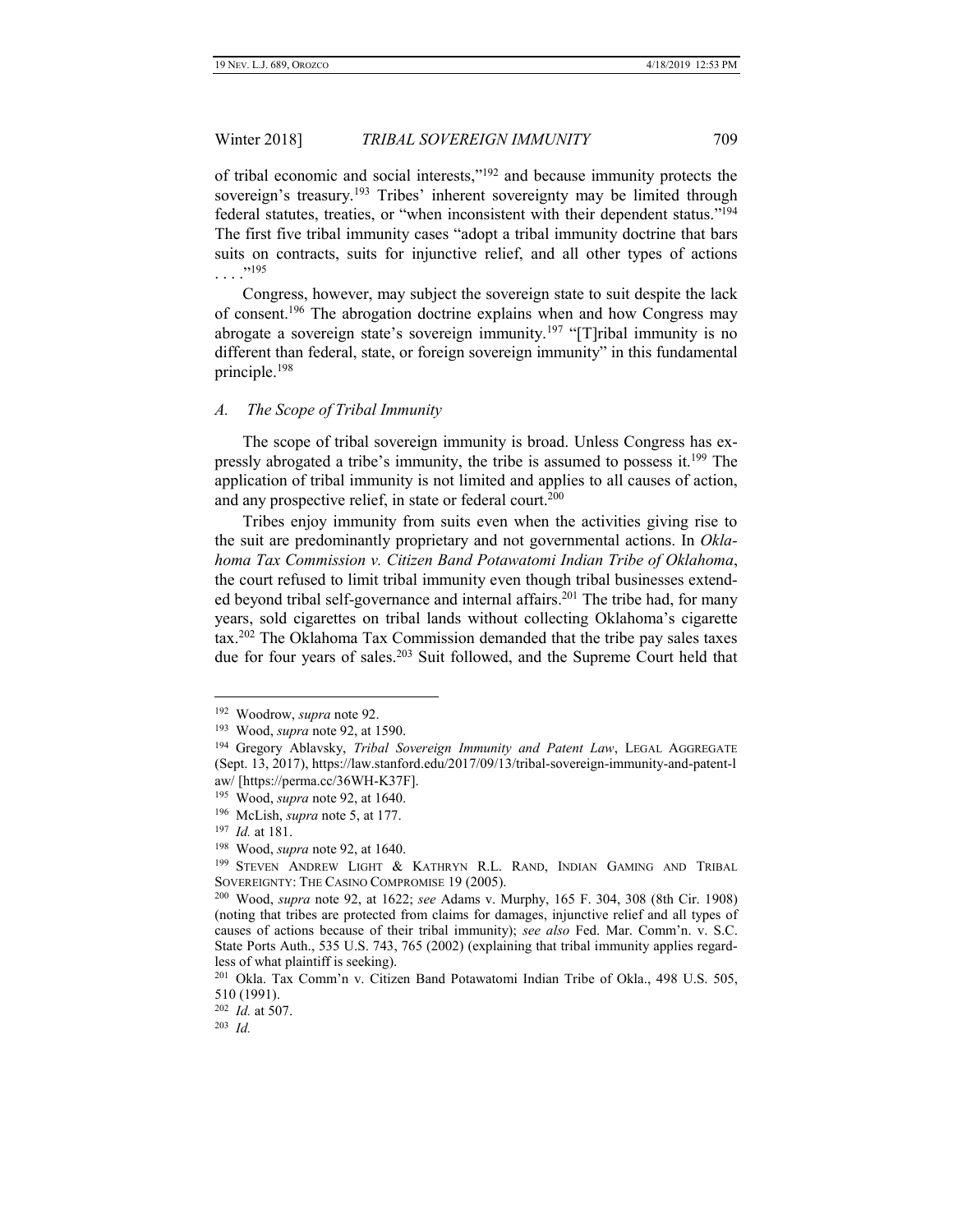the tribe had not waived its immunity by initiating suit in the district court because tribes were immune from counter-claims and cross-suits, absent Congressional authorization to the contrary.<sup>204</sup> Next, the Court held that the tribe was immune and did not have to collect sales taxes for cigarettes sold to tribal members, but that the tribe did have to collect sales taxes on cigarettes sold to non-members.<sup>205</sup> However, the Court clarified that although Oklahoma did have a right to collect the sales taxes of sales to non-tribal members, there was no way for Oklahoma to enforce its laws by suit because of the tribe's immunity.<sup>206</sup> The Court avoided a discussion on the scope of sovereign immunity and suggested that if states find that other alternatives do not work for them, "they may of course seek appropriate legislation from Congress." <sup>207</sup> Similarly, in *Maryland Casualty Co. v. Citizens National Bank of West Hollywood*, the Fifth Circuit held that the tribe's engagement in a private or commercial enterprise is immaterial because it is in such transactions that tribes need protection.<sup>208</sup> The Court reasoned that limiting the tribe's immunity to suits on liabilities arising from private transactions defeats Congress's purpose for maintaining Tribes' immunity.<sup>209</sup>

Tribes enjoy immunity from suits arising out of commercial activities. The Supreme Court has generally sustained tribal immunity without drawing a distinction based on where the tribal activities giving rise to the suit occurred, or a distinction between governmental or commercial activities.<sup>210</sup> In *Kiowa Tribe of Oklahoma v. Manufacturing Technologies, Inc.*, the Kiowa tribe was not subject to suit in state court for breaches of contract involving commercial conduct off the reservation because Indian tribes enjoy sovereign immunity.<sup>211</sup> The Court relied on Congress' silence on the issues—Congress had not unequivocally abrogated the tribe's immunity when suits arise out of commercial activities.<sup>212</sup> Further, the Court relied on *stare decisis* to make its determination.<sup>213</sup> Accordingly, the Court upheld tribal immunity.<sup>214</sup>

Tribes retain immunity from suit arising out of activities off-reservation. In *Michigan v. Bay Mills Indian Community*, a tribe was operating a gaming fa-

<sup>204</sup> *Id.* at 509.

<sup>205</sup> *Id.* at 512.

<sup>206</sup> *Id.* at 514.

<sup>207</sup> *Id.*

<sup>208</sup> Md. Cas. Co. v. Citizens Nat'l Bank of W. Hollywood, 361 F.2d 517, 521 (5th Cir. 1966).

<sup>209</sup> *Id.* at 521–22.

<sup>210</sup> Michigan v. Bay Mills Indian Cmty., 134 S. Ct. 2024, 2028 (2014); *Potawatomi Indian Tribe*, 498 U.S. at 510–11 (1991) (recognizing sovereign immunity in a suit over cigarette sale taxation); Puyallup Tribe, Inc. v. Dep't of Game, 433 U.S. 165, 167–68 (1977) (recognizing that the tribe's claim of sovereign immunity was "well founded").

<sup>211</sup> Kiowa Tribe of Okla. v. Mfg. Techs., Inc., 523 U.S. 751, 760 (1998).

<sup>212</sup> *Id.* at 759.

<sup>213</sup> *Id.* at 753.

<sup>214</sup> *Id.* at 760.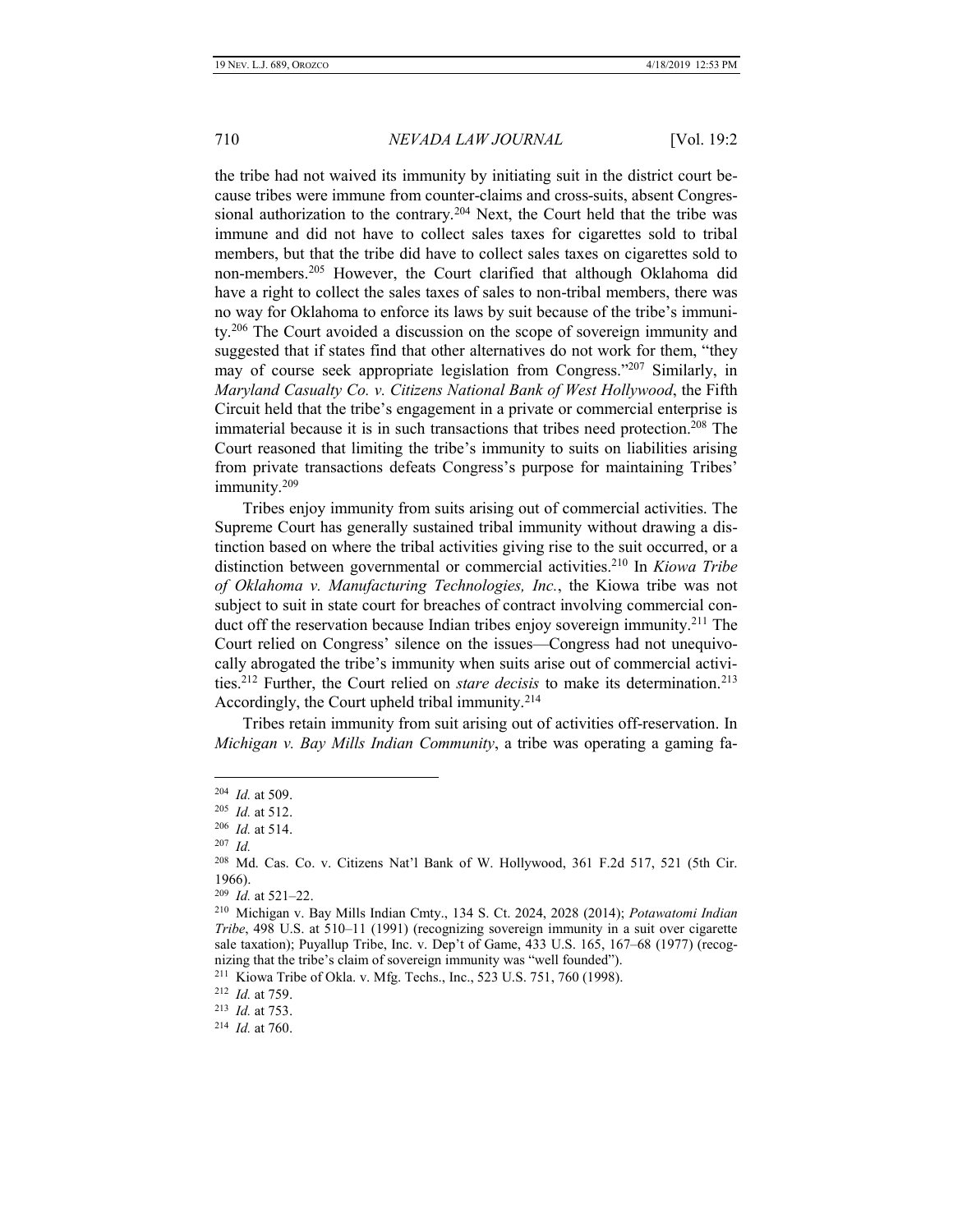cility off-reservation, involving the most highly regulated class of gaming under the Indian Gaming Regulation Act ("IGRA").<sup>215</sup> The State sued seeking to enjoin the tribe from operating the gaming facility, alleging violations of the IGRA.<sup>216</sup> Congress had not unequivocally expressed its intent to abrogate tribal immunity from a state's suit to enjoin the tribe from operating a gaming facility off-reservation. <sup>217</sup> As such, the Supreme Court held that tribal immunity barred the suit because Congress had not abrogated the tribe's immunity, so the court did not have jurisdiction to hear the dispute.<sup>218</sup> Sovereign immunity protected the tribe from suit, despite the fact that the activities giving rise to the claim occurred off-reservation.<sup>219</sup> In essence, courts will not easily assume that Congress has intended to abrogate tribal immunity and undermine tribes' selfgovernment.<sup>220</sup> If Congress is silent, the courts will uphold tribal immunity.

Tribes may be subject to suits under limited circumstances. Like the states' sovereign immunity, tribes may not assert their immunity against the United States.<sup>221</sup> Indian tribes, as dependent nations, do not enjoy immunity from suits commenced or prosecuted by the federal government because the United States is a superior sovereign.<sup>222</sup> Tribes remain separate, and retain the power to regulate their people and their internal affairs; however, tribes no longer possess "the full attributes of sovereignty."<sup>223</sup> As such, tribal immunity is not implicated where the federal government "acting through an agency engages in an investigative action or pursues an adjudicatory agency action."<sup>224</sup>

In *Saint Regis Mohawk Tribe v. Myaln*, the Federal Circuit rejected the application of tribal immunity in IPR proceedings because IPR proceedings are more like a traditional agency action, rather than an action by a private party.<sup>225</sup> The Court relied on the decision in *Federal Maritime Commission v. South* 

<sup>215</sup> *Bay Mills Indian Cmty.*, 134 S. Ct. at 2028–29.

<sup>216</sup> *Id.* at 2029.

<sup>217</sup> *Id.* at 2032.

<sup>218</sup> *Id.* at 2039.

<sup>219</sup> *Id.*

<sup>220</sup> *Id.* at 2032.

<sup>221</sup> EEOC v. Karuk Tribe Hous. Auth., 260 F.3d 1071, 1075 (9th Cir. 2001).

<sup>222</sup> *Id.*; *see also* Fla. Paraplegic, Ass'n, v. Miccosukee Tribe of Indians of Fla., 166 F.3d 1126, 1135 (11th Cir. 1999); Reich v. Mashantucket Sand & Gravel, 95 F.3d 174, 182 (2d Cir. 1996); Quileute Indian Tribe v. Babbitt, 18 F.3d 1456, 1459–60 (9th Cir. 1994); United States v. Red Lake Band of Chippewa Indians, 827 F.2d 380, 382 (8th Cir. 1987).

<sup>223</sup> Miccosukee Tribe of Indians of Fla. v. United States, 698 F.3d 1326, 1331 (11th Cir. 2012).

<sup>224</sup> Saint Regis Mohawk Tribe v. Mylan Pharm. Inc., 896 F.3d 1322, 1325 (Fed. Cir. 2018); *see, e.g.*, Fed. Power Comm'n v. Tuscarora Indian Nation, 362 U.S. 99, 123 (1960); Pauma v. Nat'l Labor Relations Bd. 888 F.3d 1066, 1078–79 (9th Cir. 2018); *Karuk Tribe Hous. Auth.*, 260 F.3d at 1075.

<sup>225</sup> *Saint Regis Mohawk Tribe*, 896 F.3d at 1327. The Federal Circuit was careful to note that it was not weighing in on "whether there is any reason to treat state sovereign immunity differently." *Id.* at 1329.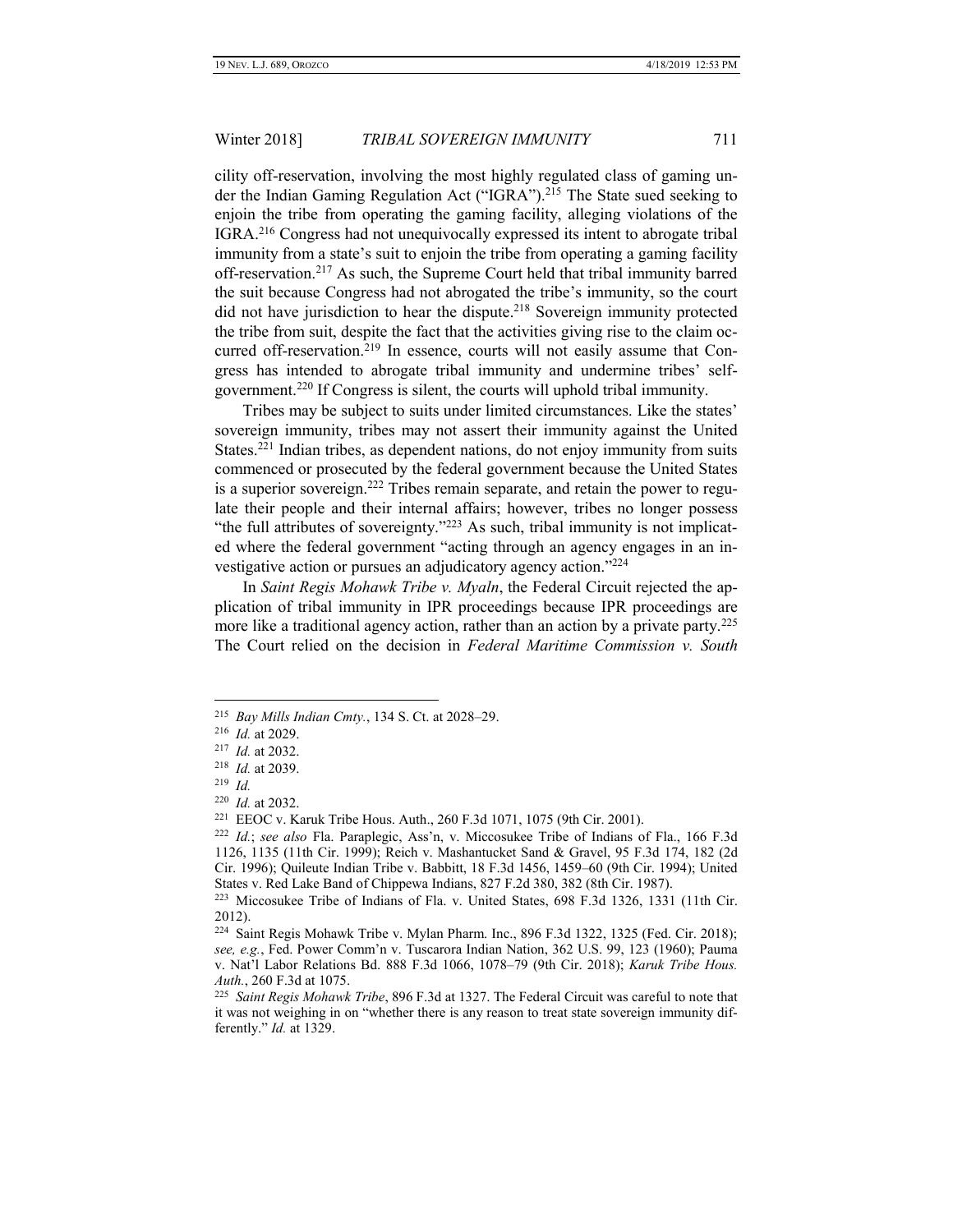*Carolina State Ports Authority*<sup>226</sup> ("*FMC*") to make its determination and concluded that IPR proceedings are unlike civil litigation for several reasons. IPR proceedings are more like an agency enforcement action because the PTAB Director acting on behalf of the United States has broad discretion in deciding to institute IPR on information supplied by a third party—it is not the private party bringing the sovereign before a tribunal.<sup>227</sup> Second, IPR is a reconsideration of a prior agency action, as the IPR may continue without the private party and the participation of the patent owner.<sup>228</sup> Third, the "USPTO procedures in IPR do not mirror the Federal Rules of Civil Procedure."<sup>229</sup> Finally, the existence of the PTAB's more inquisitorial proceedings, in which immunity does not apply, does not determine the application immunity in a different type of proceeding.<sup>230</sup> Ultimately, the Director's authority convinced the Court that IPR proceedings are agency actions.<sup>231</sup> As such, Saint Regis Mohawk Tribe may not rely on tribal immunity to protect it from suits against the United States.

Further, the *Ex parte Young* doctrine allows suits against officials acting on behalf of a tribe, or state, to proceed despite sovereign immunity when the state acted unconstitutionally.<sup>232</sup> The doctrine only allows for plaintiffs to seek declaratory and injunctive relief.<sup>233</sup> In *Ex parte Young*, railroad shareholders sued the Attorney General of Minnesota to enjoin him from enforcing a law that limited what railroads could charge in Minnesota and set forth severe penalties for violators, which violated the Due Process Clause and the Fourteenth Amendment.<sup>234</sup> The Attorney General asserted sovereign immunity, protecting him from suit by private citizens, but the Court explained that precedent did not preclude it from enjoining the official as an individual.<sup>235</sup> The Court concluded that when a state official acts unconstitutionally, that official cannot possibly be acting on behalf of the state because the Supremacy Clause of the Constitution invalidates any contrary laws.<sup>236</sup> As such, when an official acts unconstitutionally, that individual is stripped of his official power and he becomes a citizen

 $\overline{a}$ 

231 *Id.*

<sup>226</sup> Fed. Mar. Comm'n v. S.C. State Ports Auth., 535 U.S. 743, 760 (2002) (determining that state sovereign immunity precluded FMC from adjudicating a private party's complaint because the FMC proceedings were overwhelming similar to civil litigation in federal court).

<sup>227</sup> *Saint Regis Mohawk Tribe*, 896 F.3d at 1327–28.

<sup>228</sup> *Id.* at 1328.

<sup>229</sup> *Id.*

<sup>230</sup> *Id.* at 1329.

<sup>232</sup> *Ex parte* Young, 209 U.S. 123, 167 (1908).

<sup>233</sup> Matthew L.M. Fletcher & Kathryn E. Fort, *Advising—and Suing—Tribal Officers: On the Scope of Tribal Official Immunity* 2–3 (Feb. 20, 2009) (unpublished research paper) https://www.law.msu.edu/indigenous/papers/WhitePaper200901.pdf [https://perma.cc/5UFU -6TXW]; *see also* Seminole Tribe of Fla. v. Florida, 517 U.S. 44, 73 (1996); Keweenaw Bay Indian Cmty. v. Kleine, 546 F. Supp. 2d 509, 517 (W.D. Mich. 2008).

<sup>234</sup> *Young*, 209 U.S. at 129–30.

<sup>235</sup> *Id.* at 155–56.

<sup>236</sup> *Id.* at 159–60.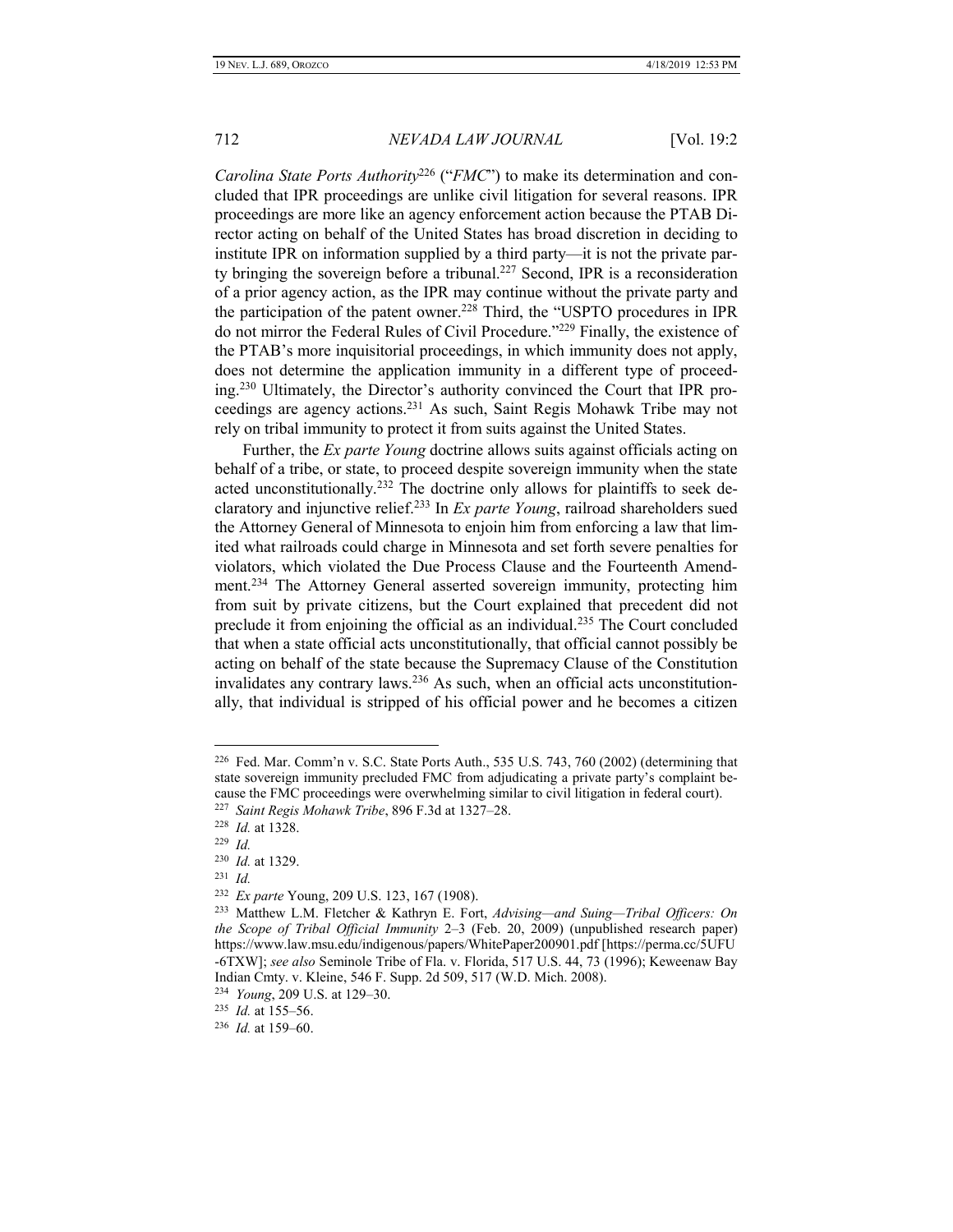who may be brought before the court.<sup>237</sup> Accordingly, the Attorney General did not enjoy the state's sovereign immunity.<sup>238</sup>

The *Ex parte Young* doctrine applies to tribal officials. The United States Supreme Court has suggested that the doctrine should apply to tribal officials who act outside the scope of their duties or who violate federal law to avoid tribal immunity.<sup>239</sup> In *Potawatomi*, the Court stated that they have never held that individual tribe agents or officers are immune when the State brings suit. $240$ Further, in *Puyallup Tribe, Inc. v. Department of Game*, the court stated that sovereign immunity "does not immunize the individual members of the [t]ribe." $^{241}$ 

#### <span id="page-24-0"></span>*B. The Abrogation of Tribal Immunity*

Tribal immunity is upheld unless the tribe has waived its immunity or Congress has explicitly abrogated immunity.<sup>242</sup> Congress may narrow the scope of tribal immunity by setting forth limitations through explicit legislation.<sup>243</sup> Congress may abrogate tribal immunity only when it both unequivocally intends to do so and "act[s] pursuant to a valid grant of constitutional authority."<sup>244</sup> For congress to "unequivocally intend" to abrogate tribal immunity, Congress must express such intent in "plain and unambiguous terms."<sup>245</sup>

The Supreme Court of the United States has retained the doctrine of tribal immunity when Congress failed to abrogate it. $246$  Tribes may assert sovereign immunity at any stage of the litigation to have the case dismissed.<sup>247</sup> If the court does not grant the tribe's motion, the tribe does not need to wait until the end of trial to appeal.<sup>248</sup>

<sup>237</sup> *Id.* at 160.

<sup>238</sup> *Id.* at 161.

<sup>239</sup> Fletcher & Fort, *supra* note 233, at 3; *see also* Santa Clara Pueblo v. Martinez, 436 U.S. 49, 59 (1978) (holding that an individual tribe member "is not protected by the tribe's immunity from suit").

<sup>240</sup> Okla. Tax Comm'n v. Citizen Band Potawatomi Indian Tribe of Okla., 498 U.S. 505, 514 (1991); Fletcher & Fort, *supra* note 233, at 3.

<sup>&</sup>lt;sup>241</sup> Puyallup Tribe, Inc. v. Dep't of Game, 433 U.S. 165, 171-72 (1977).

<sup>242</sup> Wood, *supra* note 92, at 1591 (quoting Kiowa Tribe of Okla. v. Mfg. Techs., Inc., 523 U.S. 751, 754 (1998)).

<sup>243</sup> *See id.* at 1597 & n.53.

<sup>244</sup> Bd. of Trs. v. Garrett, 531 U.S. 356, 363 (2001) (alteration in original) (quoting Kimel v. Fla. Bd. of Regents, 528 U.S. 62, 73 (2000)).

<sup>245</sup> Thebo v. Choctaw Tribe of Indians, 66 F. 372, 376 (8th Cir. 1895). Thebo was "the first published federal court opinion . . . explicitly invoke[ing] the tribal . . . immunity doctrine." Wood, *supra* note 92, at 1646.

<sup>246</sup> Okla. Tax Comm'n v. Citizen Band Potawatomi Indian Tribe of Okla., 498 U.S. 505, 509 (1991).

<sup>247</sup> *See* Mitchell v. Forsyth, 472 U.S. 511, 525 (1985); Osage Tribal Council *ex rel.* Osage Tribe of Indians v. U.S. Dep't of Labor, 187 F.3d 1174, 1179 (10th Cir. 1999) (holding "the denial of tribal immunity is an immediately appealable collateral order").

<sup>248</sup> *See Forsyth*, 472 U.S. at 525; *Osage* 187 F.3d at 1179.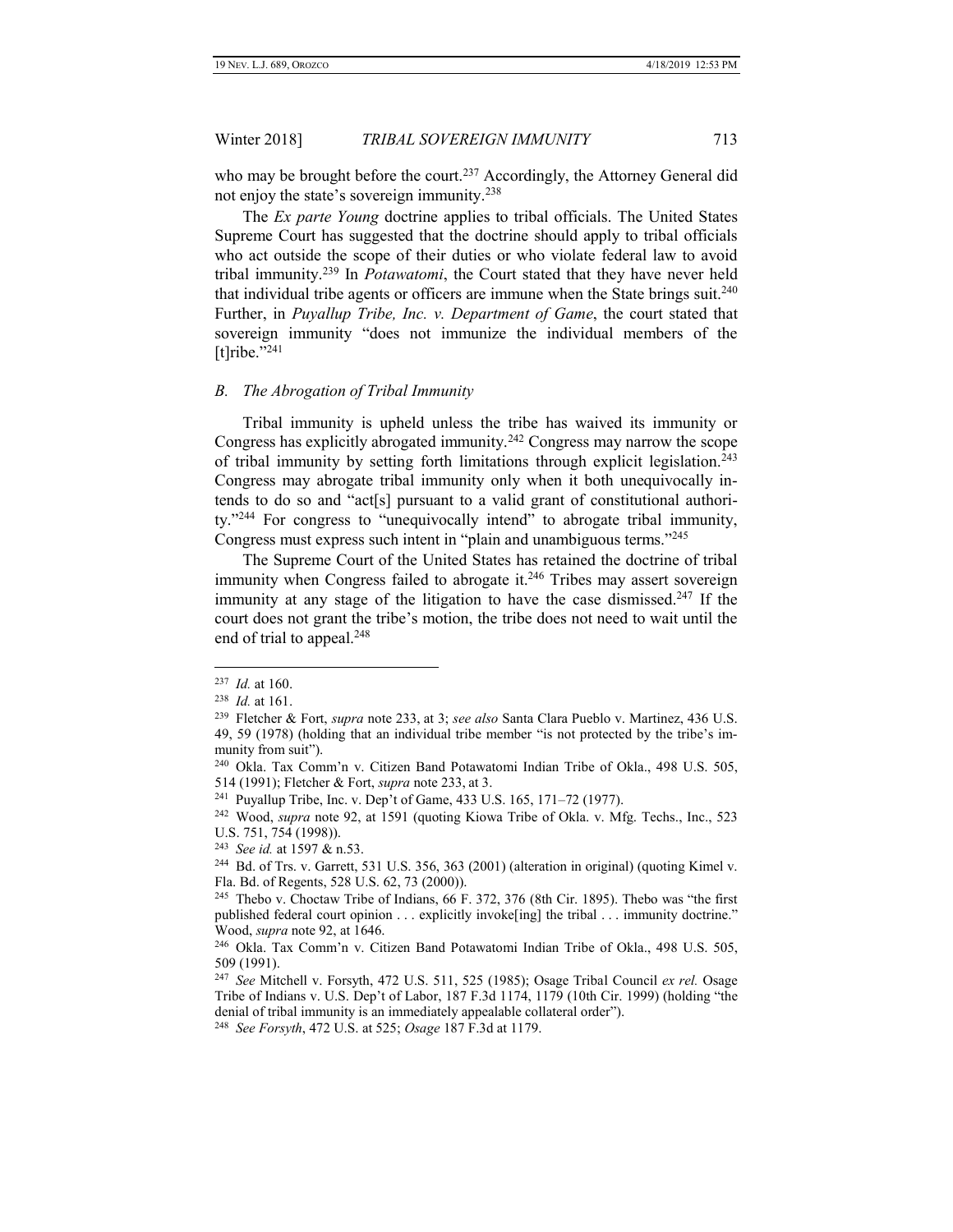$\overline{a}$ 

#### 714 *NEVADA LAW JOURNAL* [Vol. 19:2

Congress has passed laws abrogating tribal immunity. In one instance, Congress authorized two tribes to sue one another to resolve a property dispute between them in federal court.<sup>249</sup> Congress has allowed suits against tribes, states, and the federal government regarding hazardous waste disposal.<sup>250</sup> The Federal Debt Collection Procedure Act of 1990 expressly waives tribal immunity and states that courts may require Indian tribes to relinquish to a federal government creditor money owed by a debtor that is in their possession, such as money from a tribal employee's paycheck.<sup>251</sup> Similarly, the IGRA unequivocally allows states that have a gaming compact with an Indian tribe to sue the tribe to stop a gambling activity violating the compact.<sup>252</sup>

Further, Congress has passed laws which unequivocally state that tribal immunity is not waived. Congress did not abrogate tribal immunity with regard to Title VII.<sup>253</sup> Congress specifically exempted Indian tribes from the definition of "employers" that are subject to Title VII.<sup>254</sup> Similarly, the Indian Self-Determination and Education Assistance Act of 1975 unequivocally states that tribal immunity is not waived.<sup>255</sup> These laws provide that Indian tribes cannot be sued without their unequivocal consent.

<sup>&</sup>lt;sup>249</sup> Sekaquaptewa v. MacDonald, 591 F.2d 1289, 1290 (9th Cir. 1979).

<sup>250</sup> Pub. Serv. Co. of Colo. v. Shoshone-Bannock Tribes, 30 F.3d 1203, 1204, 1206–07 (9th Cir. 1994); Blue Legs v. U.S. Bureau of Indian Affairs, 867 F.2d 1094, 1096–97 (8th Cir. 1989).

<sup>251</sup> *See* 28 U.S.C. § 3002(7), (10) (2012); Krystal Energy Co. v. Navajo Nation, 357 F.3d 1055, 1055–56 (9th Cir. 2004); United States v. Smith, No. 2:05CR201, 2008 WL 700320, at \*1 (W.D.N.C Mar. 13, 2008); Wood, *supra* note 92, at 1620. In § 106 of the Bankruptcy Code, the text provides "sovereign immunity is abrogated as to a governmental unit to the extent set forth in this section with respect to the following . . . ." 11 U.S.C. § 106 (2012). The definition of the term "governmental unit" includes domestic governments. 11 U.S.C. § 101(27) (2012). In *Krystal Energy*, the Ninth Circuit analyzed the Bankruptcy Code and determined that Congress intended to abrogate tribal immunity when it enacted  $\S$  106, although neither statute included the term "Indian tribes." *Krystal Energy*, 357 F.3d at 1056– 57. The Court reasoned that the text of  $\S 106$  is clear on its face and unequivocally shows Congress' intent to abrogate the sovereign immunity of all "foreign and domestic governments" because the definition first lists subset of all governmental units, but also adds the catch-all phrase, "foreign and domestic governments." *Id.* at 1057. Accordingly, the Court concluded that the phrase "foreign and domestic governments" included sovereign Indian tribes. *Id.* at 1061.

<sup>252</sup> 25 U.S.C. § 2710(d)(7)(A)(ii) (2012); Wood, *supra* note 92, at 1669 n.470.

<sup>&</sup>lt;sup>253</sup> 42 U.S.C. § 2000 $e(b)$  (2012) (providing that the term "employer" does not include an Indian tribe).

<sup>254</sup> *Id.* In *Nanomantube v. Kickapoo Tribe in Kansas*, the tribe's sovereign immunity remained intact because Congress has explicitly exempted tribes from Title VII's requirements. Nanomantube v. Kickapoo Tribe in Kansas, 631 F.3d 1150, 1152 (10th Cir. 2011). Further, the tribe did not waive their immunity through a single sentence in their casino's employee handbook because the handbook did not include any information regarding tribunals where disputes could be resolved. *Id.* at 1153. The sentence in the handbook was not an express and unequivocal waiver, rather it was more akin to a promise not to discriminate. *Id.* 255 Indian Self-Determination and Education Assistance Act of 1975, 25 U.S.C. § 5332 (2012); *see* Wood, *supra* note 92, at 1663 n.444.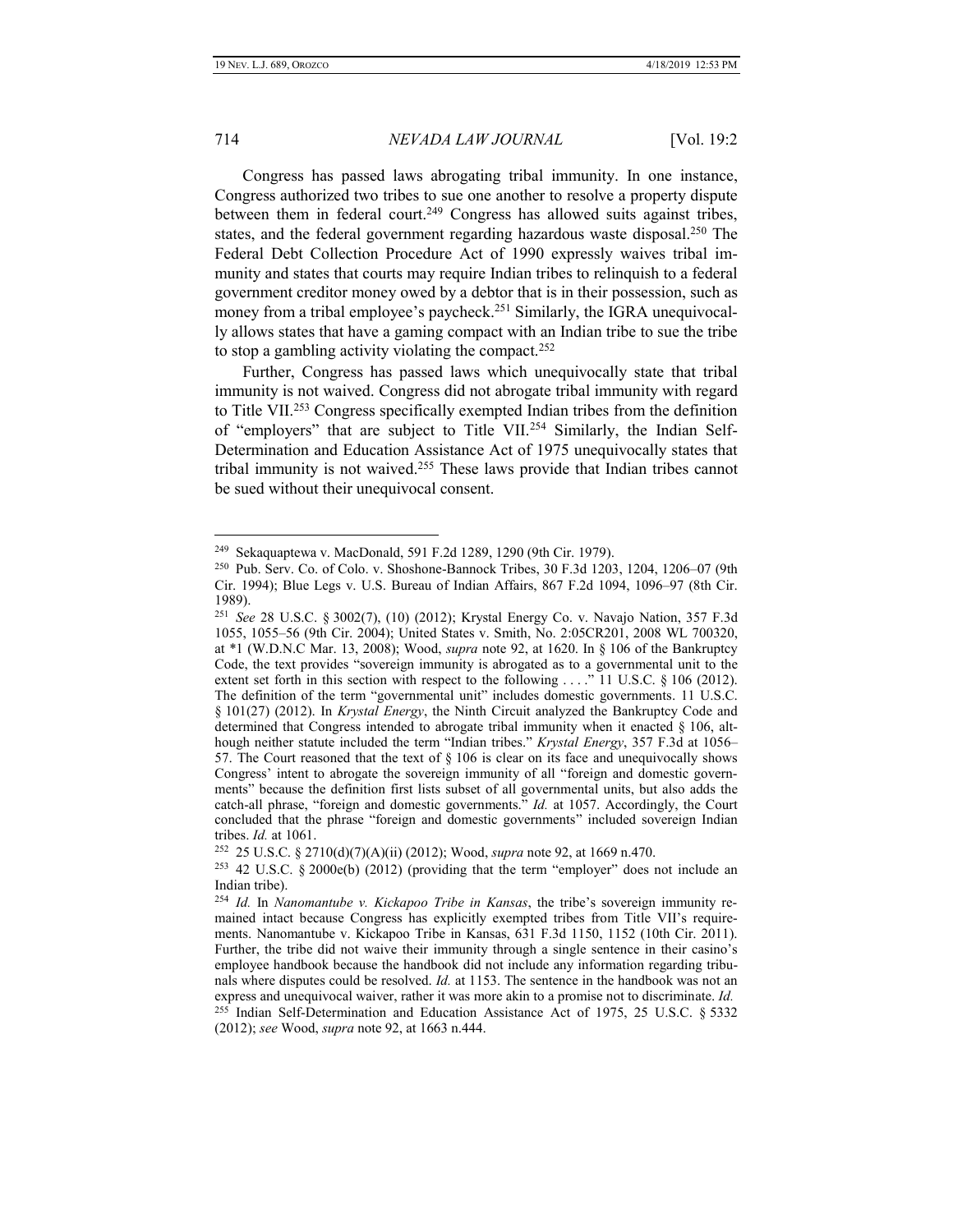$\overline{a}$ 

# Winter 2018] *TRIBAL SOVEREIGN IMMUNITY* 715

Congress has rarely abrogated tribal immunity. As such, Indian tribes are immune from most suits against them, unless the tribe has unequivocally expressed their consent.<sup>256</sup> Courts dismiss cases for lack of jurisdiction based on tribal immunity, including suits seeking to challenge tribal membership requirements, $257$  a tribal zoning law, $258$  and tribal hunting and fishing regulations.<sup>259</sup> Courts have also dismissed suits that sought recovery for a tribal  $\text{debt}^{260}$  enforcement of a tribal lease,  $^{261}$  a determination of ownership of real property in which the tribe had an interest,  $262$  to seize tribal assets,  $263$  to challenge tribal election procedures or results,<sup>264</sup> to collect state taxes that a tribe allegedly owed,<sup>265</sup> damages resulting from injuries suffered by patrons<sup>266</sup> or employees<sup>267</sup> of a tribal casino, worker's compensation from a tribe,<sup>268</sup> damages resulting from a tribe's copyright infringement,<sup>269</sup> damages against a tribal casino for serving too much alcohol to a patron who then caused an accident,<sup>270</sup>

<sup>256</sup> *See* Wood, *supra* note 92, at 1590 n.13, 1591, 1597.

<sup>257</sup> Santa Clara Pueblo v. Martinez, 436 U.S. 49, 51–52 (1978); Ackerman v. Edwards, 17 Cal. Rptr. 3d 517, 519–20, 523 (Cal. Ct. App. 2004).

<sup>258</sup> Trans-Canada Enters. v. Muckleshoot Indian Tribe, 634 F.2d 474, 475, 477 (9th Cir. 1980).

<sup>259</sup> California *ex rel*. Cal. Dep't of Fish and Game v. Quechan Tribe of Indians, 595 F.2d 1153, 1154, 1156 (9th Cir. 1979).

<sup>260</sup> Kiowa Tribe of Okla. v. Mfg. Techs., Inc., 523 U.S. 751, 754, 760 (1998); Ramey Constr. Co. v. Apache Tribe of the Mescalero Reservation, 673 F.2d 315, 317, 320 (10th Cir. 1982); Bottomly v. Passamaquoddy Tribe, 599 F.2d 1061, 1061, 1066 (1st Cir. 1979); Wells v. Philbrick, 486 F. Supp. 807, 808–09 (D.S.D. 1980); Hoffman v. Sandia Resort & Casino, 232 P.3d 901, 902 (N.M. Ct. App. 2010).

<sup>261</sup> McClendon v. United States, 885 F.2d 627, 633 (9th Cir. 1989); *see also* Dyer v. Bureau of Indian Affairs, No. 3:07-CV-00611-LRH-VPC, 2008 WL 4813099, at \*1–2 (D. Nev. 2008) (dismissing challenge to tribal decision not to renew a lease).

<sup>262</sup> Pit River Home & Agric. Coop. Ass'n v. United States, 30 F.3d 1088, 1092–93, 1105 (9th Cir. 1994); Lomayaktewa v. Hathaway, 520 F.2d 1324, 1324–25 (9th Cir. 1975).

<sup>263</sup> Aircraft Equip. Co. v. Kiowa Tribe of Okla., 2 P.3d 338, 340–41 (Okla. 2000); North Sea Prods., Ltd. v. Clipper Seafoods Co., 595 P.2d 938, 942 (Wash. 1979).

<sup>264</sup> Fletcher v. United States, 116 F.3d 1315, 1318–19 (10th Cir. 1997); Nero v. Cherokee Nation of Okla., 892 F.2d 1457, 1458–59 (10th Cir. 1989); Runs After v. United States, 766 F.2d 347, 352–53 (8th Cir. 1985); Goodface v. Grassrope, 708 F.2d 335, 336, 339 (8th Cir. 1983).

<sup>265</sup> Okla. Tax Comm'n v. Citizen Band Potawatomi Indian Tribe of Okla, 498 U.S. 505, 507 (1991).

<sup>266</sup> Trudgeon v. Fantasy Springs Casino, 84 Cal. Rptr. 2d 65, 67, 73 (Cal. Ct. App. 1999); Gross v. Omaha Tribe of Neb., 601 N.W.2d 82, 82 (Iowa 1999); Cohen v. Little Six, Inc., 561 N.W.2d 889, 889 (Minn. 1997).

<sup>267</sup> Holmes v. St. Croix Casino, 26 Indian L. Rep. 6089, 6092, 6095 (St. Croix Trib. Ct. App. 1999).

<sup>268</sup> Adams v. Moapa Band of Paiute Indians, 991 F. Supp. 1218, 1219–20 (D. Nev. 1997); *see also* Webb v. Paragon Casino, 872 So.2d 641, 646 (La. Ct. App. 2004).

<sup>&</sup>lt;sup>269</sup> Bassett v. Mashantucket Pequot Tribe, 204 F.3d 343, 360 (2d Cir. 2000).

<sup>270</sup> Cook v. Avi Casino Enters., 548 F.3d 718, 720 (9th Cir. 2008).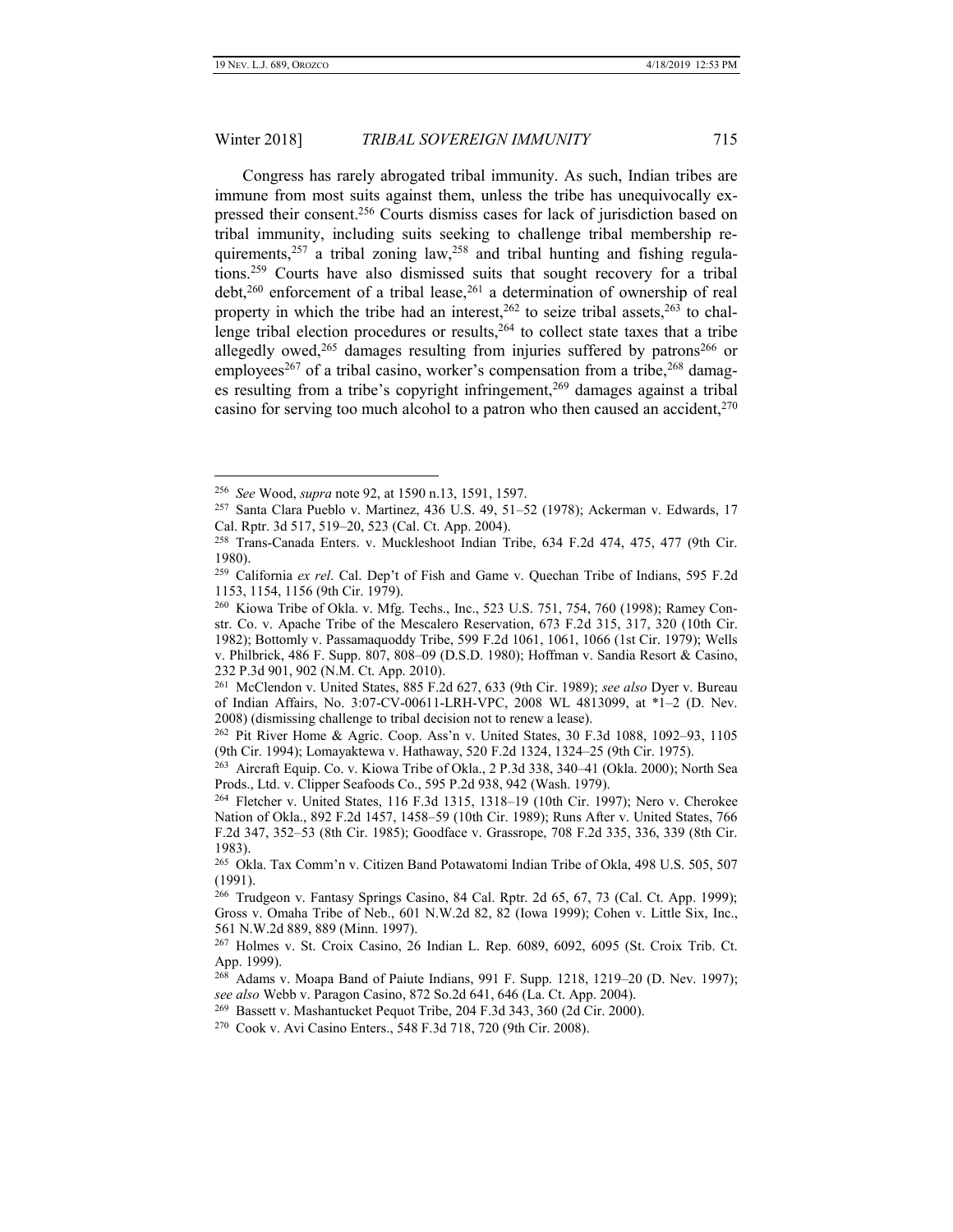and damages resulting from civil rights violations.<sup>271</sup> In dismissing cases based on tribal immunity, the courts rejected arguments that only the federally recognized tribes are entitled to assert sovereign immunity,<sup>272</sup> that states may waive tribal immunity, $2^{73}$  that tribal officials may be waived under federal law authorizing suit against state officials,  $274$  that tribes waive all immunity by waiving immunity for some claims,  $275$  that tribal immunity does not apply to suits brought by nontribal members,  $276$  and that a tribe's acceptance of federal funds waives the tribe's immunity from suits challenging the manner in which the tribe spent those funds.<sup>277</sup>

Although the federal government has set forth legislation to clarify the significance of Indian tribes as "domestic dependent nations," <sup>278</sup> the contours of tribal sovereignty remain "murky." <sup>279</sup> In *Kiowa*, the Court noted that the doctrine of sovereign immunity "can harm those who are unaware that they are dealing with a tribe, who do not know of tribal immunity, or who have no choice in the matter."<sup>280</sup> The Court expressed its concern for the potential issues arising when tribes assert sovereign immunity and embraced the ability of Congress to abrogate tribal sovereign immunity when needed.<sup>281</sup> In fact, the Court's language urges Congress to step in.<sup>282</sup> The Court argues that "tribal immunity extends beyond what is needed to safeguard tribal self-governance" in "our interdependent and mobile society" because tribal enterprises extend

<sup>271</sup> Burrell v. Armijo, 456 F.3d 1159, 1161, 1175 (10th Cir. 2006); *see* Seneca Tel. Co. v. Miami Tribe of Okla., 253 P.3d 53, 55 (Okla. 2011) (finding tribal immunity from lawsuit seeking damages for alleged destruction of underground telephone cables).

<sup>272</sup> Bottomly v. Passamaquoddy Tribe, 599 F.2d 1061, 1065 n.5 (1st Cir. 1979); Maynes v. Unkechaug Tribal Council, No. 10-CV-3989(JS)(ETB), 2011 WL 43478, at \*3 (E.D.N.Y. Jan. 5, 2011); Gristede's Foods, Inc. v. Unkechuage Nation, 660 F. Supp. 2d 442, 465 (E.D.N.Y. 2009).

<sup>273</sup> *Bottomly*, 599 F.2d at 1066; *see* Haile v. Saunooke, 148 F. Supp. 604, 607 (W.D.N.C. 1957).

<sup>274</sup> *Burrell*, 456 F.3d at 1174; Kaul v. Battese, No. 03-4203-SAC, 2004 WL 1732309, at \*2 (D. Kan. Jul. 27, 2004); E.F.W. v. St. Stephen's Mission Indian High Sch., 51 F. Supp. 2d 1217, 1230 (D. Wyo. 1999), *aff'd*, 264 F.3d 1297 (10th Cir. 2001) (if, however, a tribal police officer is cross-deputized as a state officer and is acting in that capacity at the time of the incident, the office may be sued under section 1983); *see* Bressi v. Ford, 575 F.3d 891, 896– 97 (9th Cir. 2009).

<sup>275</sup> Atkinson v. Haldane, 569 P.2d 151, 175 (Alaska 1977); *see* Boe v. Fort Belknap Indian Cmty. of Fort Belknap Reservation, 455 F. Supp. 462, 463 (D. Mont. 1978).

<sup>276</sup> Walton v. Pueblo, 443 F.3d 1274, 1279 (10th Cir. 2006); Wilson v. Turtle Mountain Band of Chippewa Indians, 459 F. Supp. 366, 368–69 (D.N.D. 1978).

<sup>277</sup> Sanderlin v. Seminole Tribe of Fla., 243 F.3d 1282, 1285–86 (11th Cir. 2001).

<sup>278</sup> Cherokee Nation v. Georgia, 30 U.S. (5 Pet.) 1, 2 (1831).

<sup>279</sup> Babcock, *supra* note 180, at 449.

<sup>280</sup> Kiowa Tribe of Okla. v. Mfg. Techs., Inc., 523 U.S. 751, 758 (1998). <sup>281</sup> *Id.*

<sup>&</sup>lt;sup>282</sup> Id. (explaining that "[t]hese considerations might suggest a need to abrogate tribal immunity").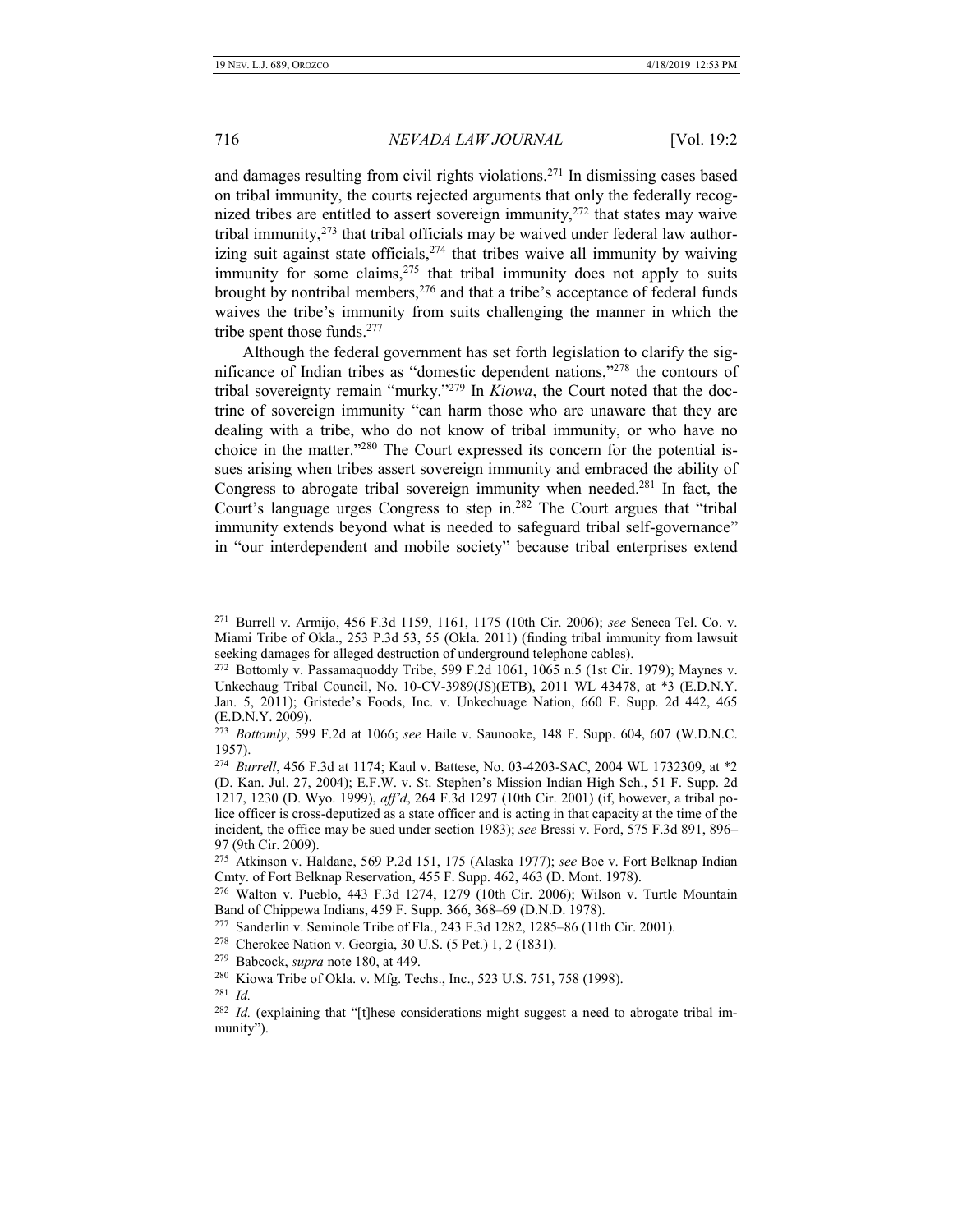beyond tribal self-governance and internal affairs.<sup>283</sup> Nonetheless, the Court has declined to revisit case law and defers to Congress to weigh and accommodate the competing policy interests.<sup>284</sup>

Indian tribes in the United States do not enjoy absolute sovereign immunity. Few limitations have been placed on the scope sovereign immunity of tribes. Still, Indian tribes have a broader immunity than is recognized for other sovereigns.<sup>285</sup>

### IV. THE LIGHT: *LEWIS V. CLARKE*

<span id="page-28-0"></span>Recently, the Supreme Court determined a promising case, standing for the proposition that tribal immunity is no greater than that of the states.<sup>286</sup> The Supreme Court held that tribal sovereign immunity is not applicable when the tribe is not the "real party in interest."<sup>287</sup> In *Lewis v. Clarke*, a tribal employee, during the course of his employment, rear-ended the plaintiffs' vehicle outside reservation land, and suit ensued.<sup>288</sup> The Court determined that tribal immunity did not protect the tribal employee because the remedy that the plaintiffs sought—money damages—did not "affect the Tribe's ability to govern itself independently."<sup>289</sup> Sovereign immunity did not bar the suit, despite the fact that the tort was committed during the scope of the employee's employment, and for which the tribe had indemnified the employee.<sup>290</sup> The court reasoned that sovereign immunity does not extend to suits against tribal employees where the employee, rather than the tribe, is the "real party in interest."<sup>291</sup>

In *Lewis*, the Supreme Court draws a distinction between "individual- and official-capacity suits." <sup>292</sup> Justice Sotomayor noted that there is a readily discernible difference between the two: suits in an official capacity seek only nominal relief against the official and actually seek relief against the official's office, thus the sovereign itself; suits in an individual capacity seek relief only against the individual, and there is no recovery from the sovereign.<sup>293</sup> When re-

<sup>283</sup> *Id.* Tribal businesses include gambling, ski resorts, and cigarette sales to non-Indians. *See* Seminole Tribe of Fla. v. Florida, 517 U.S. 44, 47 (1996); Okla. Tax Comm'n v. Citizen Band Potawatomi Tribe of Okla., 498 U.S. 505, 507 (1991); Mescalero Apache Tribe v. Jones, 411 U.S. 145, 146 (1973); *see also* Lynn Armitage, *2016 Hot List: Native Businesses*, INDIAN COUNTRY TODAY (July 25, 2016), https://indiancountrymedianetwork.com/news/bus iness/2016-hot-list-native-businesses/ [https://perma.cc/K8ZY-5VP2].

<sup>284</sup> *Kiowa*, 523 U.S. at 758.

<sup>285</sup> McLish, *supra* note 5, at 180.

<sup>286</sup> Lewis v. Clarke, 137 S. Ct. 1285, 1293 (2017).

<sup>287</sup> *Id.* at 1289.

<sup>288</sup> *Id.* at 1290.

<sup>289</sup> *Id.*

<sup>290</sup> *Id.* at 1292.

<sup>291</sup> *Id.* at 1291.

<sup>292</sup> *Id.* at 1292.

<sup>&</sup>lt;sup>293</sup> The Court explained that when sued in an official capacity, individuals who leave office are automatically replaced in the litigation by their successors. *Id.* at 1292; *see* Will v. Mich.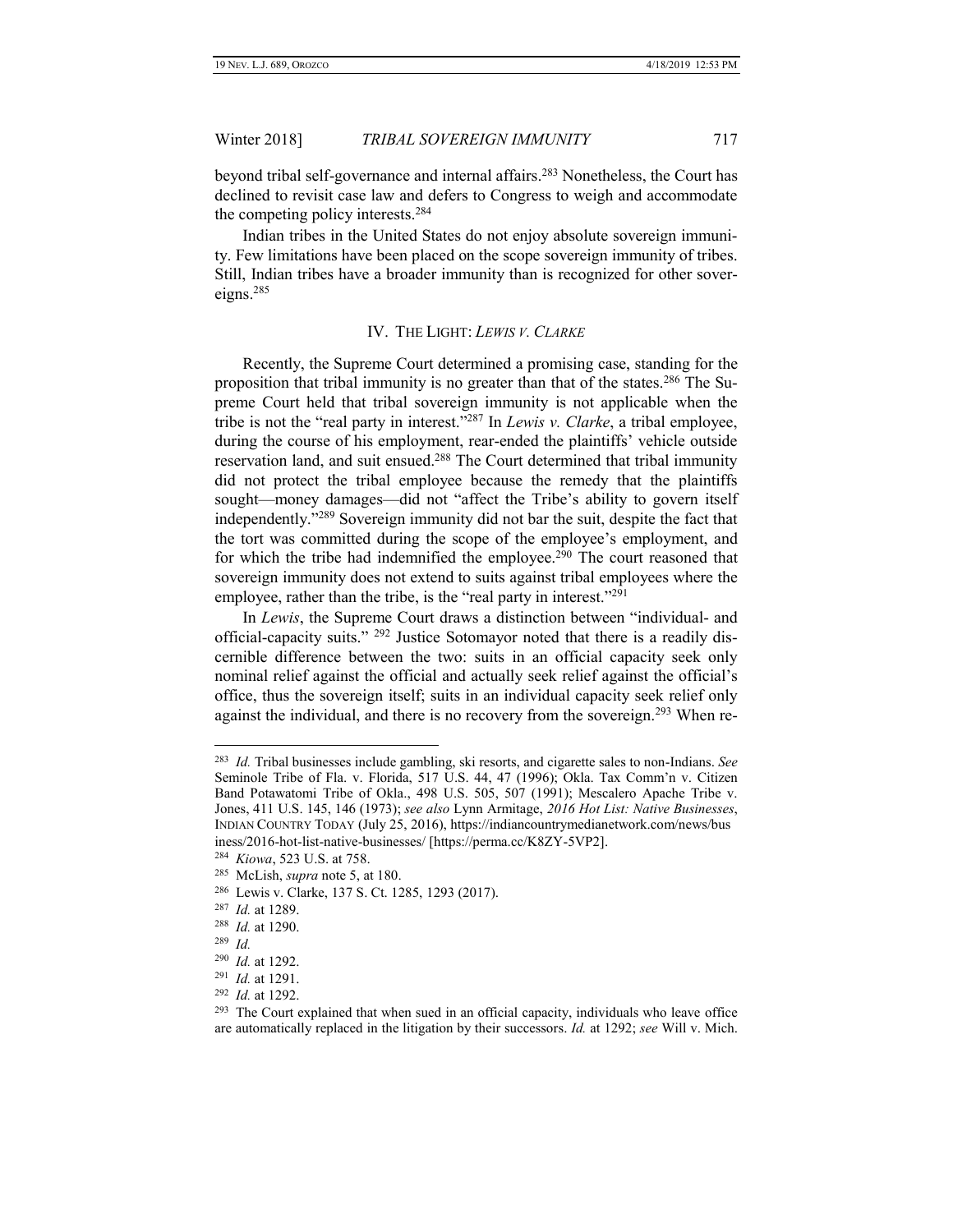lief is in fact sought from the sovereign, the sovereign is the real party in interest.<sup>294</sup> Only those suits in an official capacity were subject to the protections of sovereign immunity.<sup>295</sup>

In lawsuits against state and federal employees, precedent requires looking to the real party in interest to determine whether sovereign immunity bars the suit.<sup>296</sup> To make such a determination, the courts must look beyond what is characterized in the complaint and ascertain "whether the remedy sought is truly against the sovereign."<sup>297</sup> The "real party in interest" reasoning allows for arms and instrumentalities of the state to also enjoy the state's Eleventh Amendment immunity.<sup>298</sup> As such, suits against employees in their official capacity generally "represent only another way of pleading an action against an entity of which an officer is an agent."<sup>299</sup>

Similarly, corporations and commercial entities enjoy the tribe's immunity if the commercial entity is an "arm of the tribe."<sup>300</sup> To determine whether the commercial entity is an arm of the tribe, courts consider several factors, such as the manner in which the commercial entity was created, its purpose, how the entity is being funded and controlled, what resources the entity uses and man-

 $\overline{a}$ 

297 *Lewis*, 137 S. Ct. at 1291; *see Hafer*, 502 U.S. at 25–27 ("Personal-capacity suits, on the other hand, seek to impose individual liability upon a government officer for actions taken under color of state law. . . . [O]fficers sued in their personal capacity come to court as individuals."); Edelman v. Jordan, 415 U.S. 651, 663–65 (1974); Bivens v. Six Unknown Named Agents of Fed. Bureau of Narcotics, 403 U.S. 388 (1971); Larson v. Domestic and Foreign Commerce Corp., 337 U.S. 682, 687 (1949) (holding the judgement "will not require action by the sovereign or disturb the sovereign's property").

298 Regents of Univ. of Cal. v. Doe, 519 U.S. 425, 429–30 (1997) (quoting Ford Motor Co. v. Dep't of Treasury, 323 U.S. 459, 464 (1945)) ("[W]hen the action is in essence one for the recovery of money from the state, the state is the real, substantial party in interest and is entitled to invoke its sovereign immunity from suit even though individual officials are nominal defendants.").

Dep't of State Police, 491 U.S. 58, 71 (1989); Dugan v. Rank, 372 U.S. 609, 620, 622 (1963).

<sup>294</sup> *Lewis*, 137 S. Ct. at 1292.

<sup>295</sup> *Id.*

<sup>296</sup> *Id.*; *see* Hafer v. Melo, 502 U.S. 21, 29–30 (1991) (holding that state officials may be sued for money damages in their individual capacity because the Eleventh Amendment did not bar such suits).

<sup>299</sup> *Lewis*, 137 S. Ct. at 1292 (2017) (quoting Kentucky v. Graham, 473 U.S. 159, 165–66 (1985)); Kentucky v. Graham, 473 U.S. 159, 165–66 (1985) (quoting Monell v. Dep't of Soc. Servs., 436 U.S. 658, 690 n.55 (1978)) ("Personal-capacity suits seek to impose personal liability upon a government official for actions he takes under color of state law. Officialcapacity suits, in contrast, 'generally represent only another way of pleading an action against an entity of which an officer is an agent.' ") (citation omitted); Scheuer v. Rhodes, 416 U.S. 232, 238 (1974); *Monell*, 436 U.S. at 690 n.55.

<sup>300</sup> Cook v. Avi Casino Enters., 548 F.3d 718, 725–26 (9th Cir. 2008); Allen v. Gold Country Casino, 464 F.3d 1044, 1047 (9th Cir. 2006); Ninegret Dev. Corp. v. Narragansett Indian Wetuomuck Hous. Auth., 207 F.3d 21, 29 (1st Cir. 2000); Oklahoma *ex rel.* Edmondson v. Native Wholesale Supply, 237 P.3d 199, 210 (Okla. 2010) (denying sovereign status to an Indian corporation); Ransom v. St. Regis Mohawk Educ. Cmty. Fund, Inc., 658 N.E.2d 989, 992–93 (N.Y. 1995).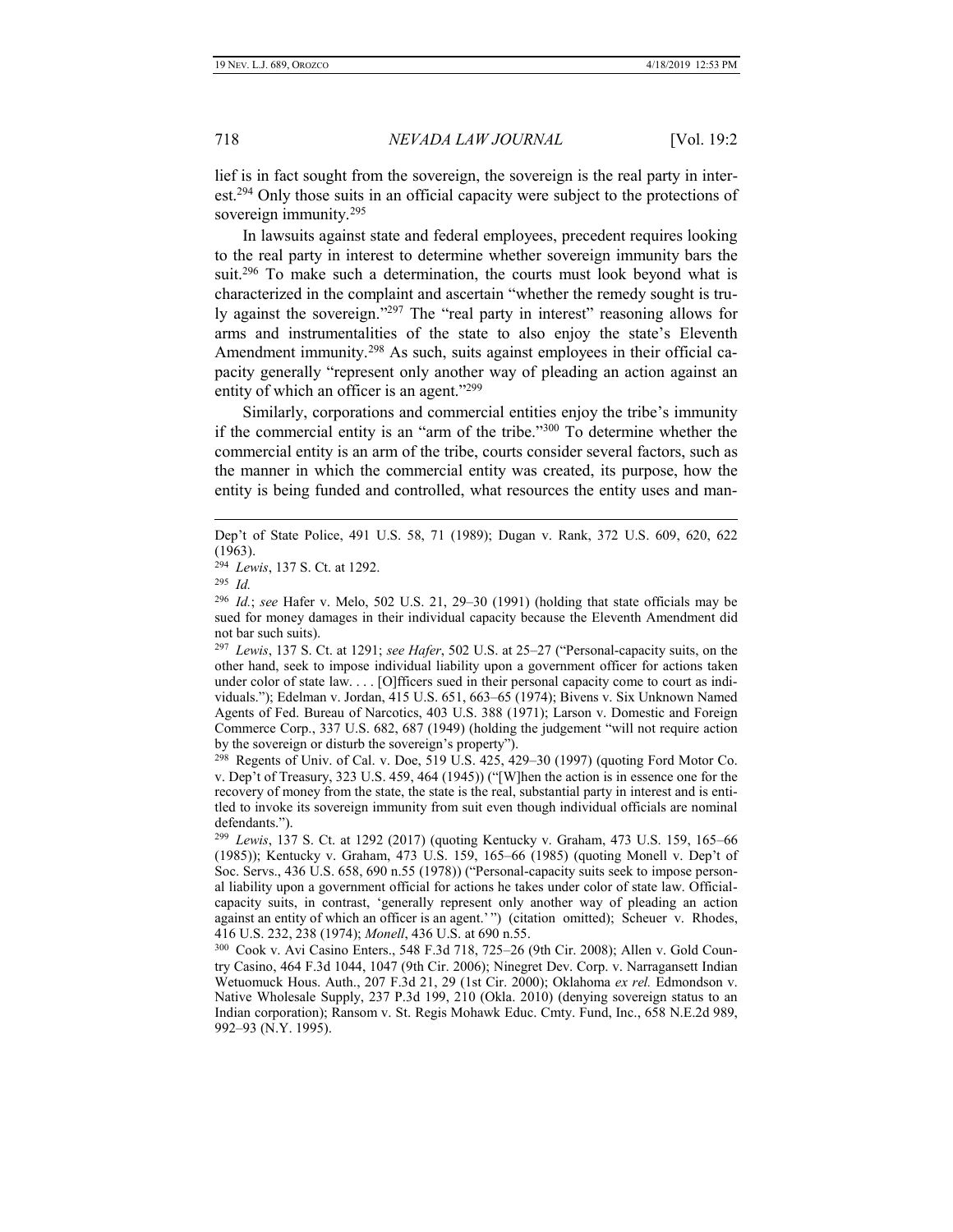ages, what authority the tribe maintains in hiring and firing employees, and whether suit against the commercial entity impacts the tribe's fiscal resources.<sup>301</sup>

The Court in *Lewis* found no reason to depart from these established rules when considering cases involving sovereign immunity.<sup>302</sup> The Court employed the "real party in interest" reasoning and focused its sovereign immunity analysis on the remedy sought. $303$  The Court identified the employee as the real party in interest because the damages sought were only against him.<sup>304</sup> The tribe was not implicated whatsoever.<sup>305</sup> As precedent points out, if the defendant in *Lewis*  were a state employee, rather than a tribal employee, the case would be an individual one, and the defendant would not be afforded the protections of the state's immunity.<sup>306</sup> The court stated that there is no reason that the sovereign immunity rules should differ between states and tribes.<sup>307</sup> Logically then, the tribe's immunity could not extend to the defendant in *Lewis* because he was sued in an individual capacity, although the tort committed was within the scope of his employment and he was indemnified by the tribe.<sup>308</sup> The Court's reliance on these rules to make its determination did not abrogate the tribe's immunity.<sup>309</sup> The tribe's immunity is clearly not at play in this case.

The court noted that tribal immunity should not extend to protect the employee simply because the tort occurred within the scope of his employment.<sup>310</sup> Doing so would allow sovereign immunity to extend beyond that which is necessary for the tribe to govern itself.<sup>311</sup> To broaden the scope of tribal immunity

<sup>301</sup> *See* Breakthrough Mgt. Group, Inc. v. Chukchansi Gold Casino & Resort, 629 F.3d 1173, 1181 (10th Cir. 2010) (granting immunity); Native Am. Distrib. v. Seneca-Cayuga Tobacco Co., 546 F.3d 1288, 1293–95 (10th Cir. 2008) (granting immunity); *Cook*, 548 F.3d at 726 (granting immunity); Runyon v. Ass'n of Vill. Council Presidents, 84 P.3d 437, 440–41 (Alaska 2004) (denying immunity).

<sup>302</sup> *Lewis*, 137 S. Ct. at 1292.

<sup>303</sup> *Id.*; *see Ex parte* New York, 256 U.S. 490, 500 (1921) (explaining that court should look to the "essential nature and effect of the proceeding, as it appears from the entire record" because more than the mere names of the parties on the complaint is needed to determine who is the real party in interest); *In re* Ayers, 123 U.S. 443, 488 (1887) (quoting Osborn v. Bank of the United States, 22 U.S. (9 Wheat.) 738, 858 (1824)) (finding the key question is "whether they are to be considered as having a real interest, or as being only nominal parties."); *see also* Hagood v. Southern, 117 U.S. 52, 67 (1886); Louisiana v. Jumel, 107 U.S. 711, 720 (1883).

<sup>304</sup> *Lewis*, 137 S. Ct. at 1292.

<sup>305</sup> *Id.*

<sup>306</sup> Morgan v. Colo. River Indian Tribe, 443 P.2d 421, 424 n.1 (Ariz. 1968).

<sup>307</sup> *Lewis*, 137 S. Ct. at 1293.

<sup>308</sup> *Id.* at 1292–93.

<sup>309</sup> *Id.* at 1293.

<sup>310</sup> *Id.* at 1292.

<sup>311</sup> *Id.* at 1292–93; *see* Montana v. United States, 450 U.S. 544, 564 (1981) (holding that the "exercise of tribal power beyond what is necessary to protect tribal self-government or to control internal relations is inconsistent with the dependent status of the tribes, and so cannot survive without express congressional delegation.").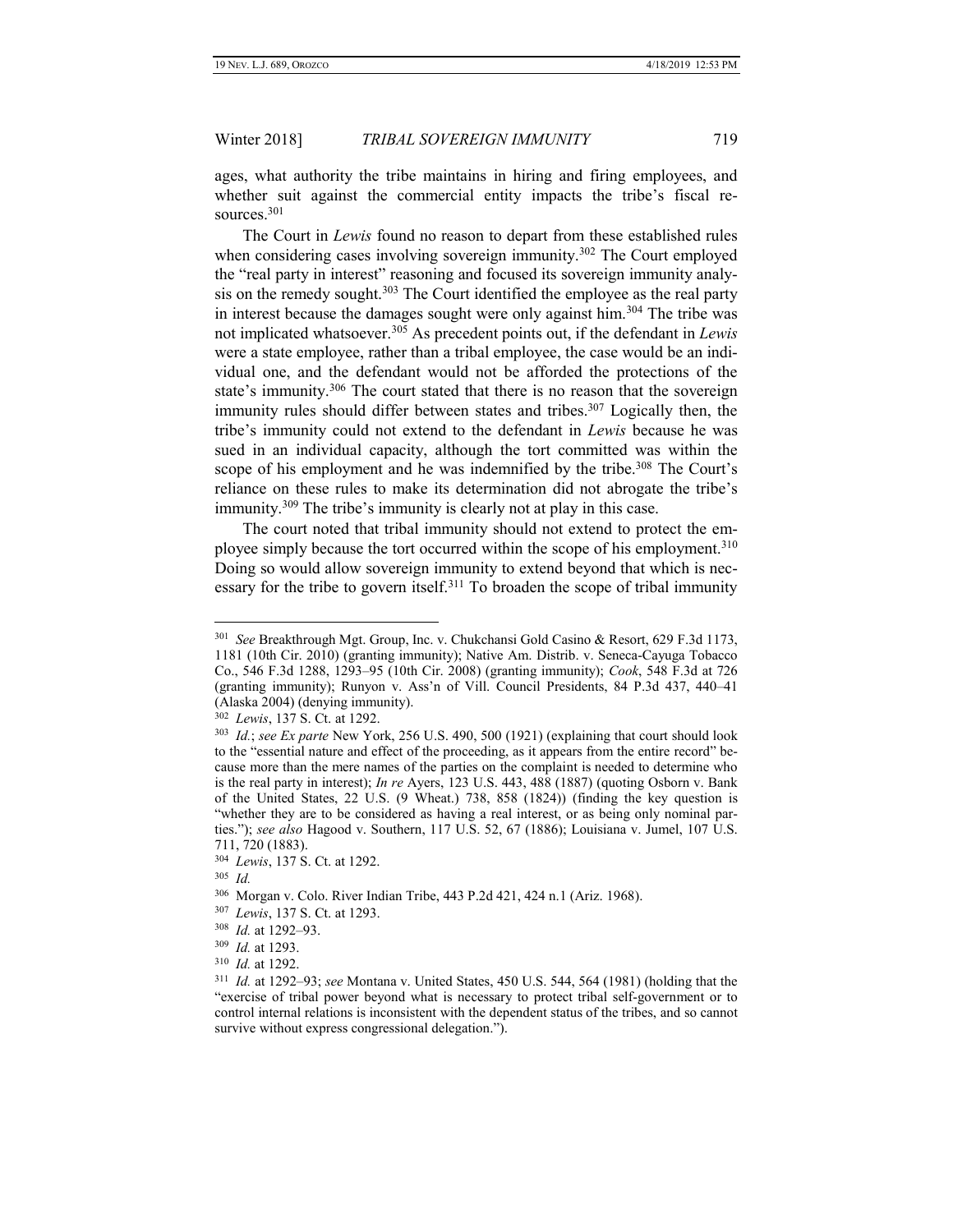and extend it to tribal employees is against the common law principles that established state, federal, and foreign sovereign immunity.<sup>312</sup> Accordingly, relying on the established principles underlying state sovereign immunity, the Court concluded that tribal immunity does not bar suits against the employee in his individual capacity.<sup>313</sup>

Justice Thomas and Justice Ginsburg concurred separately, arguing that the case should have been decided on simpler grounds.<sup>314</sup> Justice Thomas maintains the view that tribal immunity should not bar suits against the employee simply because the activities giving rise to the cause of action occurred beyond the tribe's territory.<sup>315</sup> Further, the acts giving rise to the suit were commercial and not in furtherance of the tribe's governance or internal affairs.<sup>316</sup> Justice Ginsburg's argument is akin to that of Justice Thomas, except that she also suggests that tribes that interact with nontribal members beyond the tribe's territory "should be subject to nondiscriminatory state laws of general application."317

# <span id="page-31-0"></span>V. TRIBAL IMMUNITY VERSUS STATE, FEDERAL, AND FOREIGN SOVEREIGN IMMUNITY

There are notable differences between the sovereign immunity that tribes enjoy and the immunity that states, the federal government, and foreign nations enjoy. The protections of tribal immunity are considerably broader than the protections afforded to states, the federal government, and foreign nations.

There are two significant limitations to state, federal, and foreign sovereign immunity that tribal immunity is not subjected to. Admittedly, it is argued that such differences in the scope of tribal immunity are justified because tribes are of a higher status than states, and that their immunity is not derived from the Constitution; rather, tribes have this inherent authority and immunity. However, this argument is insufficient to support the differences in scope between the immunity enjoyed by sovereigns. A comparison between the immunity enjoyed by the state, the federal government, foreign nations, and tribes will demonstrate the need to limit the scope of tribal immunity.

It is significant to note that foreign nations and tribal immunities are both similar in one respect—their power is inherent because they are sovereigns, un-

<sup>312</sup> *Lewis*, 137 S. Ct. at 1292–93.

<sup>&</sup>lt;sup>313</sup> *Id.* The Court also determined that an indemnification provision is insufficient to extend tribal immunity to individual employees who would otherwise not be protected by tribal immunity. *Id.* at 1293. The relevant question in the case was what party would be legally bound by an adverse decision, not the party from whom relief is sought. *Id.* at 1293–94. As such, the indemnification provision does not turn the suit against the employee into a suit against the tribe. *Id.* at 1294.

<sup>314</sup> *Id.* at 1295 (Thomas, J., concurring); *id.* at 1295–96 (Ginsburg, J., concurring).

<sup>&</sup>lt;sup>315</sup> *Id.* at 1295 (Thomas, J., concurring).

<sup>316</sup> *Id.*

<sup>317</sup> *Id.* (Ginsburg, J., concurring).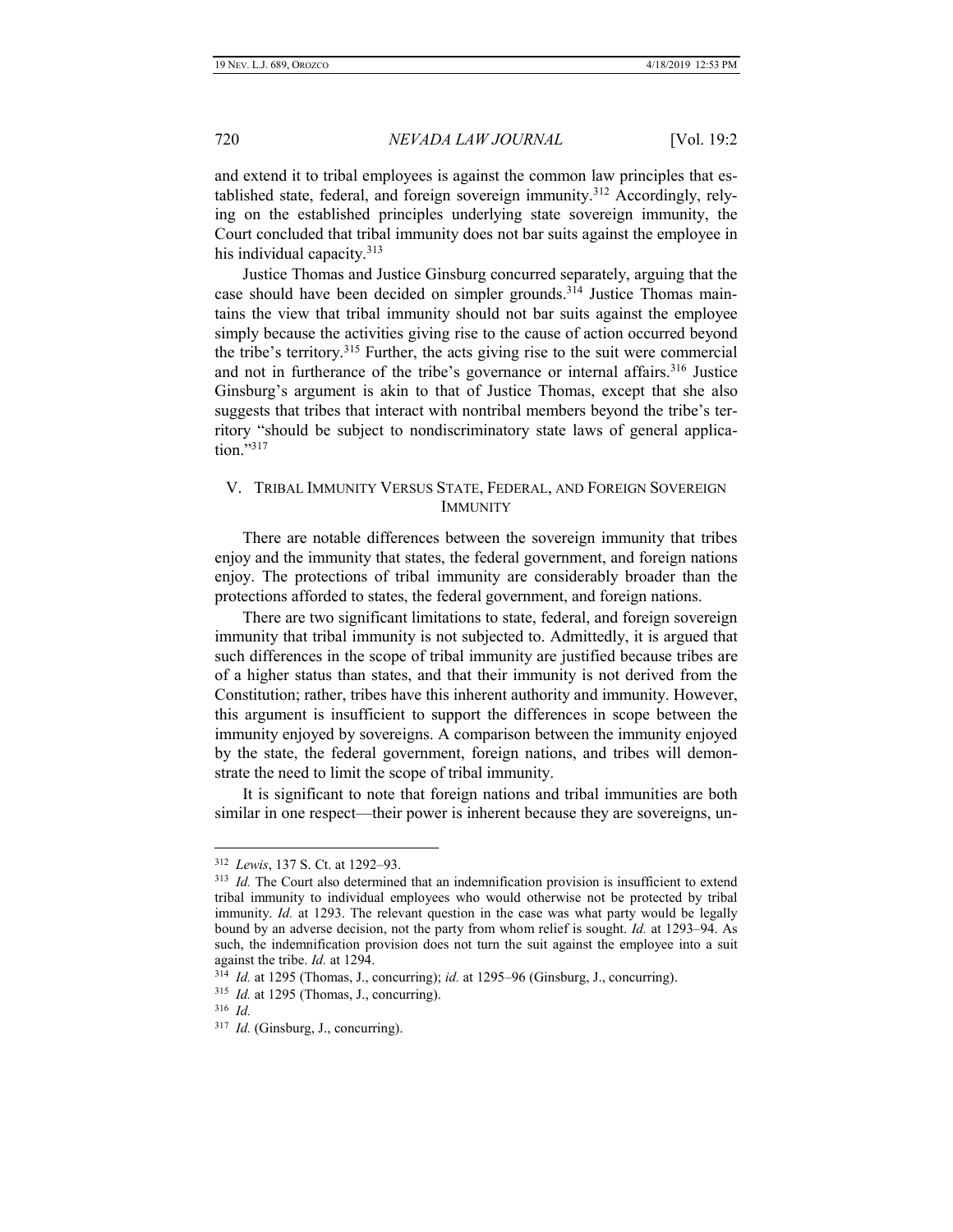like the states' power that is derived from the Eleventh Amendment.<sup>318</sup> Sovereign immunity of foreign sovereigns, federal courts, and tribes because it comes from agreements between the sovereigns and comity.<sup>319</sup> It follows logically then, that tribes should be treated no different. A foreign nation's immunity is grounded in international comity and respect so as to not disrupt the amicable relations between nations.<sup>320</sup>

#### <span id="page-32-0"></span>*A. Commercial Activities*

The first important difference between the immunity enjoyed by states, federal government, foreign nations, and tribes is the distinction of the nature of the sovereign's activities. The sovereign immunity that states, the federal government, and foreign sovereigns enjoy make a distinction between the sovereign's governmental acts and its proprietary acts, of which only the former enjoys immunity from suit.<sup>321</sup>

In contrast, tribes are not subject to suit in United States courts even if they engage in commercial activities giving rise to the cause of action.<sup>322</sup> There are no such exceptions to the applicability of tribal immunity. Tribal business enterprises enjoy the protections of tribal immunity by default, unlike federal corporations which require Congress' approval.<sup>323</sup> Tribes are not subject to suit even when their commercial activities cause a direct effect on the United States, as foreign sovereigns are subjected under the FSIA.<sup>324</sup> Tribes' commercial activities are no different. In fact, it is immaterial whether a tribe's actions are commercial or governmental, or whether their acts cause a direct effect on the United States.

Tribes, however, enjoy close to absolute immunity. They are protected from suit in United States courts for their proprietary and commercial actions, whether the acts at issue have any relation to their ability to self-govern or re-

<sup>&</sup>lt;sup>318</sup> The Eleventh Amendment provides that "[t]he Judicial power of the United States shall not be construed to extend to any suit in law or equity, commenced or prosecuted against one of the United States by Citizens of another State, or by Citizens or Subjects of any foreign state." U.S. CONST. amend. XI; Hans v. Louisiana, 134 U.S. 1, 5 (1890).

<sup>319</sup> McLish, *supra* note 5, at 177.

<sup>320</sup> *Id.* at 176.

<sup>321</sup> 28 U.S.C. § 1605(a)(2) (2012); McLish, *supra* note 5, at 175.

<sup>322</sup> Michigan v. Bay Mills Indian Cmty., 134 S. Ct. 2024, 2028 (2014) (holding tribal sovereign immunity barred a suit arising out of activities which occurred off reservation); Okla. Tax Comm'n v. Citizen Band of Potawatomi Tribe of Okla., 498 U.S. 505, 511 (1991) (recognizing sovereign immunity in a suit over cigarette sale taxation); Puyallup Tribe, Inc. v. Dep't of Game, 433 U.S. 165, 167–68 (1977) (recognizing that the tribe's claim of sovereign immunity was "well founded" without a discussion on the relevance of where the commercial activities giving rise to the suit took place).

<sup>323</sup> McLish, *supra* note 5, at 176; *see also* Keifer & Keifer v. Reconstruction Fin. Corp., 306 U.S. 381, 389 (1939) (holding that a federal corporation was not immune to suit, however "Congress may, of course, endow a governmental corporation with the government's immunity.").

<sup>324</sup> 28 U.S.C. § 1605(a)(2) (2012).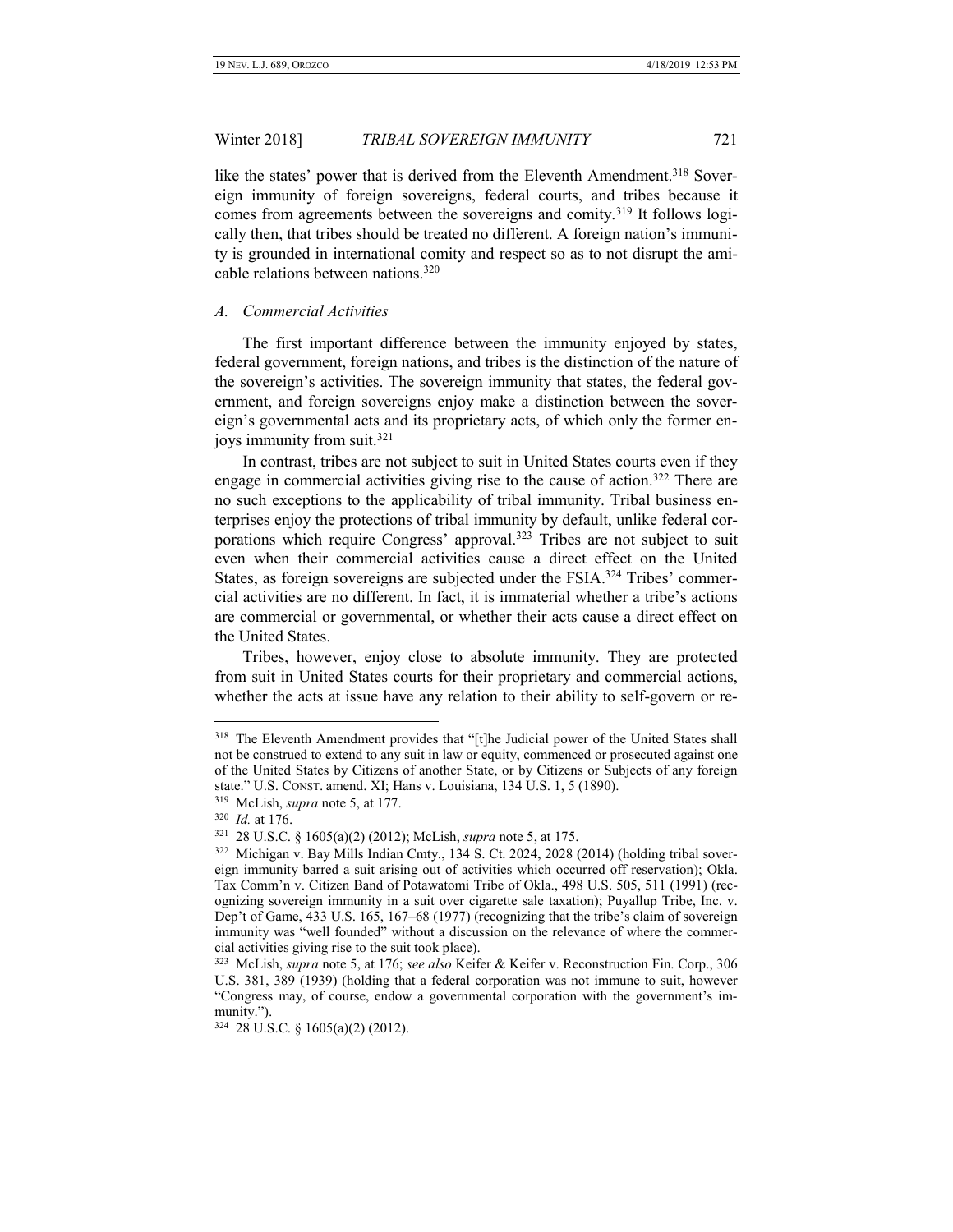late to their internal affairs.<sup>325</sup> The rules for sovereign immunity should not differ depending on who the sovereign is—whether the sovereign is a state, a foreign nation or a tribe. When determining whether tribal immunity applies, courts should consider the nature of the act itself, rather than the sovereign's purpose for engaging in the act. Accordingly, a Tribe's immunity should be frequently waived, favoring an individual's right to sue.

#### <span id="page-33-0"></span>*B. Off-Reservation Activities*

Indian tribes enjoy sovereign immunity from suits arising from acts occurring on- or off-reservation. Further, it is immaterial whether Tribes' commercial on-reservation activities directly affect the United States. Tribal sovereign immunity does not depend on the location of the act giving rise to the suit or the effect of the act on the United States.

Tribes and foreign sovereigns are not held to the same standards. Tribes should be subject to suit for acts occurring off-reservation and tribes should also be subject to suit for commercial acts occurring on-reservation that have a direct effect on the United States. No other sovereign enjoys a similar extent of immunity. FSIA subjects foreign sovereigns to suit in such circumstances.<sup>326</sup> In a tribal immunity case, if the defendant had been a foreign sovereign it would be subject to suit. It is clear that there are significant differences between the immunity that other sovereigns enjoy and that which tribes enjoy, and there is no logical explanation why tribes enjoy a broader immunity. Tribes should not enjoy immunity from actions arising out of actions occurring off-reservation nor should they enjoy immunity from on-reservation activities that have a direct effect on the United States.

# <span id="page-33-1"></span>*C. Tribal Immunity: Contrary to the Underlying Principles of Sovereign Immunity*

The underlying principles of sovereign immunity do not justify the differences in scope. Sovereign immunity is rationalized as a benefit to society, because it prevents the public from suffering an inconvenience. The immunity that tribes enjoy is beyond what is necessary for the tribes' self-governance and internal affairs. Many tribes' commercial activities extend beyond what the tribes' governments need. Tribal immunity remains intact, despite the developments in our modern society and the tribes' involvement in sophisticated commercial transactions.

Admittedly, it is important that tribes are not under constant threat of suits. The constant threat of suits—or actually defending those suits—would drain tribes' resources. Additionally, it is important to protect tribes from the disrup-

<sup>325</sup> McLish, *supra* note 5, at 180.

<sup>326</sup>  *See supra* Section II.B.3.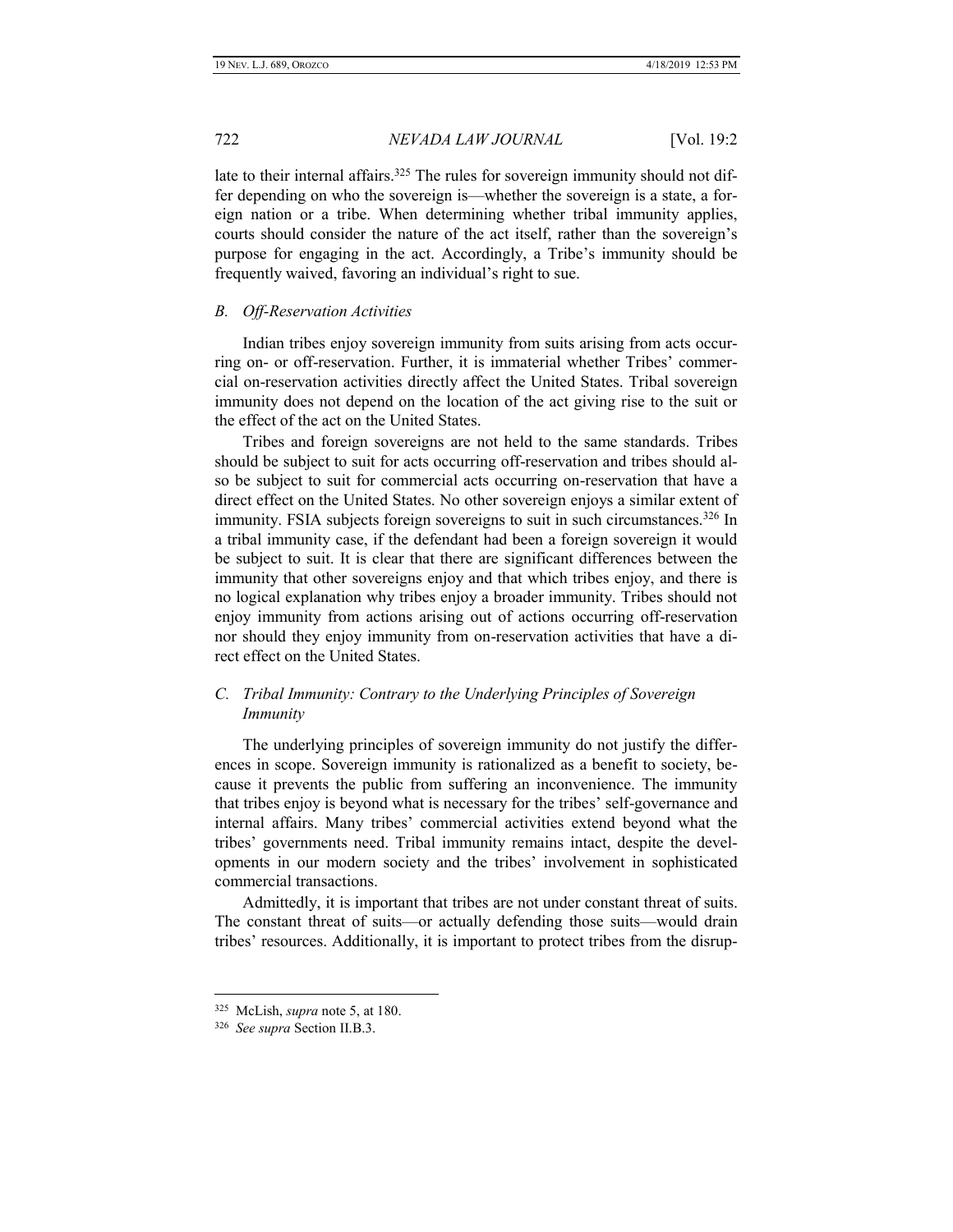$\overline{a}$ 

#### Winter 2018] *TRIBAL SOVEREIGN IMMUNITY* 723

tion of the administration of their government. Still, tribal immunity extends beyond the scope of the needs justifying sovereign immunity.

Tribal enterprises are proliferating and the inequities generated by unwarranted tribal immunity have multiplied. These enterprises extend beyond traditional tribal customs and activities. The Supreme Court in its previous decisions upholding tribal immunity has been unwilling to address the issue, relying on *stare decisis* to make its determination and deferring to Congress. The rationales underlying sovereign immunity, such as considerations of comity, and protection of tribal self-governance and tribal internal affairs, do not support extending tribal immunity to tribal commercial activities occurring off reservations and affecting the United States directly.

The previous Supreme Court rulings extending sovereign immunity beyond tribes' territory are unsupported. Adhering to the reasoning of state, federal, and foreign immunity would limit the scope of tribal immunity. The Court and Congress have failed to tailor tribal immunity to their numerous modern commercial enterprises. Justice Scalia's dissenting opinion in *Bay Mills Indian Community*, expounds the *Kiowa* decision; it criticizes the Court because, in Justice Scalia's opinion, the Court did not defer to Congress in its determination that immunity barred the suit; rather the Court, in upholding sovereign immunity, despite that the activities were commercial and off-reservation, created law.<sup>327</sup> Indeed, the Court set forth precedent that barred suits against tribes and left plaintiffs to withstand the loses of being unable to seek relief for their otherwise actionable wrongs.

#### **CONCLUSION**

<span id="page-34-0"></span>Justice Blackmun expressed that the tribal immunity doctrine "may well merit re-examination in an appropriate case."<sup>328</sup> After the Supreme Court's decision in *Lewis v. Clarke*, it is clear that the sentiments that Justice Blackmun expressed years ago are still pertinent today. Moreover, the recent exploitation of tribal sovereign immunity warrants re-examination and supports Congress' need to restrict tribal immunity. Tribal immunity jurisprudence was in dire need of an opinion like *Lewis v. Clarke* to clarify the boundaries of tribal immunity and inspire Congress to abrogate the almost-absolute immunity that tribes enjoy.

The *Lewis* opinion sheds light on future tribal immunity decisions. Justice Blackmun and Justice Scalia were concerned with the use of tribal immunity as in the agreement between Allergan and the Saint Regis Mohawk Tribe.<sup>329</sup> The

<sup>327</sup> Michigan v. Bay Mills Indian Cmty., 134 S. Ct. 2024, 2045 (2014) (Scalia, J., dissenting).

<sup>328</sup> Puyallup Tribe, Inc. v. Dep't of Game, 433 U.S. 165, 178–79 (1977) (Blackmun, J., concurring).

<sup>329</sup> *Bay Mills Indian Cmty*., 134 S. Ct. at 2045 (Scalia, J., dissenting); *Puyallup Tribe, Inc.*, 433 U.S. at 178–79 (Blackmun, J., concurring).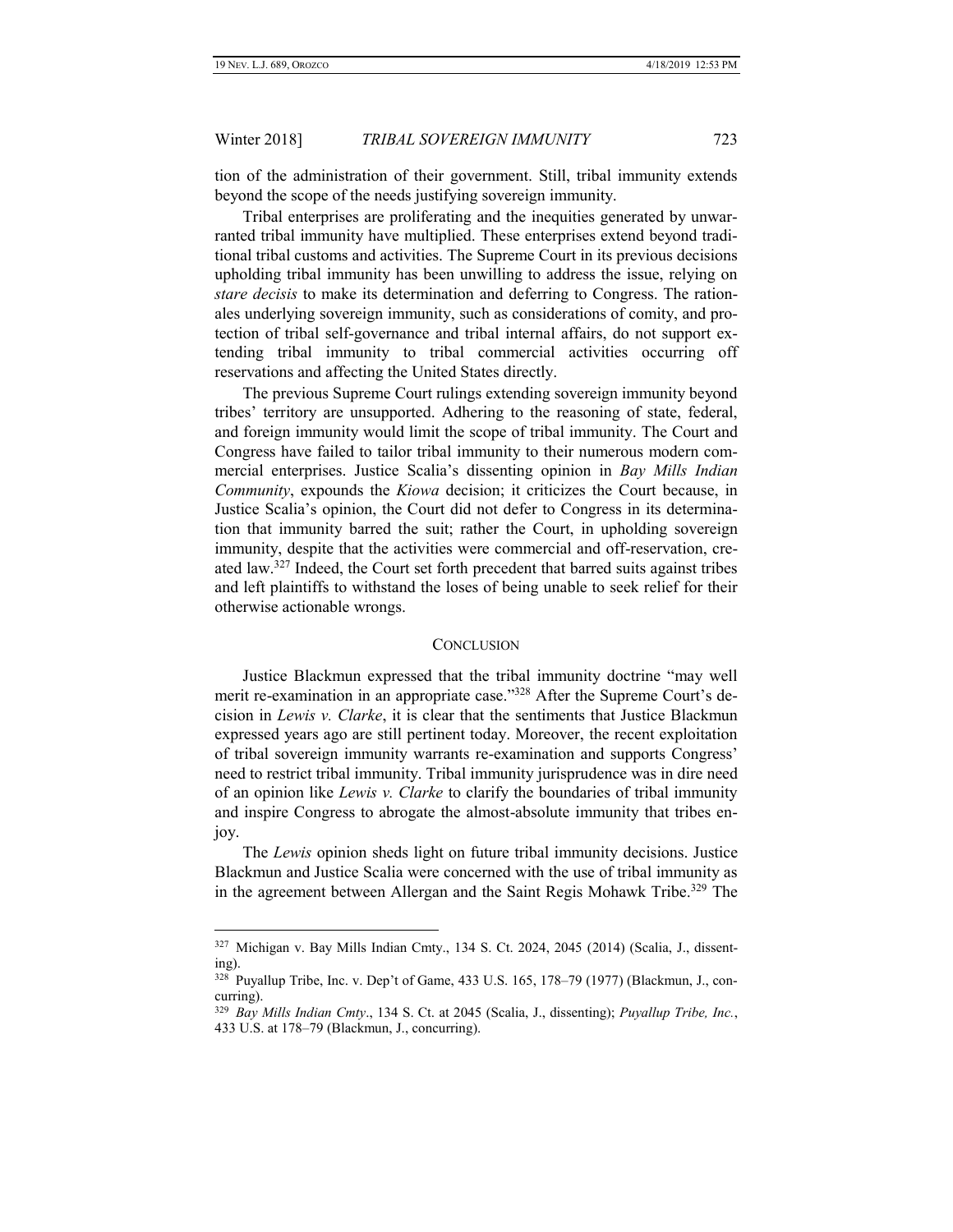scope of tribal immunity is extending beyond what is necessary for tribes' selfgovernance and internal affairs. The immunity agreement may have aroused enough controversy, mandating Congress to act.

The Federal Circuit's decision in *Saint Regis Mohawk Tribe v. Mylan Pharm. Inc*. justly rejects the application of tribal immunity in IPR proceedings.<sup>330</sup> Both the *Lewis* court and the Federal Circuit applied principles underlying state sovereign immunity to make a determination about the scope of tribal immunity.<sup>331</sup> Admittedly, the "contours of tribal sovereign immunity differ from those of state sovereign immunity," but case law regarding the application of state sovereign immunity is "instructive."<sup>332</sup>

The PTAB and the Federal Circuit correctly denied the Saint Regis Mohawk tribe's motion to dismiss for lack of jurisdiction based on sovereign immunity, and the Federal Circuit correctly affirmed the PTAB's decision.<sup>333</sup> The Court's analysis in *Lewis* supports the PTAB's decision. First, the *Lewis* court clarified that tribal immunity should not extend beyond the scope of what is necessary to protect tribes' self-governance and internal affairs.<sup>334</sup> The immunity agreement between Allergan and the Saint Regis Mohawk Tribe at issue before the PTAB was a commercial transaction, not at all related to the selfgovernance of the tribe or its internal affairs.<sup>335</sup> The transaction was purely commercial—it was an extremely lucrative deal for both parties, resulting in billions in profit for the tribe and providing Allergan with exclusive rights to those patents.<sup>336</sup> In fact, the Federal Court's ruling "is a setback for Allergan, which paid Saint Regis \$13.75 million [and \$15 million a year in royalties] . . . to take ownership of the patents."<sup>337</sup> In *Lewis*, the Court emphasized "there is no reason" for the distinction in the immunity that states and tribes enjoy.<sup>338</sup> As such, the Saint Regis Mohawk Tribe's commercial activities should not be afforded the protections of tribal immunity.

The Federal Circuit's decision, however, is narrow and does not resolve the issue. The Federal Circuit did not address Mylan's arguments that the Mohawk tribe's use of tribal immunity is an attempt to "market an exception" and that

<sup>330</sup> Saint Regis Mohawk Tribe v. Mylan Pharm., Inc., 896 F.3d 1322, 1329 (Fed. Cir. 2018).

<sup>331</sup> Lewis v. Clarke, 137 S. Ct. 1285, 1293 (2017); *Saint Regis Mohawk Tribe*, 896 F.3d at 1326.

<sup>332</sup> *Saint Regis Mohawk Tribe*, 896 F.3d at 1326.

<sup>333</sup> *Id.* at 1325.

<sup>334</sup> *Lewis*, 137 S. Ct. at 1292–93.

<sup>335</sup> *Saint Regis Mohawk Tribe*, 896 F.3d at 1325.

<sup>336</sup> Mathew Bultman, *Sens. Seek Investigation of Allergan's Patent Deal with Tribe*, LAW360 (Sept. 27, 2017, 6:58 PM), https://www.law360.com/articles/968797/sens-seekinvestigation-of-allergan-s-patent-deal-with-tribe [https://perma.cc/HL3H-UTFX]; Dave Simpson, *Allergan, Tribe Want PTAB Immunity Denial Reheard En Banc*, LAW360 (Aug. 20, 2018, 9:59 PM), https://www.law360.com/articles/1075198/allergan-tribe-want-ptab-im munity-denial-reheard-en-banc [https://perma.cc/3F3L-5ZV3].

<sup>337</sup> Simpson, *supra* note 336; *see also* Bultman, *supra* note 336.

<sup>338</sup> *Lewis*, 137 S. Ct. at 1292.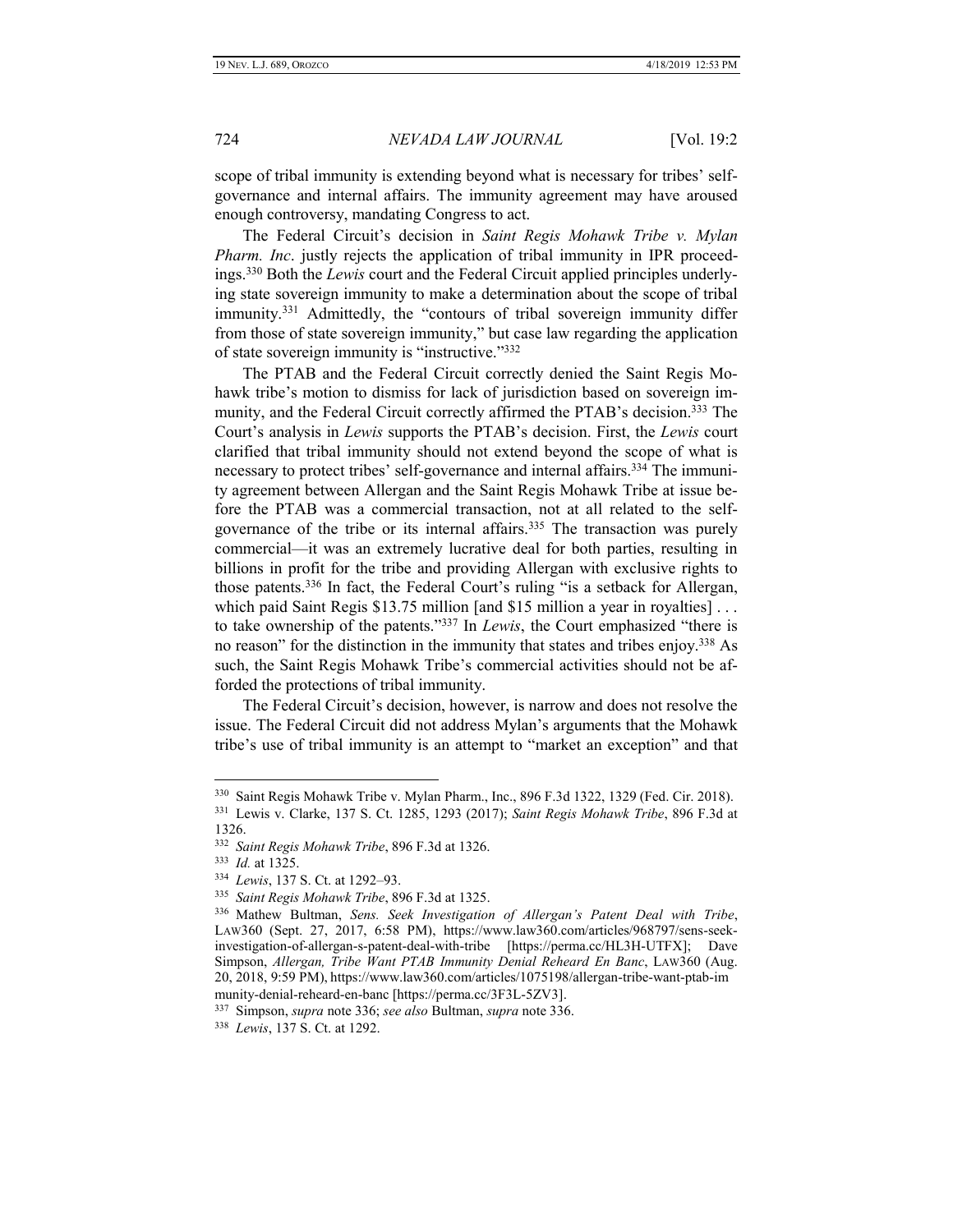the assignment was a "sham."<sup>339</sup> Now, Allergan and the Mohawk tribe are asking the Federal Circuit to reconsider its decision en banc.<sup>340</sup> The Federal Circuit's decision is correct in that sovereign immunity is not implicated where the federal government is acting through an agency. Nonetheless the decision unfortunately leaves us with unanswered questions. The contours of tribal immunity remain murky.

The agreement between Allergan and Saint Regis Mohawk Tribe directly affects the United States. This immunity agreement violated many individuals' rights. If the PTAB had granted the tribe's motion and upheld sovereign immunity, authors and inventors would be left to cover their losses. A blanket assertion of sovereign immunity deprives individuals of their right to seek relief for actionable wrongs. In the patent context, Authors and Inventors lose their right to seek a remedy and lose the incentive to continue to create beneficial works for society. If the assertion of immunity protected these patents, it is likely that more deals of this nature would become another enterprise for tribes. But at what cost is the United States protecting a sovereign? A blanket assertion of tribal immunity creates a gap between law and remedy.

Sovereign immunity is rationalized as a benefit to society, however, recent application of tribal immunity demonstrates that it is in fact hindering our society. Congress is conferred with the power to promote the progress of science by granting authors and inventors exclusive rights.<sup>341</sup> Congress also has the power to abrogate tribal immunity, although it has only done so in rare instances.<sup>342</sup> In such a case, Congress is failing to fulfill its duties—Congress fails to promote the progress of science and fails to abrogate tribal immunity when society is no longer benefiting.

Despite that Congress has limited the immunity that states, the federal government, and foreign nations enjoy, it has failed to do the same for tribal immunity. The bill Senator McCaskill has introduced is an optimistic start. It intends to abrogate tribal sovereign immunity in IPR proceedings.<sup>343</sup> However, the bill is lacking greatly. When Allergan's deal with the Mohawk tribe became public, it was clear that their clever scheme, the use of tribal immunity to protect business interests, is not constrained to patents, pharmaceutical companies, or IPR proceedings. The bill is limited to one proceeding and does not ade-

<sup>339</sup> *Saint Regis Mohawk Tribe*, 896 F.3d at 1326.

<sup>340</sup> Simpson, *supra* note 336. Seven states and two universities are also urging the Federal Circuit to reconsider its ruling *en banc* because the states and universities are afraid that the same analysis could be applied to state sovereign immunity. Ryan Davis, *States Back Tribe, Allergan Fed. Circ. Bid for PTAB Immunity*, LAW360 (Sept. 7, 2018, 7:51 PM), https://www. law360.com/articles/1080924/states-back-tribe-allergan-fed-circ-bid-for-ptab-immunity [http s://perma.cc/2XFP-NP4B].

<sup>341</sup> U.S. CONST. art. I, § 8, cl. 8.

<sup>342</sup> *See supra* Section III.B.

<sup>343</sup> S. 1948, 115th Cong. (2017). The PTAB denied the assertion of tribal immunity in *Saint Regis Mohawk Tribe*, 896 F.3d at 1329. Still, the consideration of the bill is warranted.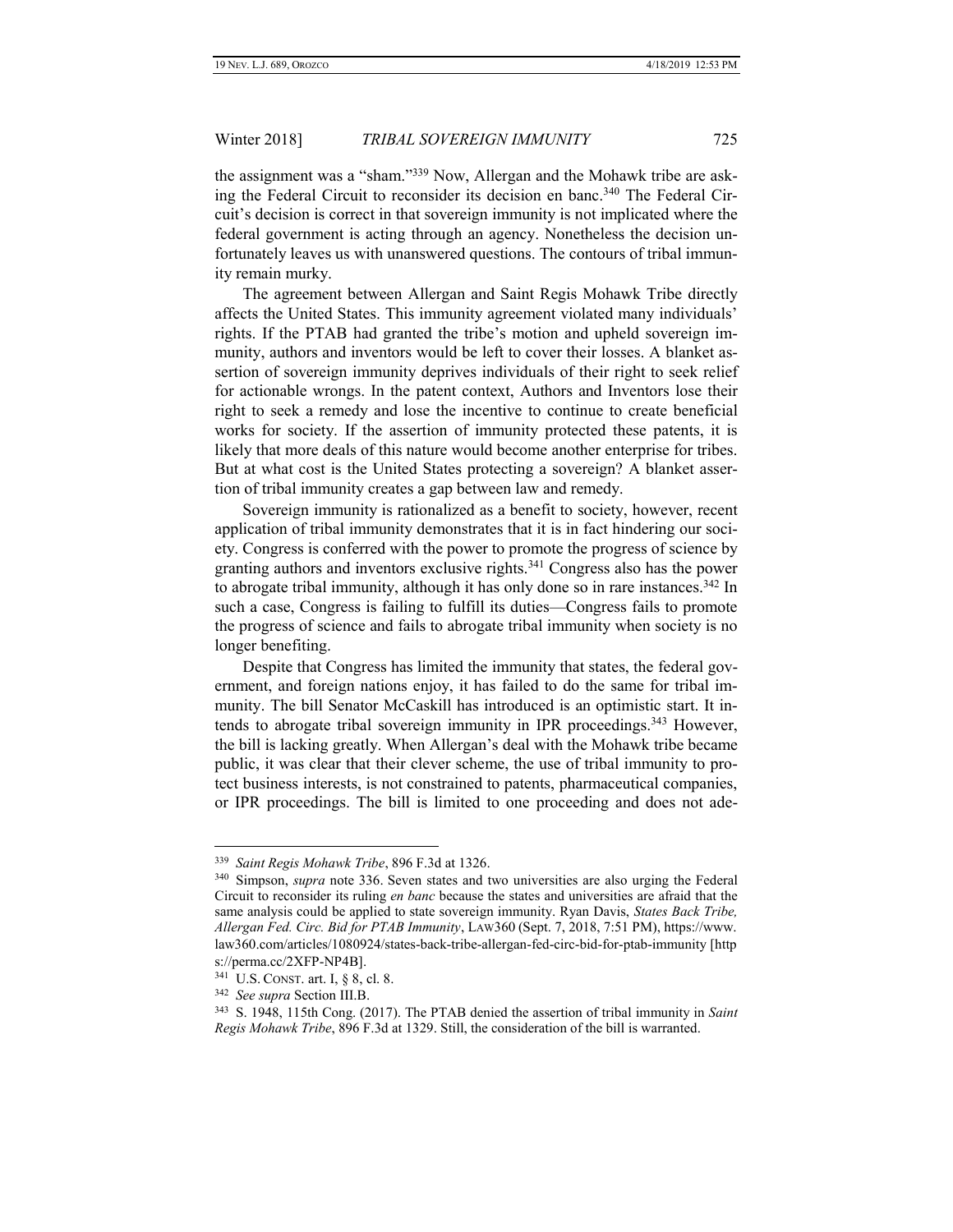quately address the exploitation of sovereign immunity in other proceedings.<sup>344</sup> It also does not limit the use of tribal sovereign immunity in other commercial transactions. Shortly after Allergan announced its transfer to the Mohawk tribe, democratic senators urged a Senate committee to investigate the licensing deal.<sup>345</sup> The senators expressed their concern—"[c]ompanies should not be allowed to pay states and tribes simply to invoke their sovereign immunity, and companies like Allergan should not be allowed to exploit sovereign immunity at the expense of patients."<sup>346</sup> Essentially, businesses—either to protect their patents or other business interests—are not prevented from "buying" immunity.

Therefore, I propose that Congress enact law to abrogate the sovereign immunity that tribes enjoy. Specifically, if Congress relies on the same precedent that has developed state, federal, and foreign sovereign immunity, logically it follows that tribal immunity should also differentiate between the proprietary, commercial acts, and governmental acts, and draw distinctions between actions on and off Indian reservations. Tribal immunity is based on the same underlying principles and it is completely absurd that no limitations have been placed on the scope of tribal immunity.

The clever immunity purchase is a wake-up call for Congress, exposing that tribal immunity is close to absolute. In *Lewis*, the Supreme Court made a distinction between the acts of tribes and the acts of tribal employees, which will influence future decisions.<sup>347</sup> The distinction between commercial and governmental activities will significantly impact the scope of tribal immunity. Congress should impose the same limits that it imposes on states, the federal government, and foreign nations. Indeed, the Federal Circuit recognized "there are many parallels" between tribal immunity and state sovereign immunity.<sup>348</sup> Recent decisions reveal that courts have become increasingly uncomfortable with the scope of tribal immunity.<sup>349</sup> In fact, courts have acknowledged in tribal immunity cases that had the defendant "been a state or municipal government, the Federal Government, or a foreign nation, it would have been amenable to suit in either state or federal courts."<sup>350</sup> Still, Congress must unequivocally express its intent to abrogate tribal immunity.

Accordingly, Congress must take action and expressly abrogate the sovereign immunity of tribes when they engage in commercial activities or when they are engaged in activities off-reservation. Only those acts necessary for the sovereign to govern itself should be protected. Congress must correct the gap

<sup>344</sup> S. 1948.

<sup>345</sup> Bultman, *supra* note 336.

<sup>346</sup> *Id.*

<sup>347</sup> Lewis v. Clarke, 137 S. Ct. 1285, 1292 (2017).

<sup>348</sup> *Saint Regis Mohawk Tribe*, 896 F.3d at 1329.

<sup>349</sup> *Lewis*, 137 S. Ct. at 1294–95; Michigan v. Bay Mills Indian Cmty., 134 S. Ct. 2024, 2039 (2014); Kiowa Tribe of Okla. v. Mfg. Techs, Inc., 523 U.S. 751, 758–60 (1998).

<sup>350</sup> Morgan v. Colo. River Indian Tribe, 443 P.2d 421, 424 n.1 (Ariz. 1968) (citations omitted).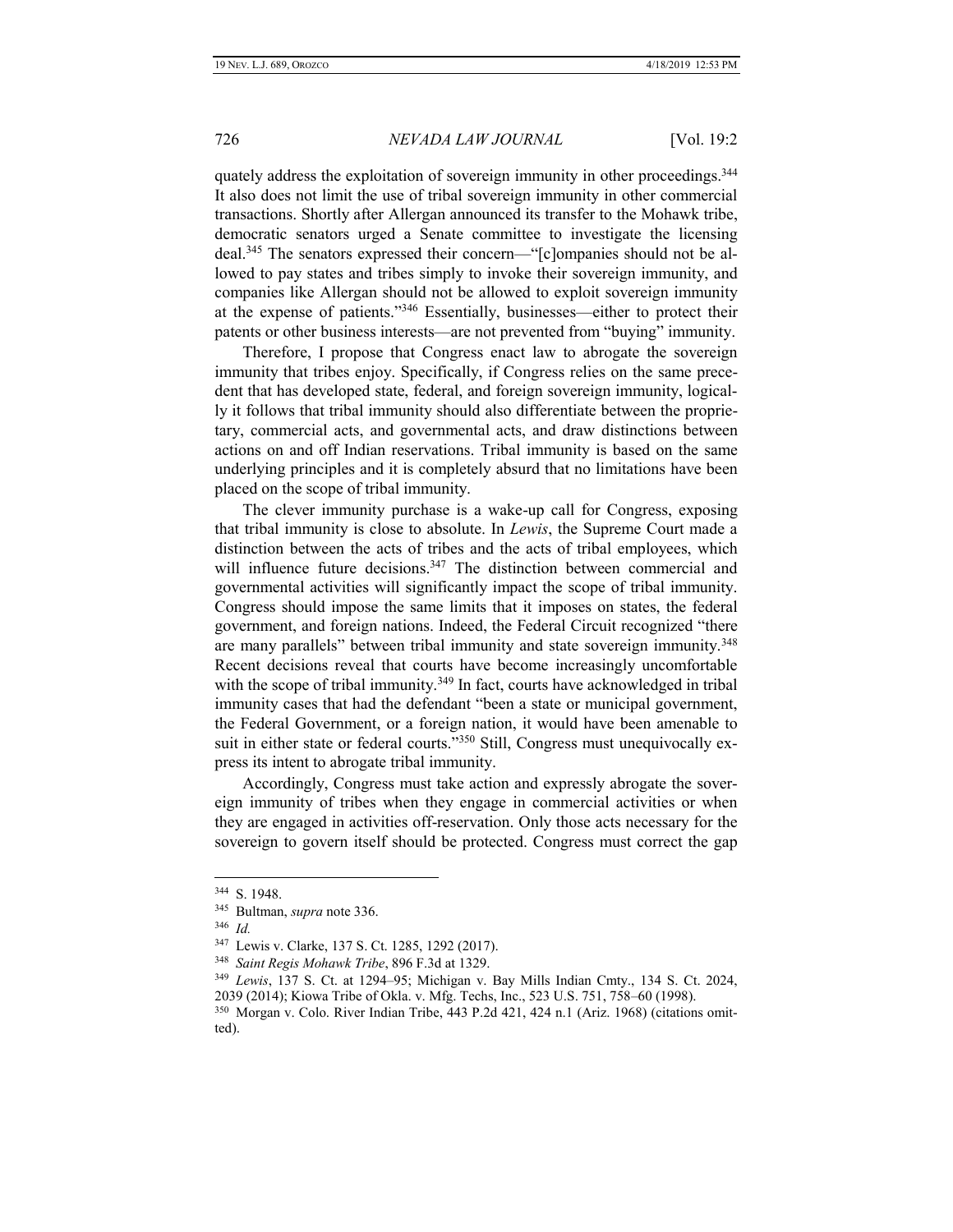between law and remedy that it has allowed to develop because "[t]he very essence of civil liberty certainly consists in the right of every individual to claim the protection of the laws, whenever he receives an injury."<sup>351</sup>

 351 Marbury v. Madison, 5 U.S. (1 Cranch) 137, 163 (1803).